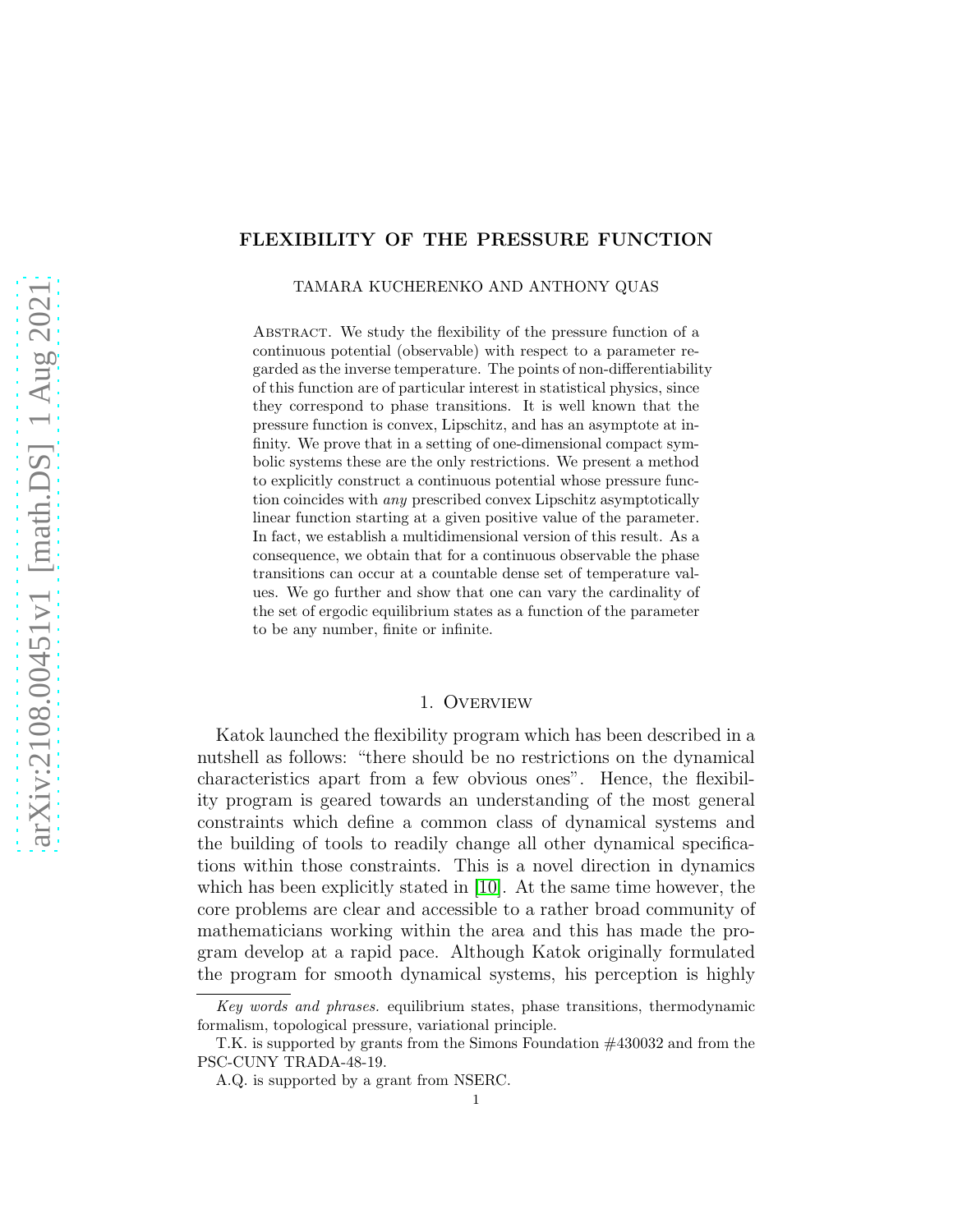relevant for general topological dynamical systems on compact spaces. In this note we apply it to the topological pressure functional in the class of compact symbolic systems.

Within the last few years there has been a great deal of activity around Katok's ideas of flexibility. We briefly describe some of these works. For conservative Anosov flows on three-dimensional manifolds the basic flexibility problem involves realization of arbitrary pairs of numbers as values for topological and metric entropy subject only to the variational inequality. In [\[24\]](#page-33-1) the authors consider smooth closed Riemannian surfaces of negative curvature and show that all the possible values for the topological and metric (with respect to the Liouville measure) entropies of the geodesic flow are realized within this class. In situations where the relevant invariant measure varies with the dynamics, one may be interested in the values of Lyapunov exponents. The flexibility of Lyapunov exponents was proven for expanding maps on a circle [\[22\]](#page-33-2) and for Anosov area-preserving diffeomorphisms on tori [\[23\]](#page-33-3). Subsequently, the fundamental paper [\[10\]](#page-33-0) outlines the program and provides flexibility results for volume-preserving systems with respect to the volume measure. These results have already been improved and extended in [\[15\]](#page-33-4).

There are also applications of the flexibility paradigm in settings other than smooth flows on manifolds. The class of piecewise expanding unimodal maps is considered in [\[3\]](#page-32-0). The authors show that the only restrictions for the values of the topological and metric entropies in this class are that both are positive and the topological entropy is at most log 2. In [\[2\]](#page-32-1) some maps arising in the study of Fuchsian groups are analyzed and it is proven that all possible values of the entropy are attained. Lastly, flexibility results are established for the values of polynomial slow entropy for rigid transformations [\[6\]](#page-32-2) and homeomorphisms on a continuum [\[47\]](#page-34-0).

The path to obtaining the full range of allowable parameters opened by Katok and then followed by others consists of starting from a map whose dynamics is well understood and studying what happens under perturbations. The main challenge of this approach is that the values of dynamical invariants can be precisely calculated in only a handful of cases. Moreover, there are not many methods available to perturb a system in a controlled manner.

Establishing flexibility calls for versatile constructions in large families to cover all possible values of dynamical quantities. This is precisely the route we take to gain total control over one of the most important objects in thermodynamic formalism. Our work asserts flexibility of a whole pressure function, rather than of finite number of values for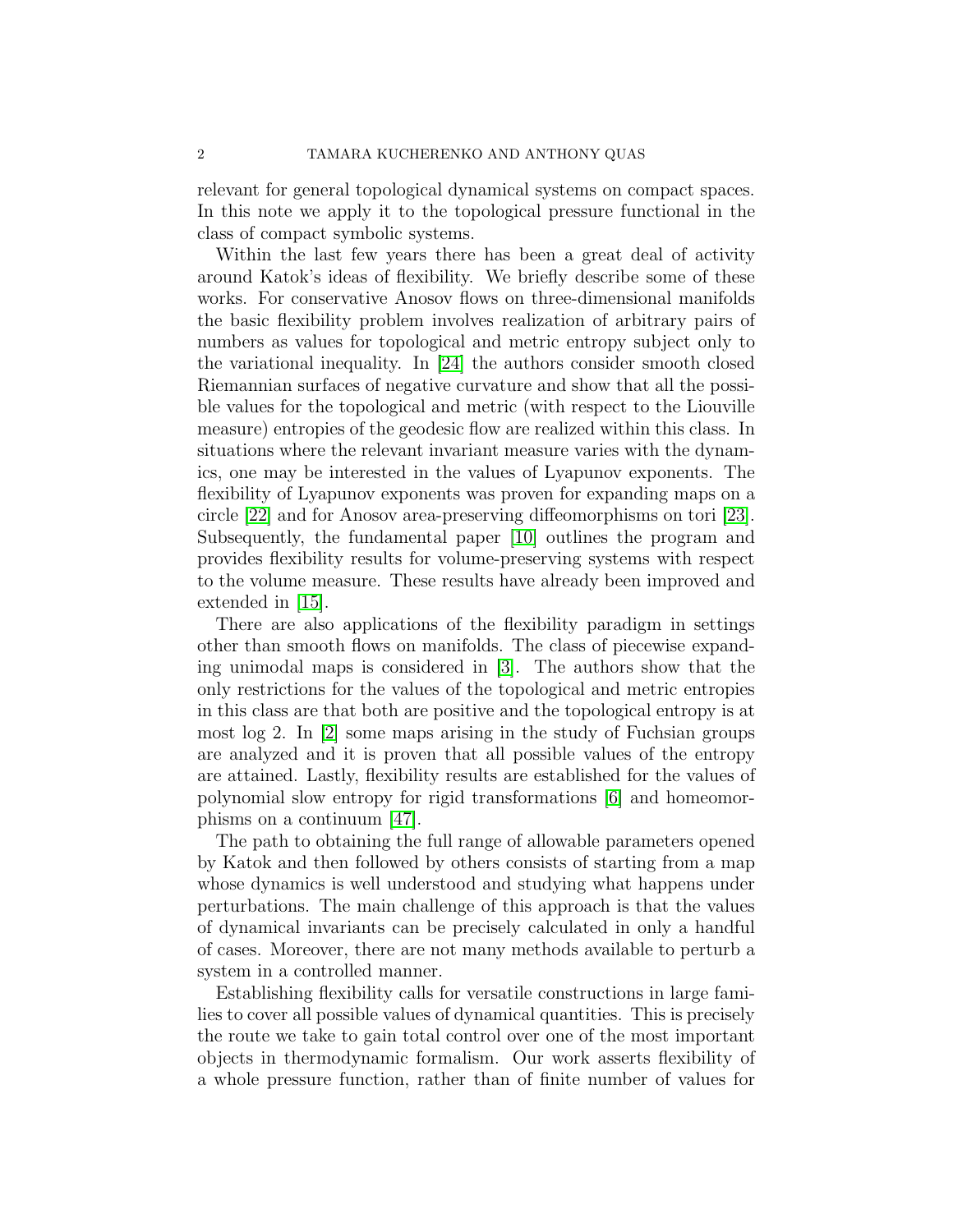Lyapunov exponents or topological and metric entropies. In contrast to the perturbation methods described above, we build a dynamical system with the desired properties from the ground up. We remark that the pressure function can, in turn, be applied to obtain information about Lyapunov exponents, dimension, multifractal spectra, or natural invariant measures. We refer to [\[5,](#page-32-3) [43,](#page-34-1) [44,](#page-34-2) [48\]](#page-34-3) for details and further references.

Our setting is one-dimensional compact symbolic systems. One of the many reasons that symbolic systems are important is that they serve as proxies for smooth systems. In many occasions it is more straightforward to identify properties of symbolic systems, which then can be transferred to smooth systems. We investigate the possible behavior of the topological pressure restricted to a linear span of a fixed finite set of continuous potentials. The pressure is then viewed as a function of the coefficients in the linear combinations of the potentials. Such multivariable pressure functions play a fundamental role in multifractal analysis, which studies level sets of asymptotically defined quantities such as Birkhoff averages and local entropies. A nice overview of the theory can be found in [\[9\]](#page-32-4). The pressure function is used as the main tool to compute the dimension spectra of the simultaneous level sets, see e.g. [\[8\]](#page-32-5) and [\[17\]](#page-33-5).

To be precise, let  $\phi: X \to \mathbb{R}$  be a continuous potential associated with a symbolic dynamical system  $(X, \sigma)$  over a finite alphabet. The topological pressure of  $\phi$  can be defined via the Variational Principle by

(1) 
$$
P_{\text{top}}(\phi) = \sup \left\{ h(\mu) + \int \phi \, d\mu \right\}
$$

where the supremum is taken over the set of all  $\sigma$ -invariant probability measures on X and  $h(\mu)$  denotes the measure-theoretic entropy of the measure  $\mu$ . The measures which realize the above supremum are called the *equilibrium states* of  $\phi$ . Classical manuscripts about the pressure and equilibrium states are [\[12,](#page-33-6) [48,](#page-34-3) [54\]](#page-35-0).

Fix m continuous potentials  $\phi_1, ..., \phi_m$ . For  $(t_1, ... t_m) \in \mathbb{R}^m$  the multivariable pressure function is the map

$$
(t_1, ..., t_m) \mapsto P_{\text{top}}(t_1\phi_1 + ... + t_m\phi_m).
$$

We now describe a few basic properties of this map. It is an immediate consequence of the Variational Principle that the pressure function is Lipschitz and convex. The defining characteristic of a convex function on  $\mathbb{R}^m$  is that it has a supporting hyperplane at each point of its graph. It follows from the description of the equilibrium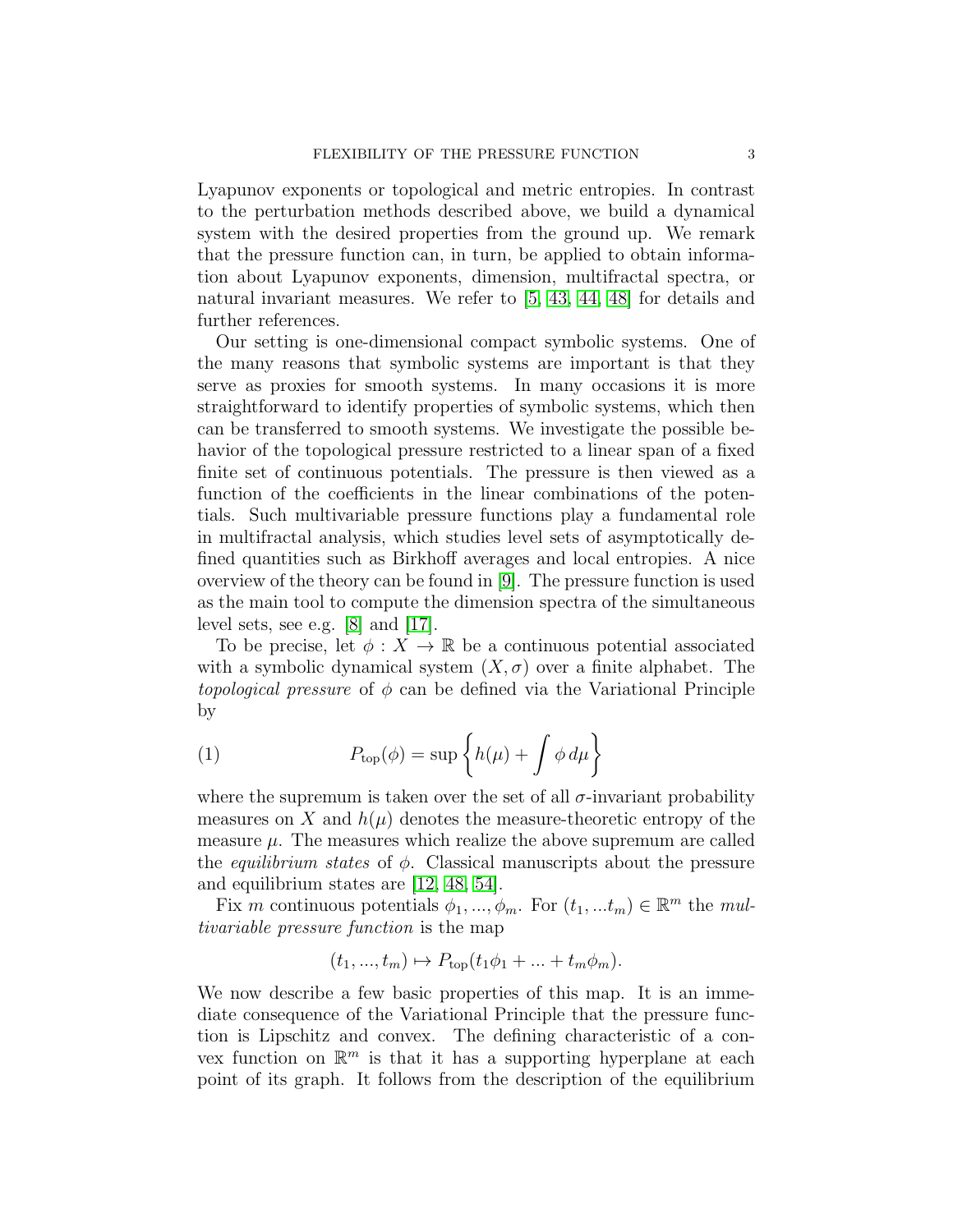states as tangent functionals to the pressure given by Walters [\[55\]](#page-35-1) that each such hyperplane arises as the graph of a function  $(t_1, \ldots, t_m) \mapsto$  $h(\mu) + \int (t_1\phi_1 + \ldots + t_m\phi_m) d\mu$  for an equilibrium state  $\mu$ . The vertical intercept (i.e. the value of the function evaluated at  $(0, \ldots, 0)$ ) of such a hyperplane is  $h(\mu)$ . The entropies of all invariant probability measures are bounded above by the topological entropy of the system  $(X, \sigma)$ . Hence, if a real valued function of m variables is a pressure function then it is convex, Lipschitz, and the vertical intercepts of its supporting hyperplanes form a bounded set of nonnegative numbers. We prove that these conditions are *necessary* and sufficient.

<span id="page-3-0"></span>**Theorem 1.** Let  $\alpha > 0$  and let  $F(t_1, \ldots, t_m)$  be a convex Lipschitz function on  $(\alpha, \infty)^m$  such that all the supporting hyperplanes to the graph of F intersect the vertical axis in a closed interval  $[b, c] \subset [0, \infty)$ . Then there exists a full shift on a finite alphabet and continuous potentials  $\phi_1, \ldots, \phi_m$  such that  $P_{top}(t_1\phi_1 + \ldots + t_m\phi_m) = F(t_1, \ldots, t_m)$  for all  $(t_1, \ldots, t_m) \in (\alpha, \infty)^m$ .

Our proof is explicit and constructive. For an arbitrary function  $F$ satisfying these properties we build a set of  $m$  continuous potentials whose pressure function coincides with  $F$ . Theorem [1](#page-3-0) falls in line with Katok's flexibility program. We identify the general constraints on the pressure function and provide a tool to acquire any pressure function within those constraints.

In the case when  $X$  is a transitive subshift of finite type and the potentials  $\phi_1, ..., \phi_m$  are Hölder the pressure function  $P_{\text{top}}(t_1\phi_1 + ... +$  $t_m \phi_m$ ) is analytic. This fact goes back to the results of Bowen [\[12\]](#page-33-6) and Ruelle [\[48,](#page-34-3) [49\]](#page-34-4). Starting with an analytic function  $F(t_1, ..., t_m)$ we obtain from Theorem [1](#page-3-0) a set of continuous potentials for which the pressure function coincides with  $F$ . However, our potentials are not Hölder. This raises an interesting question of whether an analog of Theorem [1](#page-3-0) holds in the case when the potentials are required to be Hölder, i.e. whether any analytic convex function is a pressure function for a set of Hölder continuous potentials.

We briefly outline the ideas which go into the proof of Theorem [1.](#page-3-0) For simplicity, we consider a one-parameter pressure function here, i.e.  $m = 1$ . We start with a convex Lipschitz function  $F : (\alpha, \infty) \to \mathbb{R}$ . By convexity, for each point on the graph of  $F$  there is at least one supporting line and, by our assumption, it intercepts the vertical axis in the interval  $[b, c] \subset [0, \infty)$ . Figure [1](#page-4-0) below illustrates the setup. As was mentioned before, a supporting line to the pressure function  $P(t\phi)$ at t must have vertical intercept  $h(\mu_t)$  and slope  $\int \phi \, d\mu_t$ , where  $\mu_t$  is one of the equilibrium states of the potential  $t\phi$ . Our goal is to construct  $\phi$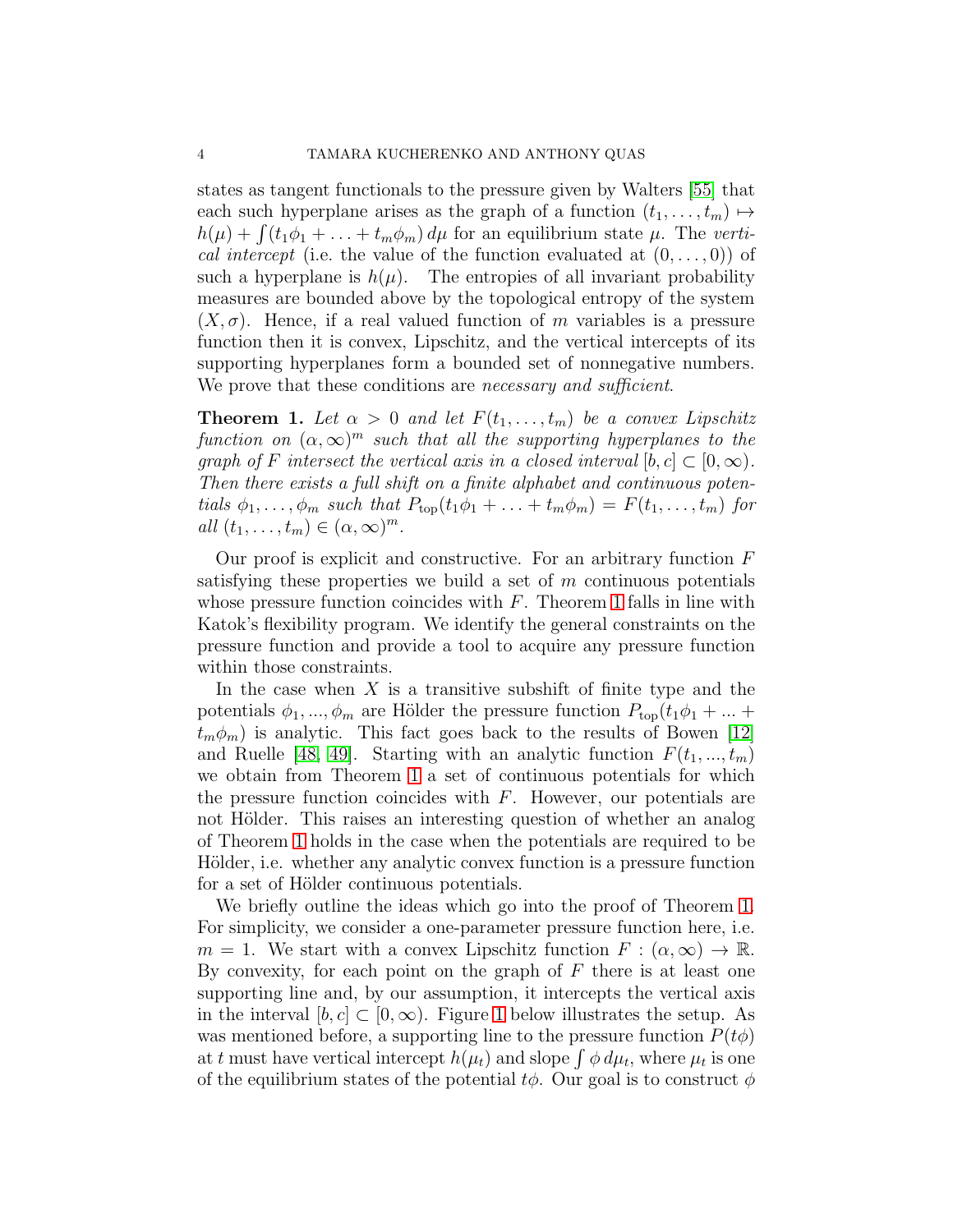such that  $F(t) = P(t\phi)$ . The general idea is that the equilibrium states of  $t\phi$  move among a sequence of disjointly supported subshifts when t changes. Hence, we need to find a family of subshifts whose entropies fill up the whole interval  $[b, c]$ . Good candidates for this purpose are the  $\beta$ -shifts.



<span id="page-4-0"></span>FIGURE [1.](#page-3-0) This figure illustrates the proof of Theorem 1.

The origin of  $\beta$ -shifts lies in the study of expansions of real numbers in an arbitrary real base  $\beta > 1$ , which were introduced by Renyi [\[46\]](#page-34-5). Roughly speaking, the  $\beta$ -shift  $X_{\beta}$  consists of the sequences of the coefficients in the  $\beta$  expansions of reals in [0, 1]. The measure-theoretic properties of  $\beta$ -shifts and their connection to these expansions were initially studied in [\[42,](#page-34-6) [33,](#page-34-7) [30\]](#page-33-7). It was shown that  $\{X_\beta; \beta > 1\}$  is an increasing family of shift-invariant closed sets with  $h_{\text{top}}(X_{\beta}) = \log \beta$ and  $X_{\beta}$  has a unique measure of maximal entropy.

The entropies of  $\beta$ -shifts have the properties we need for our construction. The next step would be to define the potential  $\phi$  on each  $X_{\beta}$ as the constant equal to the slope of the corresponding supporting line. There is an obstacle, however: our subshifts  $X_{\beta}$  are nested. We avoid it by introducing an additional "dimension" in the following way. We take a product of each  $\beta$ -shift with a suitably chosen Sturmian shift. Sturmian shifts are low complexity systems with a variety of combinatorial properties useful for our analysis. They have been studied since the birth of symbolic dynamics [\[41\]](#page-34-8), but modern interest was sparked by numerous applications in computer science [\[13,](#page-33-8) [16,](#page-33-9) [28,](#page-33-10) [51\]](#page-34-9).

The low complexity of Sturmian shifts ensures that they do not contribute to the entropy of the product. We let  $\beta$  run from  $e^b$  to  $e^c$ and obtain a set of disjoint subshifts of an appropriate full shift which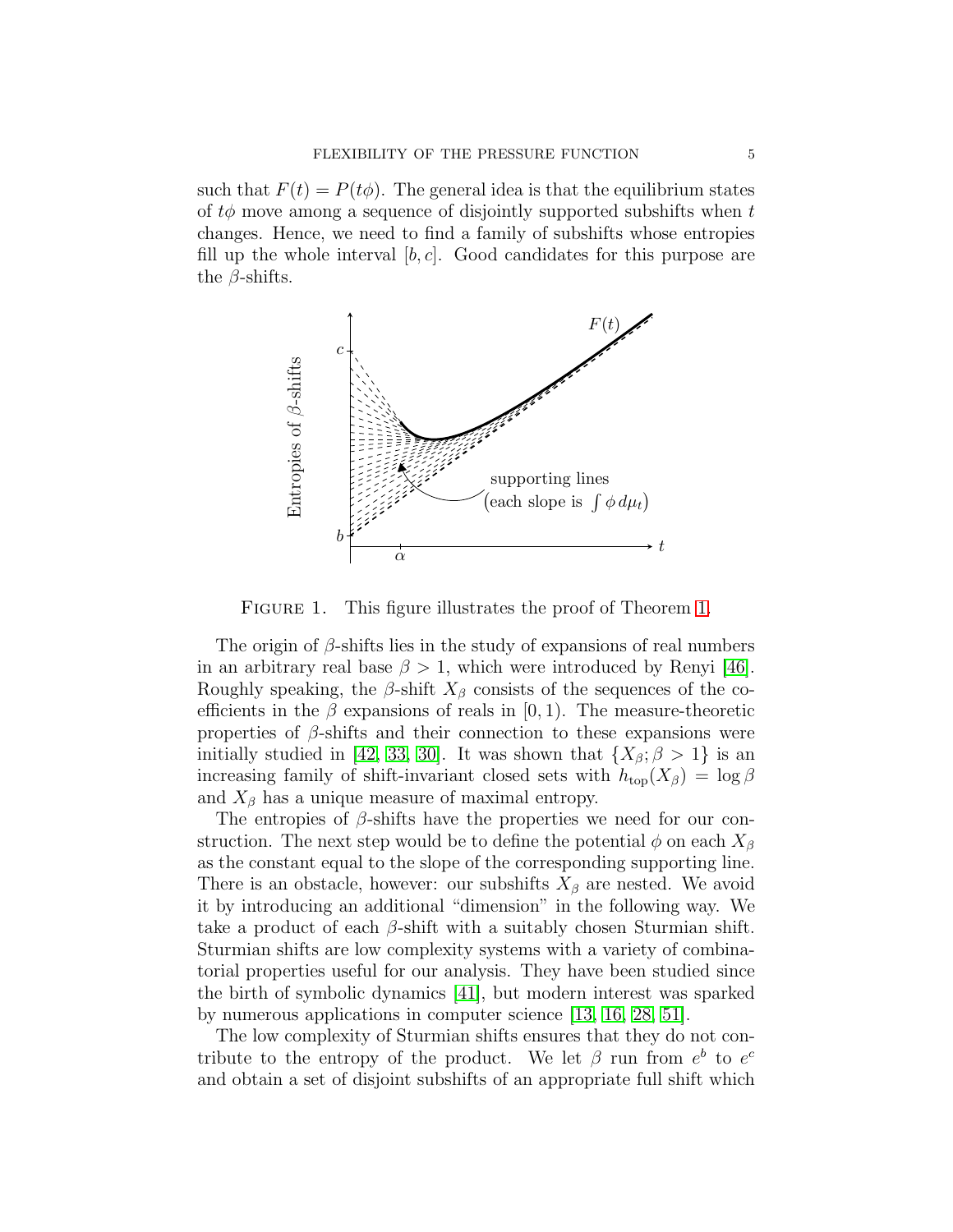are products of  $\beta$ -shifts with Sturmian shifts and whose topological entropies fill the interval  $[b, c]$  (recall Figure 1). We are in a position to define the potential  $\phi$  on each such subshift to be the slope of the supporting line to  $F(t)$  which crosses the vertical axis at log  $\beta$ .

After we make this careful arrangement on all the subshifts, we still need to take care of all the other points in our full shift. The idea is to make  $\phi$  drop off sharply and force the equilibrium measures to be supported on the products of  $\beta$ -shifts and Sturmian shifts. This is the most challenging part of the proof. We accomplish this by using a pin-sequence technique introduced in [\[4\]](#page-32-6) to measurably split orbits of symbolic dynamical systems into finite segments.

Our results have implications for occurrences of phase transitions. A phase transition is observed when one follows an evolution of a system depending on a continuous external parameter and a sharp change of the behaviour of the system happens. Understanding the mechanism of this phenomenon is a fundamental goal in statistical physics. To achieve this, simplified mathematical models were proposed, the most well known one being the Ising model [\[34,](#page-34-10) [21,](#page-33-11) [25,](#page-33-12) [50\]](#page-34-11), leading to the development of thermodynamic formalism. In this setting, the quantity  $h(\mu) + \int \phi \, d\mu$  represents the negative free energy of the system in the state  $\mu$  with respect to the observable  $\phi$ . Hence, the pressure of  $\phi$  is the minimum of free energies and the equilibrium states of  $\phi$ characterize the equilibria of the system. The existence of more than one equilibrium state corresponds to a phase transition.

One way to change the equilibrium state of the system is by adding heat. The measure of temperature in thermodynamics is the absolute temperature  $T$ , which is always a positive number with the limit  $T \rightarrow 0^+$  being absolute zero. Hence, a positive parameter  $t = 1/T$ (the inverse temperature of the system) is introduced and one studies how the equilibrium states of  $t\phi$  change with t, identifying the values of t for which the potential  $t\phi$  has more than one equilibrium state. A classical result by Walters [\[55\]](#page-35-1) is that non-differentiability of the pressure function  $t \to P(t\phi)$  at  $t_0$  is equivalent to the potential  $t_0\phi$  having two equilibrium states with distinct entropies. Such points of nondifferentiability are called *first-order* phase transitions. Points where the pressure function is differentiable, but not analytic, are termed higher-order phase transitions. Although non-uniqueness of equilibrium states may not appear at such points, they still indicate a sharp change in some property of the system.

For symbolic systems the first systematic study of a family of potentials exhibiting a phase transition at some value  $t_0$  was done by Lopes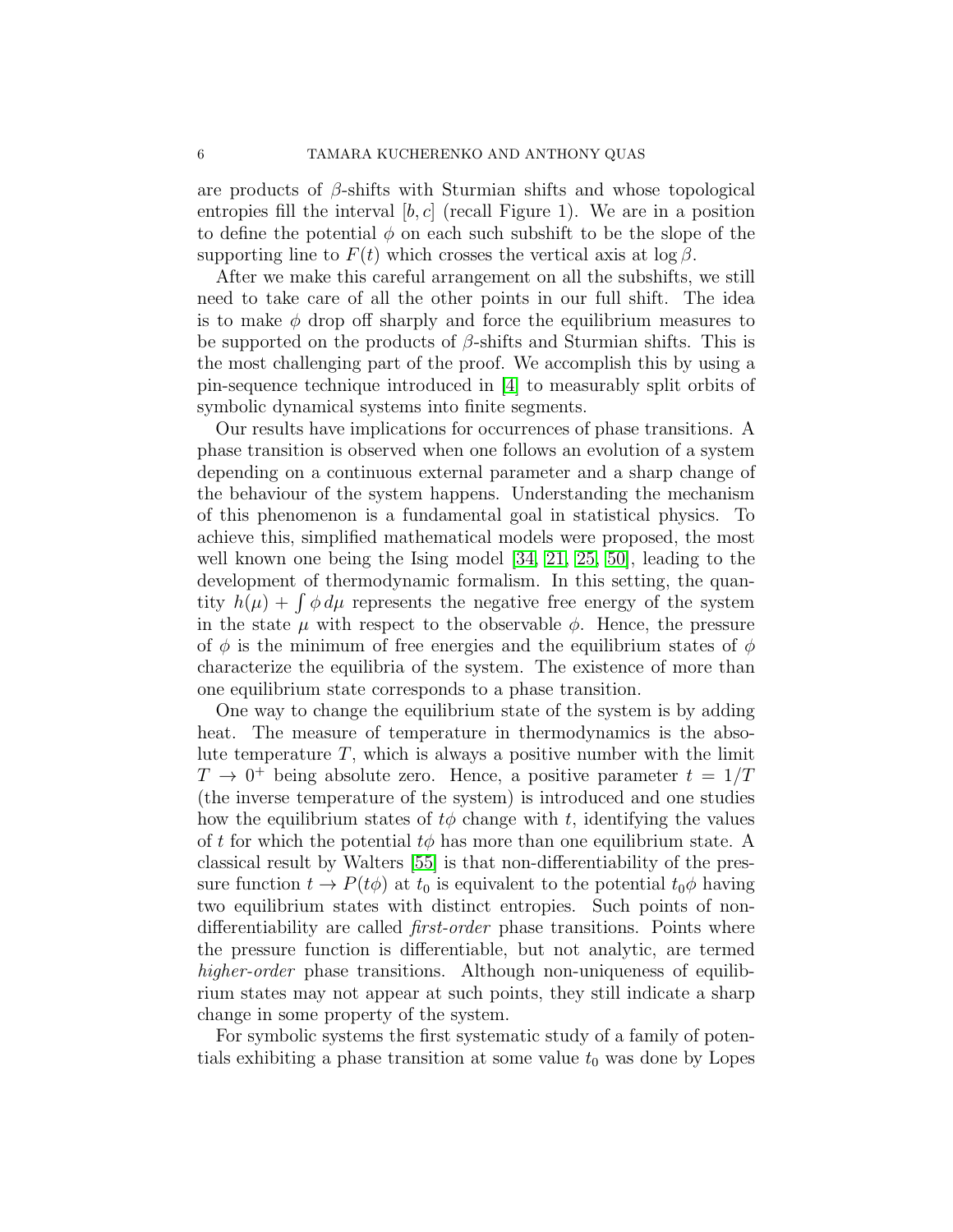in [\[37,](#page-34-12) [38,](#page-34-13) [39\]](#page-34-14) building upon the previous work of Hofbauer [\[29\]](#page-33-13). Consequently, phase transitions in thermodynamic formalism were examined using various approaches, see e.g.  $[7, 14, 18, 20, 33, 36]$  $[7, 14, 18, 20, 33, 36]$  $[7, 14, 18, 20, 33, 36]$  $[7, 14, 18, 20, 33, 36]$  $[7, 14, 18, 20, 33, 36]$  $[7, 14, 18, 20, 33, 36]$ . We note that the main result of [\[36\]](#page-34-15) deals with the shape of the pressure function after the transitional value: an example is built on a subshift of finite type where a phase transition occurs but the pressure is strictly convex. Prior to that paper, in all known examples with phase transitions, the pressure function was either flat after the transition, or there was at least some interval where the pressure was flat [\[33\]](#page-34-7).

Another aspect concerns the number and frequency of phase tran-sitions. In [\[35\]](#page-34-16) we construct a continuous potential on  $\{0, 1\}^{\mathbb{Z}}$  whose first-order phase transitions occur at any given increasing sequence. Up to that point there were no examples in the literature of more than two phase transitions in the compact symbolic setting. Note that the convexity of the pressure implies that at most countably many points of non-differentiability are possible. Although we see from [\[35\]](#page-34-16) that the case of infinitely many such points can indeed be realized for the pressure, the requirement for them to form an increasing sequence is actually quite restrictive. A convex function, in general, may have a dense set of points where its derivative does not exist. The question remained whether similar behavior is feasible for the pressure function. As a consequence of our main result we see that the answer is yes. We provide a method of obtaining continuous potentials whose phase transitions form any given countable set. In addition, the pressure function between the phase transitions can be made strictly convex, whereas the pressure in [\[35\]](#page-34-16) is piecewise linear.

Finally we turn our attention to the type of phase transitions where the pressure function is analytic, but uniqueness of equilibrium states fails. The first example of a transitive system for which two equilibria co-exist despite the analyticity of the pressure was given in 2015 by Leplaideur [\[36\]](#page-34-15). His work made it clear that the hope for high regularity of the pressure function to ensure uniqueness of the equilibrium state was unfounded. We show that regularity of the pressure does not impose any limitations on the behavior of the equilibria of the system. At any smooth point of the pressure function the corresponding potential may have any number of ergodic equilibrium states, finite or infinite. Moreover, the cardinality of equilibrium states may change drastically when the values of the parameter change. The next theorem provides a flexible way of constructing systems of potentials with varying cardinalities of the equilibrium measures.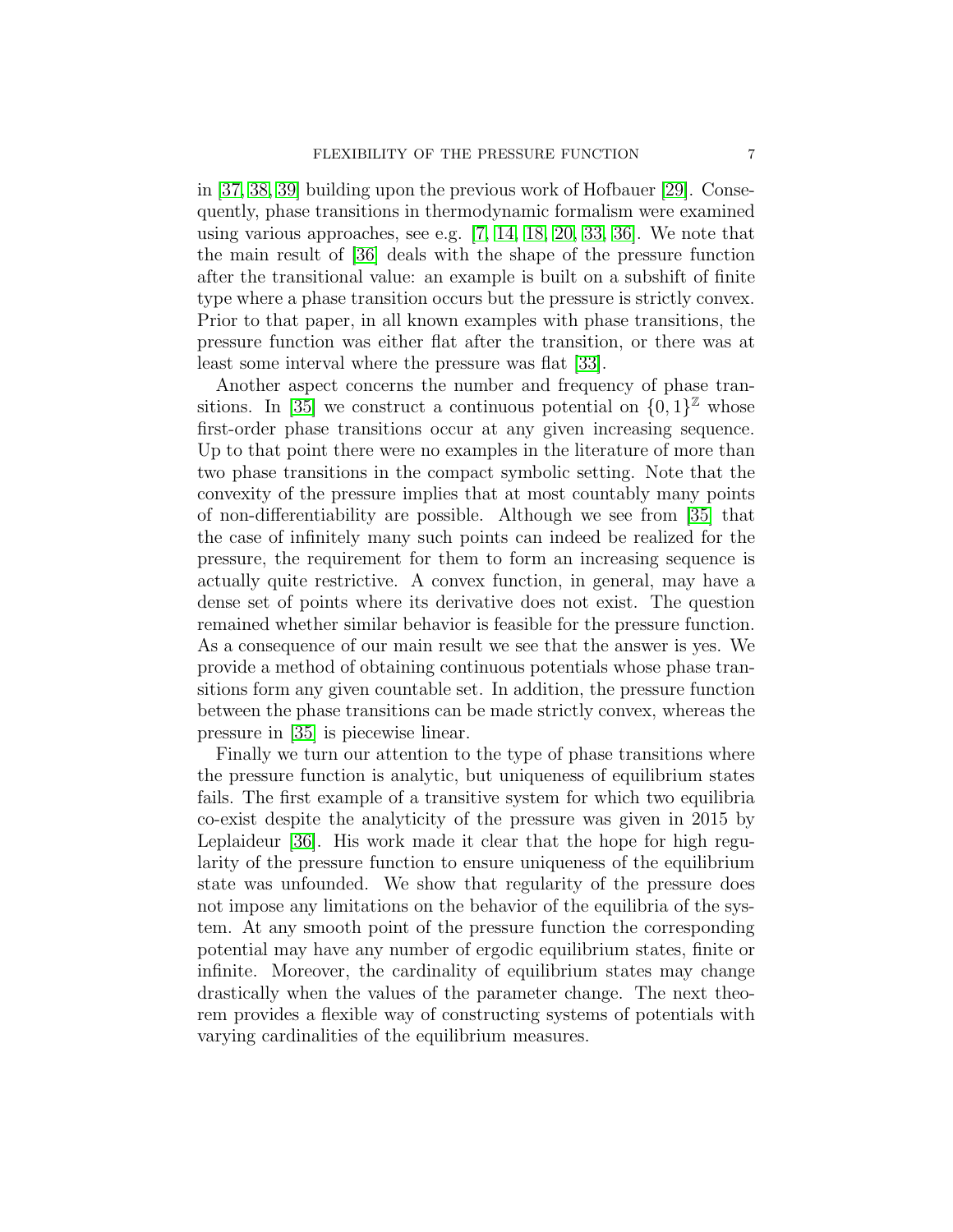<span id="page-7-1"></span>**Theorem 2.** Let  $f(t)$  be a strictly convex differentiable function on  $(\alpha, \infty)$  with support line intercepts lying in a bounded interval  $[b, c] \subset$  $[0, \infty)$ . Then for any  $\ell \in \mathbb{N}$  and any upper semi-continuous function  $N: (\alpha, \infty) \to \{1, \ldots, \ell, \infty\}$ , there exists a full shift  $(X, \sigma)$  and a potential function  $\phi$  such that

- $P(t\phi) = f(t)$  for all  $t \in (\alpha, \infty)$ ;
- the cardinality of the set of ergodic equilibrium states for  $t\phi$  is exactly  $N(t)$ .

This result contrasts sharply with the case of Hölder potentials, where the pressure function is analytic and the equilibrium state is always unique. It also immediately provides examples of the types found in [\[33,](#page-34-7) [35,](#page-34-16) [36\]](#page-34-15).

The paper is organized as follows. In Sections [2,](#page-7-0) [3,](#page-8-0) and [4](#page-10-0) we introduce the terminology and prove preliminary lemmas concerning convex functions, beta-shifts and Sturmian shifts respectively. Section [5](#page-15-0) is devoted to the proof of Theorem [1.](#page-3-0) In Section [6](#page-27-0) we examine the one-parameter pressure function and establish a slight strengthening of Theorem [1](#page-3-0) in this case. Also, here we supply a procedure for building potentials with a given countable set of first-order phase transitions. Lastly, Section [7](#page-29-0) contains a discussion on the cardinality of equilibrium states and the proof of Theorem [2.](#page-7-1)

### 2. Convex analysis

<span id="page-7-0"></span>Suppose  $F : (\alpha, \infty)^m \to \mathbb{R}$  is a convex function of m variables. A vector  $\mathbf{v} \in \mathbb{R}^m$  is a *subgradient* of F at  $\mathbf{s} \in (\alpha, \infty)^m$  if for all  $t \in (\alpha, \infty)^m$  we have

$$
F(\mathbf{t}) \geq F(\mathbf{s}) + \mathbf{v} \cdot (\mathbf{t} - \mathbf{s}).
$$

Hence, **v** is a subgradient of F at **s** if the affine function  $G(t) = F(s) +$  $\mathbf{v} \cdot (\mathbf{t} - \mathbf{s})$  is a global underestimator of F. The graph of G is a hyperplane in  $\mathbb{R}^{m+1}$  which is called a *supporting hyperplane of F at* s. We refer to  $G(0)$  as the vertical axis intercept of the hyperplane, so that the intercept is at  $F(s) - \mathbf{v} \cdot \mathbf{s}$ . Under the assumptions of Theorem [1](#page-3-0) this intercept must lie in the interval  $[b, c]$ . The set of all subgradients of F at s is called the *subdifferential* of F at s and is denoted by  $\partial F(\mathbf{s})$ . Since F is convex, for any  $s \in (\alpha, \infty)^m$  the set  $\partial F(s)$  is nonempty, closed and convex. Moreover,  $\partial F(s)$  is a singleton if and only if F is differentiable at s.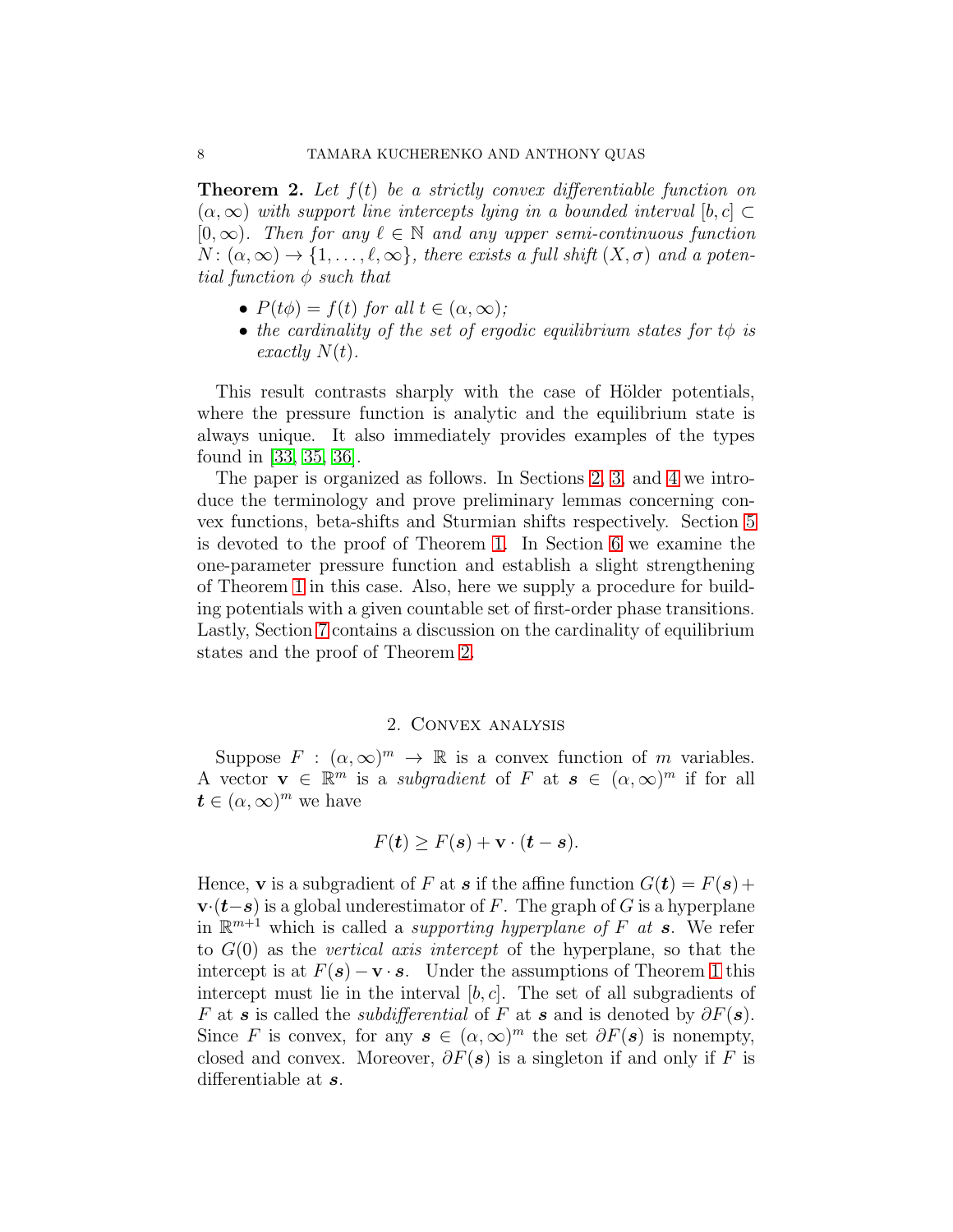Let  $F$  be as in Theorem [1.](#page-3-0) Denote by  $L$  the Lipschitz constant of F. We define

(2) 
$$
S = \text{Cl}\left(\bigcup_{\mathbf{s}\in(\alpha,\infty)^m} \{(F(\mathbf{s}) - \mathbf{v}\cdot\mathbf{s}, \mathbf{v}) : \mathbf{v}\in\partial F(\mathbf{s})\}\right).
$$

Then S is a bounded subset of  $\mathbb{R}^{m+1}$ . In fact,  $S \subset [b, c] \times [-L, L]^{m}$ .

<span id="page-8-1"></span>**Lemma 3.** Let  $F$  be as in Theorem [1](#page-3-0) and let the set  $S$  be as defined above. For each  $t \in (\alpha, \infty)^m$ ,

$$
F(\mathbf{t}) = \sup_{(h,\mathbf{v}) \in S} (h + \mathbf{v} \cdot \mathbf{t}).
$$

*Proof.* If  $s \in (\alpha, \infty)^m$  and  $v \in \partial F(s)$  then for any  $t \in (\alpha, \infty)^m$ ,  $F(t) \geq h + v \cdot t$  where  $h = F(s) - v \cdot s$ . By continuity, the same inequality holds for any  $(h, \mathbf{v}) \in S$ , so that

$$
F(\mathbf{t}) \ge \sup_{(h,\mathbf{v}) \in S} (h + \mathbf{v} \cdot \mathbf{t}).
$$

Conversely, given  $t \in (\alpha, \infty)^m$ , let  $\mathbf{v} \in \partial F(t)$  and  $h = F(t) - \mathbf{v} \cdot t$  so that  $(h, \mathbf{v}) \in S$ . Now

$$
F(\mathbf{t}) = h + \mathbf{v} \cdot \mathbf{t} \le \sup_{(h,\mathbf{v}) \in \mathbf{S}} (h + \mathbf{v} \cdot \mathbf{t}),
$$

<span id="page-8-0"></span>establishing the reverse inequality.

## 3. Beta-shifts

The  $\beta$ -shifts, which emerged from the notion of base  $\beta$  representation of real numbers [\[46\]](#page-34-5), were first systematically studied as dynamical systems by Parry in [\[42\]](#page-34-6). For a fixed  $\beta > 1$  every real  $r \in [0,1]$  has a  $\beta$ -expansion

$$
r = \sum_{n=1}^{\infty} r_n \beta^{-n},
$$

where  $r_n$  are from the set  $\{0, 1, ..., \lfloor \beta \rfloor\}$ . Here, and throughout the text,  $\vert \cdot \vert$  denotes the floor function, i.e.  $\vert \beta \vert$  is the largest integer not exceeding  $\beta$ . The coefficients  $r_n$  of the  $\beta$ -expansion of r are defined using the *β*-transformation  $T_\beta(r) = \beta r \pmod{1}$ ;  $r_n = \lfloor \beta T_\beta^{n-1}(r) \rfloor$ .

Consider the set of all sequences of the coefficients in  $\beta$ -expansions of real numbers in  $[0, 1)$ . In the case where  $\beta$  is an integer, our convention is to include the point ( $\beta$ 000...). The  $\beta$ -shift  $X_{\beta}$  is defined to be the closure of the extension of this set to two sided sequences. Hence,  $X<sub>β</sub>$  is a subshift of  $\{0, ..., \lfloor \beta \rfloor\}^{\mathbb{Z}}$  with shift map  $\sigma$ . Renyi [\[46\]](#page-34-5) gave a description of  $X_\beta$  in terms of the  $\beta$ -expansion of 1. Precisely, we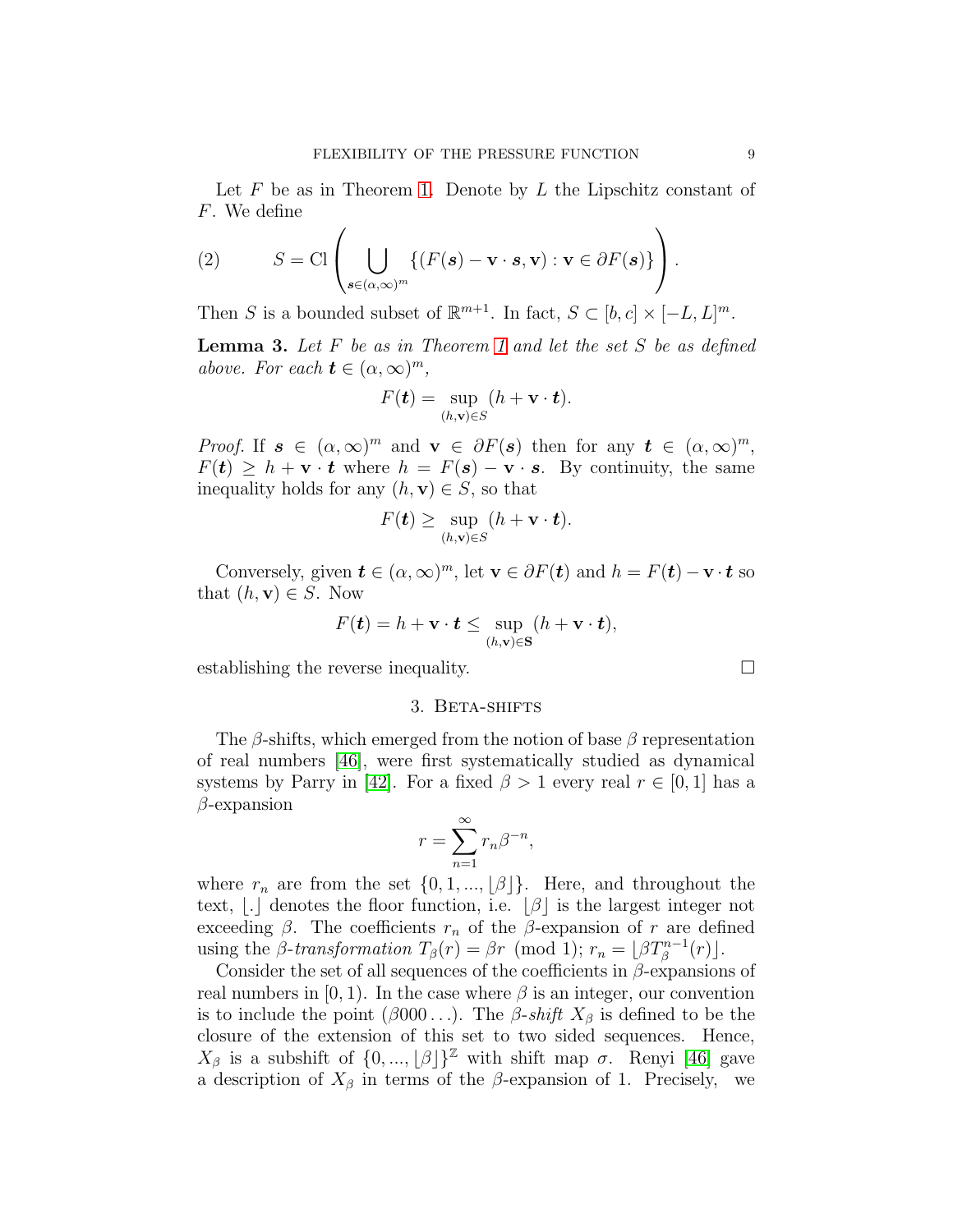define the *maximal* word  $w^{\beta}$  by  $w_n^{\beta} = \lfloor \beta T_{\beta}^{n-1} \rfloor$ The sequence  $(r_n)_{n=1}^{\infty}$  corresponds to a  $\beta$ -expansion of some  $r \in [0,1)$  if and only if for all  $j \in \mathbb{N}$  the word  $\sigma^{j}(r_1r_2...)$  is smaller than  $w^{\beta}$  according to the lexicographical order.

It is well known that the topological entropy of  $X_\beta$  is log  $\beta$  (the proof can be found in [\[46,](#page-34-5) [33,](#page-34-7) [53\]](#page-34-17)). In addition, results of Hofbauer [\[31\]](#page-33-17) and Walters [\[53\]](#page-34-17) show that  $\beta$ -shifts are intrinsically ergodic. The unique measure of maximal entropy of  $X_\beta$  is weak-mixing [\[42\]](#page-34-6) and Bernoulli [\[52\]](#page-34-18).

We need some facts about the language of a  $\beta$ -shift. As usual, let  $\mathcal{L}_n(X_\beta)$  denote the set of words of length n forming sub-words of elements of  $X_\beta$  and let  $\mathcal{L}(X_\beta) = \bigcup_n \mathcal{L}_n(X_\beta)$  be the *language* of  $X_\beta$ . Some of the calculations in the next lemma may also be found in Walters' book [\[54,](#page-35-0) page 178].

<span id="page-9-0"></span>**Lemma 4.** Let  $\beta > 1$  and let  $X_{\beta}$  denote the  $\beta$ -shift. Then

$$
\beta^{n} \leq |\mathcal{L}_{n}(X_{\beta})| \leq \frac{\beta}{\beta - 1} \beta^{n}.
$$

*Proof.* Fix  $\beta > 1$  and let  $N_n = |\mathcal{L}_n(X_\beta)|$ . Since  $X_\beta$  has entropy  $\log \beta$ , sub-multiplicativity of  $N_n$  implies that  $N_n \geq \beta^n$ .

For the opposite inequality let  $w^{\beta}$  be the maximal word for  $X_{\beta}$ . It follows from the description of  $X_\beta$  above that an arbitrary element of  $\mathcal{L}(X_{\beta})$  is a concatenation of sub-prefixes of  $w^{\beta}$ , where a sub-prefix is a word u of some length k such that  $u_i = w_i^{\beta}$  $\frac{\beta}{i}$  for  $i = 1, \ldots, k - 1$ and  $u_k < w_k^{\beta}$  followed by a (possibly empty) initial segment of  $w^{\beta}$ . In particular, an element of  $\mathcal{L}_n(X_\beta)$  is either the length n prefix of  $w^\beta$ , or it is a sub-prefix of some length  $j < n$  followed by an arbitrary element of  $\mathcal{L}_{n-j}(X_{\beta})$ . Finally, we observe that there are  $w_j^{\beta}$  $j^{\beta}$  sub-prefixes of  $w^{\beta}$ of length  $i$ . Hence we see

$$
N_n = 1 + \sum_{j=1}^{n} w_j^{\beta} N_{n-j},
$$

where  $N_0$  is taken to be 1. Write  $p_n = w_n^{\beta} / \beta^n$  (so that the  $p_n$ 's sum to 1); and  $m_n = \max_{j \leq n} N_j / \beta^j$ . Dividing the above equation through by  $\beta^n$ , we obtain

$$
m_n \leq \beta^{-n} + \sum_{j=1}^n p_j m_{n-1} \leq \beta^{-n} + m_{n-1}.
$$

Therefore,  $m_n \leq \sum_{j=0}^{\infty} \beta^{-j} = \frac{\beta}{\beta - j}$  $\frac{\beta}{\beta-1}$ , so that  $N_n \leq \frac{\beta}{\beta-1}$  $\frac{\beta}{\beta-1}\beta^n$  as required. □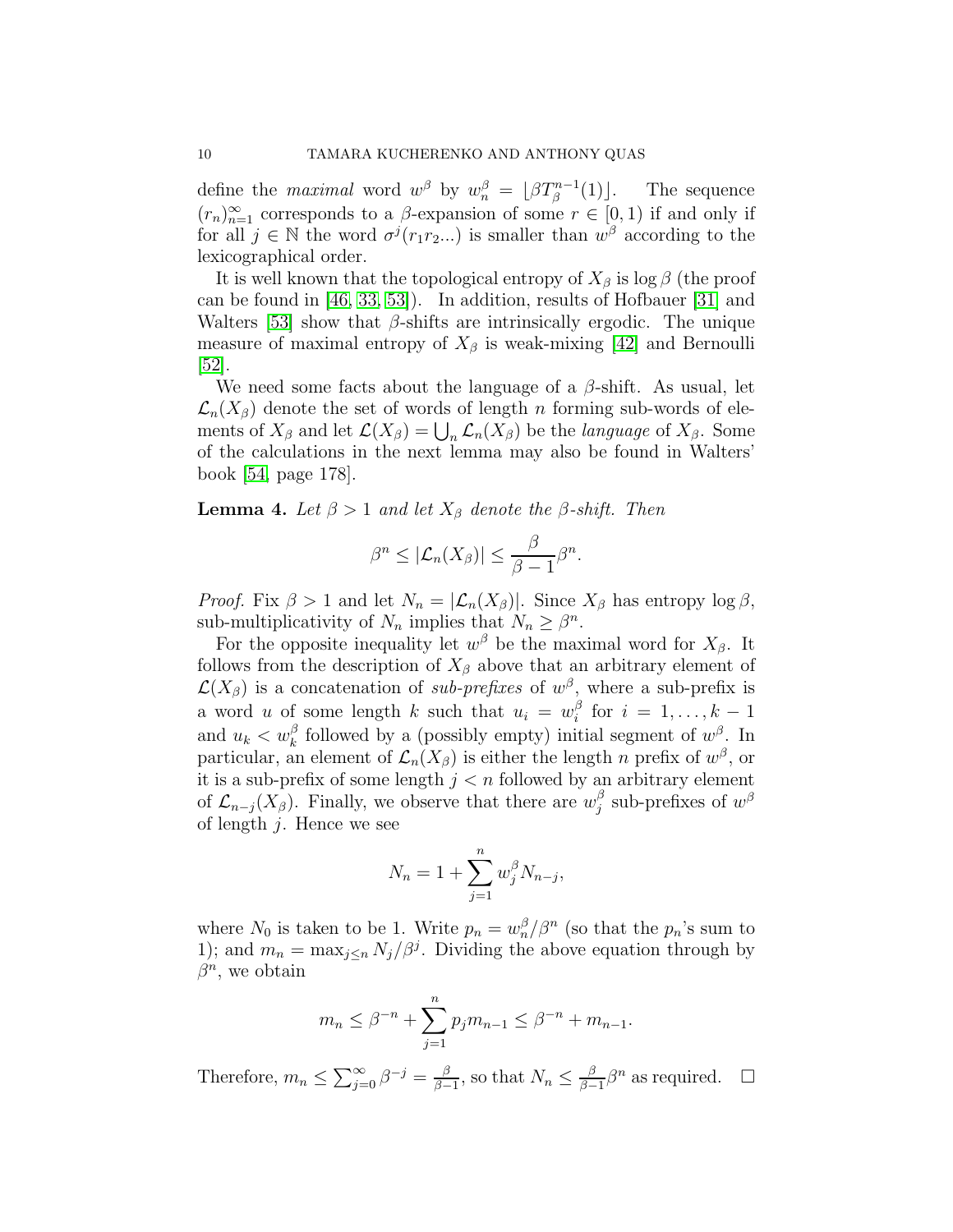The following strengthening of the nesting property of  $\beta$ -shifts is one of the ingredients in the proof of the main theorem. Although it can be found in the literature (see e.g. [\[33\]](#page-34-7)), we give a short proof here for the sake of completeness.

<span id="page-10-1"></span>**Lemma 5.** Let  $\beta > 1$ . Then

$$
\bigcap_{\beta'>\beta} X_{\beta'} = X_{\beta}.
$$

*Proof.* Let  $\beta$  and n be fixed. By definition of  $w^{\beta}$ ,  $T_{\beta}^{j}$  $\mathbb{E}^{j}_{\beta}(1)<(w_{j}^{\beta} \! + \! 1)/\beta$  for  $j = 0, \ldots, n-1$ . For  $\beta' > \beta$ , it is straightforward to see  $T_{\beta'}^j(1) > T_{\beta'}^j(1)$ provided  $T_{\beta'}^{i}(1) < (w_i^{\beta} + 1)/\beta'$  for  $i = 0, \ldots, j - 1$ . Since the condition  $T^j_{\beta'}(1) < (w_j^{\beta} + 1)/\beta'$  is satisfied on a small interval to the right of  $\beta$ , we see that for any  $n \in \mathbb{N}$ , there exists an interval  $[\beta, \beta + \delta_n)$  on which  $w_j^{\beta} = w_j^{\beta'}$  $j^{\beta'}$  for  $j = 0, \ldots, n - 1$ . The conclusion follows.

# 4. Sturmian shifts

<span id="page-10-0"></span>Sturmian shifts were introduced by Morse and Hedlund in [\[41\]](#page-34-8) as symbolic coding of geodesic trajectories on a flat torus. This makes them one of the earliest general classes of shift spaces studied in dynamics. The most interesting property of these shifts is, undoubtedly, their low complexity. A non-periodic Sturmian shift not only has zero entropy, it has the smallest growth rate of blocks possible for infinite shift spaces [\[19\]](#page-33-18). In addition, Sturmian shifts are minimal [\[27\]](#page-33-19) and uniquely ergodic [\[11\]](#page-33-20).

While Sturmian words are generally based on the alphabet  $\{0, 1\},\$ we allow Sturmian words with alphabet  $\{|\gamma|, [\gamma]\}$  for any  $\gamma$ . We recall that  $|\gamma|$  is the largest integer not exceeding  $\gamma$ , while  $[\gamma]$  denotes the smallest integer greater than or equal to  $\gamma$ , and frac $(\gamma) = [\gamma] - [\gamma]$ is the fractional part of  $\gamma$ . Given  $\gamma \in \mathbb{R}$ , we first form the sequence  $(y_i^{\gamma})$  $\lim_{i} \sum_{i=-\infty}^{\gamma}$  by  $y_i^{\gamma} = \lfloor (i+1)\gamma \rfloor - \lfloor i\gamma \rfloor$ , with symbols  $\lfloor \gamma \rfloor$  and  $\lceil \gamma \rceil$ . The Sturmian space  $Y_{\gamma}$  is the orbit closure of  $y^{\gamma}$ , that is  $\text{Cl}(\{\sigma^n(y^{\gamma})\colon n \in$  $\mathbb{Z}$ ). A *Sturmian word* with *slope*  $\gamma$  is an element of  $\mathcal{L}(Y_{\gamma})$ . A Sturmian word is an element of  $\bigcup_{\gamma\in\mathbb{R}}\mathcal{L}(Y_{\gamma}).$ 

Our terminology comes from the following geometric interpretation of a Sturmian sequence, which we illustrate in Figure [2.](#page-11-0) For  $\gamma \in \mathbb{R}$  we draw a line with slope  $\gamma$  through the origin on a square grid. Moving from left to right we record the number of times our line intercepts the horizontal grid lines in each strip between two consecutive vertical grid lines. These numbers form the corresponding sequence  $y^{\gamma}$ . Hence, we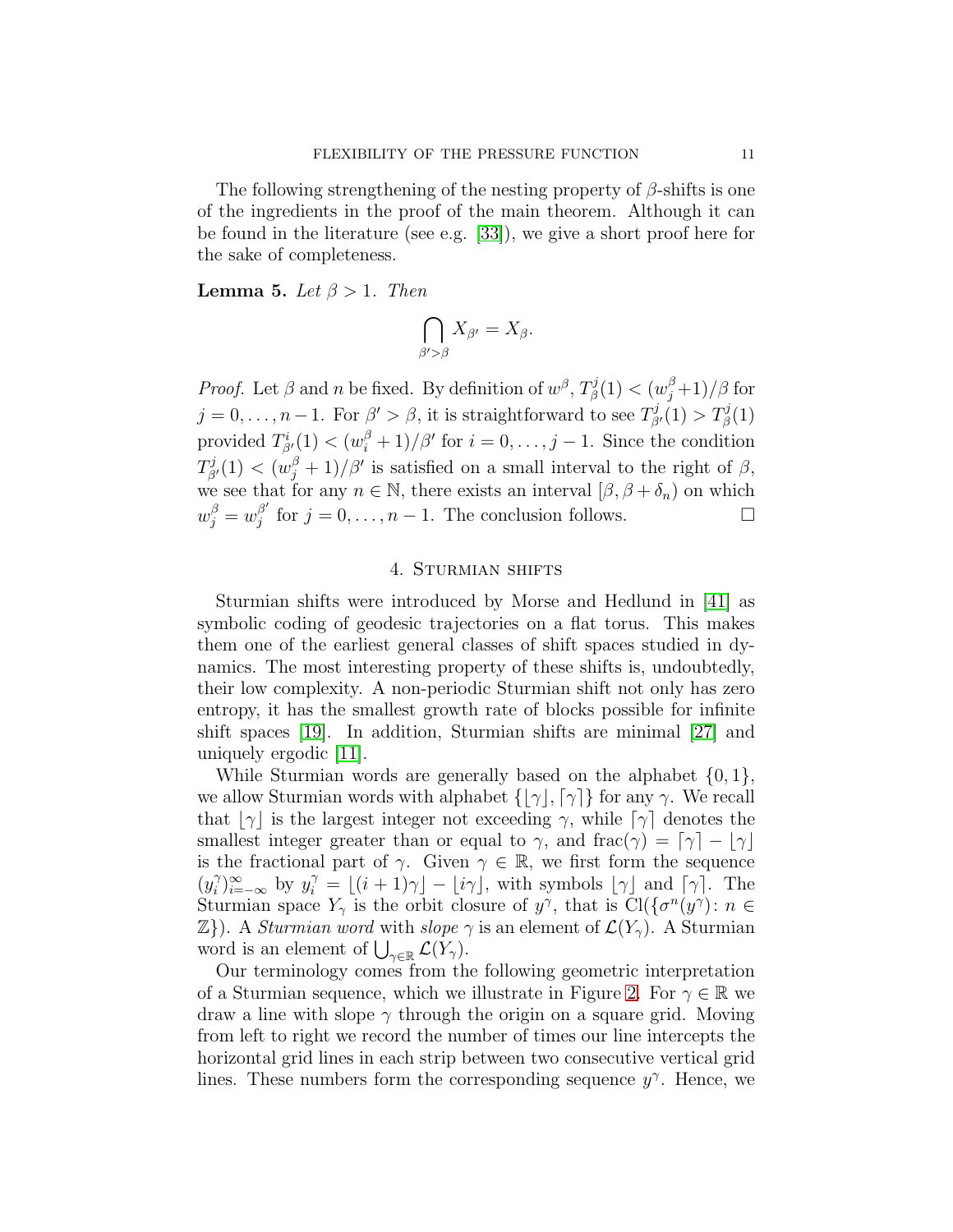can "read off" the Sturmian word  $y^{\gamma}$  from the graph of the line with slope  $\gamma$ .



<span id="page-11-0"></span>FIGURE 2. Geometric interpretation of Sturmian words.

In the next lemma we characterize the elements of  $\mathcal{L}_n(Y_\gamma)$  and  $Y_\gamma$ using a vertical axis intercept of the line with slope  $\gamma$ .

<span id="page-11-1"></span>**Lemma 6.** Let  $\gamma \in \mathbb{R}$  be fixed. A word  $y_0 \dots y_{n-1}$  belongs to  $\mathcal{L}_n(Y_\gamma)$  if and only if there exists  $a \in [0,1)$  such that  $y_i = |(i+1)\gamma + a| - |i\gamma + a|$ for  $i = 0, \ldots, n - 1$ . In particular if  $y_0 \ldots y_{n-1}$  belongs to  $\mathcal{L}_n(Y_\gamma)$ , then  $y_0 + \ldots + y_{n-1}$  is either  $\lfloor n\gamma \rfloor$  or  $\lceil n\gamma \rceil$ .

A sequence  $(y_i)_{i=-\infty}^{\infty}$  belongs to  $Y_{\gamma}$  if and only if

- (a) there exists  $a \in [0,1)$  such that  $y_i = \lfloor \gamma(i+1) + a \rfloor \lfloor \gamma i + a \rfloor$ for each  $i \in \mathbb{Z}$ ; or
- (b) there exists  $a \in (0,1]$  such that  $y_i = \lceil \gamma(i+1) + a \rceil \lceil \gamma i + a \rceil$ for each  $i \in \mathbb{Z}$ .

Clearly if  $a + i\gamma \notin \mathbb{Z}$  for all i, then the two sequences described in the lemma are equal.

*Proof.* If  $\gamma$  is rational,  $y^{\gamma}$  is periodic and there is nothing to prove so we suppose  $\gamma$  is irrational.

We first establish the characterization of words. If there exists  $a$  such that  $y_i = \lfloor \gamma(i+1) + a \rfloor - \lfloor \gamma i + a \rfloor$  for  $i = 0, \ldots, n-1$ , then let k be such that  $a < \text{frac}(k\gamma) < a + \min\{1 - \text{frac}(a + \gamma i): 0 \leq i \leq n\}$  (such a k exists since the multiples of  $\gamma$  are dense modulo 1). One can then check  $y_i = y_k^{\gamma}$  $\chi^{\gamma}_{k+i}$  for  $i = 0, \ldots, n-1$ . The converse is immediate. Now if y is of this form,  $y_0 + \ldots + y_{n-1} = \lfloor a + n\gamma \rfloor - \lfloor a \rfloor$ , which is either  $|n\gamma|$  or  $[n\gamma]$  as required.

We then establish the characterization of  $Y_{\gamma}$ . First suppose  $y =$  $\lim_{k\to\infty} \sigma^{n_k} y^{\gamma}$ . By refining the subsequence if necessary, we may assume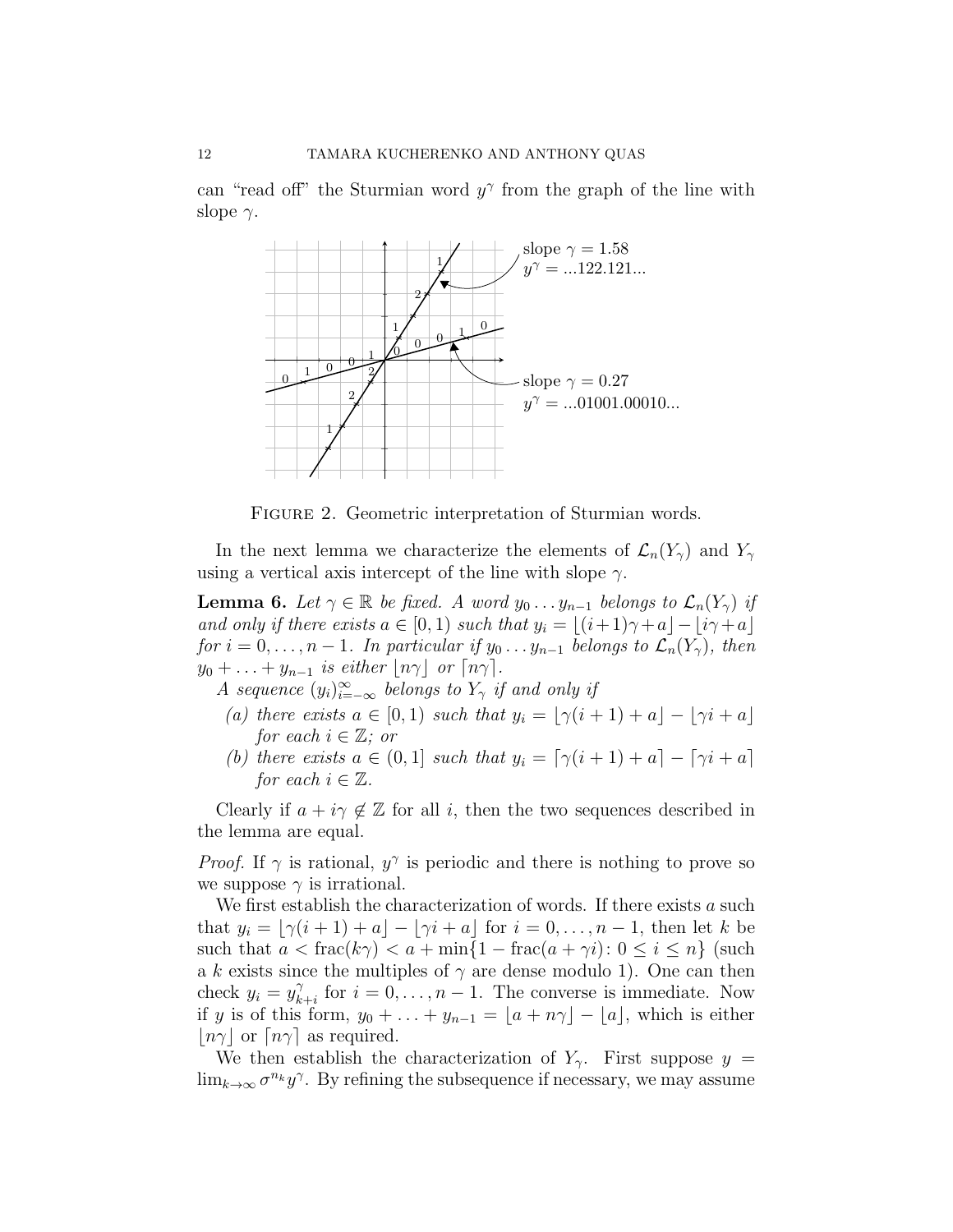that we are in one of the two cases (i) frac $(n_k \gamma)$  is a non-increasing sequence converging to some  $a \in [0,1)$ ; or (ii) frac $(n_k \gamma)$  is a strictly increasing sequence converging to some  $a \in (0,1]$ . For case (i), we note that  $\lvert \cdot \rvert$  is right continuous, so that for each i,  $\lvert (n_k + i + 1)\gamma \rvert$  –  $|(n_k + i)\gamma| \rightarrow |(i+1)\gamma + a| - |i\gamma + a|$ , establishing (a). In the second case, the fact that frac $(n_k\gamma)$  is strictly increasing implies that each  $n_k$  only appears once, so that  $|n_k| \to \infty$ . It follows that for any i,  $|(n_k + i + 1)\gamma| - |(n_k + i)\gamma| = [(n_k + i + 1)\gamma] - [(n_k + i)\gamma]$  for all sufficiently large k (the only integer multiple of  $\gamma$  is 0). Then since [·] is left continuous, a similar argument to the one above ensures that  $y$ satisfies (b).

For the converse, if y satisfies (a), then let  $(n_k)$  be chosen so that frac $(n_k \gamma)$  decreases to a. Then  $\sigma^{n_k} y^{\gamma}$  converges to y. Similarly, if y satisfies (b), then choosing  $(n_k)$  such that frac $(n_k\gamma)$  increases to a ensures  $\sigma^{n_k} y^{\gamma}$  converges to y.

The *weight* of a Sturmian word  $y_0 \dots y_{j-1}$  is  $y_0 + \dots + y_{j-1}$ . We need the following crude bound on the number of Sturmian words of a given weight with a fixed length.

<span id="page-12-1"></span>**Lemma 7.** For any j and n, there are at most  $j(j+1)$  Sturmian words of length j and weight n.

Proof. By Lemma [6,](#page-11-1) a Sturmian word is parameterized by an intercept a and a slope  $\gamma$ . To satisfy the constraint on the weight, we require  $0 \le a < 1$  and  $n \le a+j\gamma < n+1$ . That is, one is looking for a straight line joining a point  $(0, a)$  to a point  $(j, n + b)$  with  $0 \le a, b < 1$ . Such lines all lie within the parallelogram  $y-\frac{n}{i}$  $\frac{n}{j}x \in [0,1), x \in [0,j].$  We refer the reader to the sketch in Figure [3.](#page-12-0)



<span id="page-12-0"></span>FIGURE 3. This figure illustrates the proof of Lemma [7.](#page-12-1)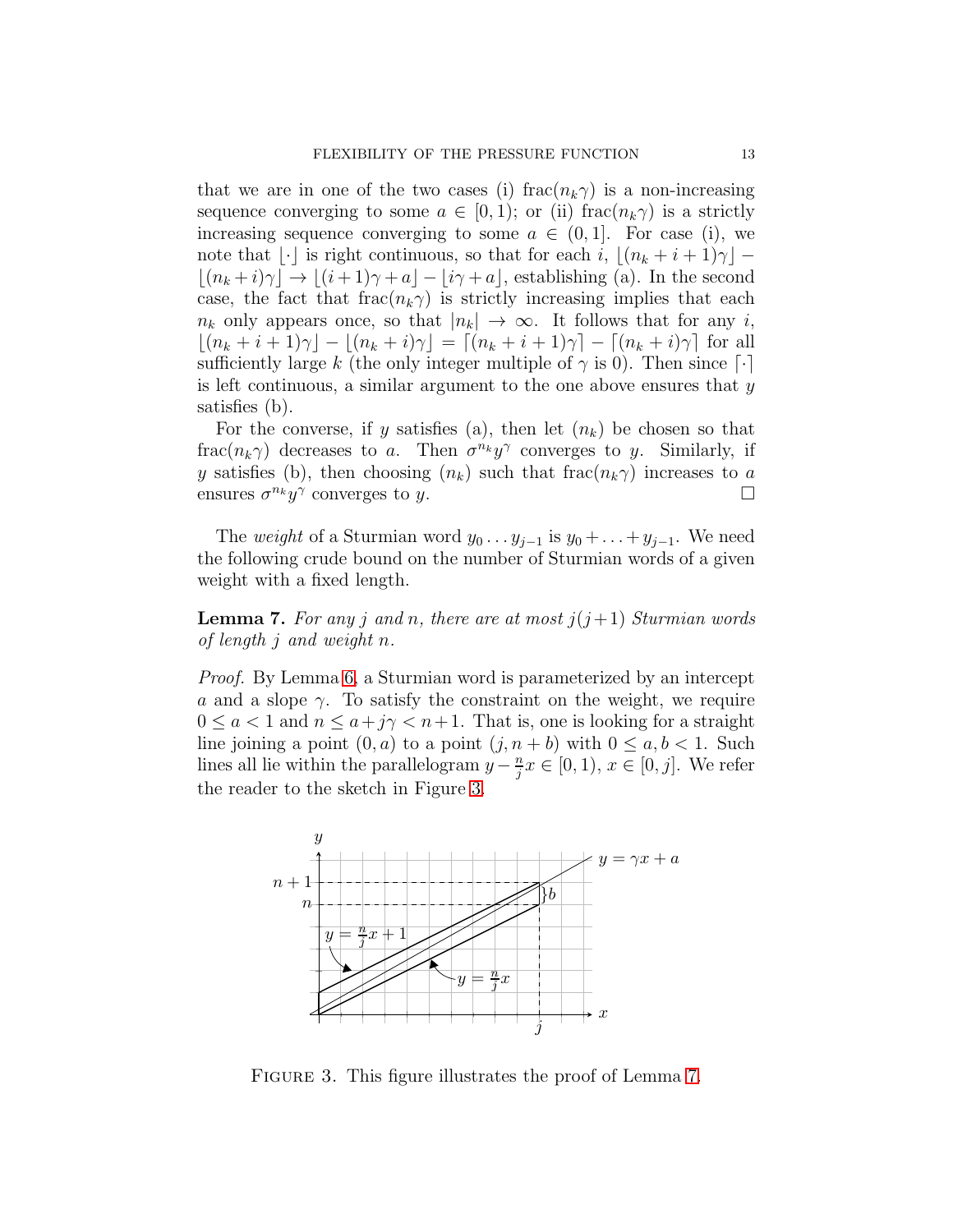For each i in  $0, \ldots, j$ , there is precisely one integer lattice point in that vertical line within the closure of the parallelogram, namely  $(i, \lceil \frac{n}{i} \rceil$  $\frac{n}{j}i$ ); or two points  $(i, \frac{n}{j}i)$  and  $(i, \frac{n}{j}i+1)$  if  $\frac{n}{j}i$  is an integer. Given a Sturmian sequence  $y_0 \dots y_{j-1}$  of weight n, let a and  $\gamma$  satisfy

<span id="page-13-0"></span>(3) 
$$
y_i = \lfloor (i+1)\gamma + a \rfloor - \lfloor i\gamma + a \rfloor
$$
 for  $i = 0, ..., j - 1$ .

One may then reduce a keeping [\(3\)](#page-13-0) satisfied until the line  $y = a + \gamma x$ first hits one of the lattice points,  $(i, k)$  say, with  $i \in \{0, 1, \ldots, j\}$ . One may then rewrite the equation of the line as  $y = k + \gamma(x-i)$ , and then reduce  $\gamma$  until the line hits another lattice point in the parallelogram. The Sturmian word is determined by  $i$  together with the x-coordinate of the second lattice point. There are  $(j + 1) \times j$  such choices, so at most  $j(j + 1)$  Sturmian words of length j and weight n.

We now describe the points appearing in the closure of the union of the sets of all Sturmian words over a range of  $\gamma$ .

<span id="page-13-1"></span>**Lemma 8.** Let  $Y_\gamma$  denote the Sturmian sequence space with slope  $\gamma$  as above. Suppose  $(\gamma^{(n)})_{n\in\mathbb{N}}$  is a sequence of real numbers and  $(y^{(n)})_{n\in\mathbb{N}}$  is a sequence of points with  $y^{(n)} \in Y_{\gamma^{(n)}}$ . Suppose further that  $y^{(n)} \to y$ . Then the sequence  $\gamma^{(n)}$  is convergent to some  $\gamma \in \mathbb{R}$ . Either  $y \in Y_{\gamma}$ ; or  $\gamma$  is rational and y is an aperiodic sequence that is the concatenation of two periodic semi-infinite words.

*Proof.* Let  $\ell \in \mathbb{N}$ . Since  $y^{(n)} \to y$ , there exists an  $n_0$  such that for all  $n \geq n_0$ , the terms of  $y^{(n)}$  in coordinates  $-\ell$  to  $\ell-1$  agree with those of y. Hence for  $n, n' \geq n_0$  the words  $y_{-\ell}^{(n)}$  $\overset{(n)}{-\ell}\cdots \overset{(n)}{y_{\ell-1}^{(n)}}$  $\binom{n}{\ell-1}$  and  $y_{-\ell}^{(n')}$  $\binom{n'}{-\ell} \cdots y_{\ell-1}^{(n')}$  $_{\ell-1}$ have the same weight, which must lie simultaneously in the intervals  $(2\ell\gamma^{(n)} - 1, 2\ell\gamma^{(n)} + 1)$  and  $(2\ell\gamma^{(n')} - 1, 2\ell\gamma^{(n')} + 1)$  by Lemma [6.](#page-11-1) It follows that  $|\gamma^{(n)} - \gamma^{(n')}| < \frac{1}{\ell}$  $\frac{1}{\ell}$ . Since  $\ell$  is arbitrary, we see that  $(\gamma^{(n)})$  is Cauchy. Let  $\gamma$  be the limit of  $(\gamma^{(n)})$ .

Passing to a subsequence, we may assume that  $a^{(n)} \to a$ . Each  $y^{(n)}$  may be expressed either in the form (a) or (b) of Lemma [6](#page-11-1) with parameters  $a^{(n)}$  and  $\gamma^{(n)}$ . We may further assume that either each term of the subsequence is expressed in the form (a); or each term is expressed in the form (b). Note that for those  $i \in \mathbb{Z}$  where  $a + i\gamma$  is not an integer, the sequences  $\lfloor a^{(n)}+i\gamma^{(n)}\rfloor$  and  $\lceil a^{(n)}+i\gamma^{(n)}\rceil$  eventually stabilize to  $|a + i\gamma|$  and  $[a + i\gamma]$  respectively.

We deal first with the case where  $\gamma$  is irrational. In this case, there is at most one  $i_0 \in \mathbb{Z}$  such that  $a + i_0 \gamma \in \mathbb{Z}$ . If there is no such  $i_0$ , then  $[a^{(n)} + i\gamma^{(n)}] \rightarrow [a + i\gamma]$  for each i and a similar statement is true for the ceilings. It follows that  $y_i = \lim y_i^{(n)} = \lfloor a + (i+1)\gamma \rfloor - \lfloor a + i\gamma \rfloor =$  $[a + (i + 1)\gamma] - [a + i\gamma]$  for each i.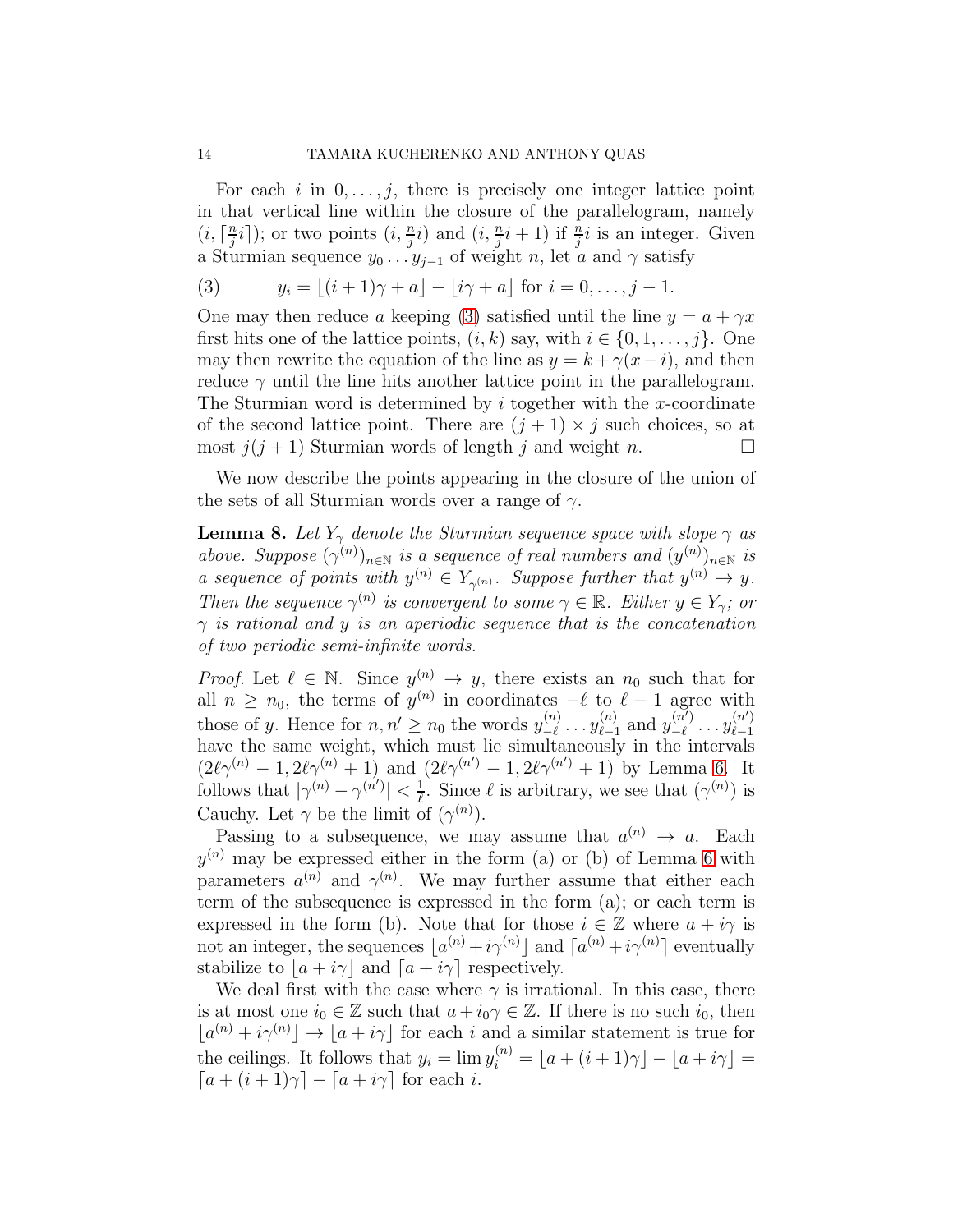If there exists  $i_0$  such that  $a + i_0 \gamma \in \mathbb{Z}$ , then we consider three cases: (i)  $a^{(n)} + i_0 \gamma^{(n)} = a + i_0 \gamma$  infinitely often; (ii) we can pass to a subsequence such that  $a^{(n)}+i_0\gamma^{(n)}$  is strictly increasing; (iii) we can pass to a subsequence such that  $a^{(n)} + i_0 \gamma^{(n)}$  is strictly decreasing. In case (i), along the subsequence where  $a^{(n)} + i_0 \gamma^{(n)} = a + i_0 \gamma$ ,  $[a^{(n)} + i \gamma^{(n)}] \rightarrow$  $\lfloor a + i\gamma \rfloor$  for all i and  $\lceil a^{(n)} + i\gamma^{(n)} \rceil \to \lceil a + i\gamma \rceil$  for all i, so that  $y \in Y_\gamma$ . In case (ii), along the subsequence,  $[a^{(n)} + i\gamma^{(n)}] \rightarrow [a + i\gamma] - 1$  for all i and  $[a^{(n)} + i\gamma^{(n)}] \rightarrow [a + i\gamma]$ . In case (iii), along the subsequence  $[a^{(n)}+i\gamma^{(n)}] \to [a+i\gamma]$  for all i and  $[a^{(n)}+i\gamma^{(n)}] \to [a+i\gamma] + 1$  for all *i*. In all cases, we see  $y \in Y_{\gamma}$ .

Now suppose that  $\gamma$  is rational, say  $\gamma = \frac{p}{q}$  $\frac{p}{q}$ . If infinitely many  $\gamma^{(n)}$ are equal to  $\gamma$  then, since  $Y_{\gamma}$  is a finite set, we see that one element of  $Y_{\gamma}$  appears infinitely often in the sequence  $y^{(n)}$ , so that sequence is the limit and  $y \in Y_{\gamma}$ . Otherwise, we may take a sequence so that  $\gamma^{(n)}$ converges strictly monotonically to  $\gamma$  and  $a^{(n)}$  converges to a limit a. If  $a + i\gamma \notin \mathbb{Z}$  for each i (or equivalently  $a + i\gamma \notin \mathbb{Z}$  for  $i = 0, \ldots, q - 1$ ), then the argument given above in the irrational case shows  $y \in Y_{\gamma}$ .

In the remaining case, there exists  $i_0 \in \{0, \ldots, q-1\}$  such that  $a + i\gamma$  is an integer for each  $i \in i_0 + q\mathbb{Z}$  (and  $a + i\gamma$  is not an integer for other i's). We may then pass to a further subsequence so that the sequence  $j^{(n)} = (a^{(n)} - a)/(\gamma - \gamma^{(n)})$  is monotonic. If  $\gamma^{(n)}$  is increasing,  $a^{(n)} + i\gamma^{(n)} < a + i\gamma$  when  $i > j^{(n)}$  and  $a^{(n)} + i\gamma^{(n)} > a + i\gamma$  when  $i < j<sup>(n)</sup>$ ; the situation is reversed if  $\gamma<sup>(n)</sup>$  is decreasing.

For the remainder of the proof, we focus on the case where  $\gamma^{(n)}$  is increasing. If  $j^{(n)} \to -\infty$ , then for each  $i \in \mathbb{Z}$ ,  $[a^{(n)} + i\gamma^{(n)}] \to [a + i\gamma]$ and  $\lfloor a^{(n)} + i\gamma^{(n)} \rfloor \to \lceil a + i\gamma \rceil - 1$ . Hence we see that whether the sequence  $y^{(n)}$  is expressed in form (a) or form (b),  $y_i = [a + (i+1)\gamma]$  –  $[a + i\gamma]$  for all  $i \in \mathbb{Z}$ . Similarly if  $j^{(n)} \to \infty$ , then for each  $i \in \mathbb{Z}$ ,  $[a^{(n)}+i\gamma^{(n)}] \rightarrow [a+i\gamma]$  and  $[a^{(n)}+i\gamma^{(n)}] \rightarrow [a+i\gamma] + 1$ , so that  $y_i = \lfloor a + (i+1)\gamma \rfloor - \lfloor a + i\gamma \rfloor$ .

We now consider the case  $j^{(n)} \to j^*$ . We have

$$
\lim_{n \to \infty} \lfloor a^{(n)} + \gamma^{(n)} i \rfloor = \begin{cases} \lfloor a + \gamma i \rfloor & \text{if } i < j^* \text{ or } i \notin i_0 + q\mathbb{Z}; \\ \lfloor a + \gamma i \rfloor - 1 & \text{if } i > j^* \text{ and } i \in i_0 + q\mathbb{Z}. \end{cases}
$$

and

$$
\lim_{n \to \infty} \lceil a^{(n)} + \gamma^{(n)} i \rceil = \begin{cases} \lceil a + \gamma i \rceil & \text{if } i > j^* \text{ or } i \notin i_0 + q\mathbb{Z}; \\ \lceil a + \gamma i \rceil + 1 & \text{if } i < j^* \text{ and } i \in i_0 + q\mathbb{Z}. \end{cases}
$$

If  $j^* \in i_0 + q\mathbb{Z}$ , then  $\lfloor a^{(n)} + \gamma^{(n)}j^* \rfloor$  converges to one of  $\lfloor a + \gamma j^* \rfloor$  and  $[a + \gamma j^*] - 1$ ; and  $[a^{(n)} + \gamma^{(n)} j^*]$  converges to one of  $[a + \gamma j^*]$  and  $[a + \gamma j^*] + 1.$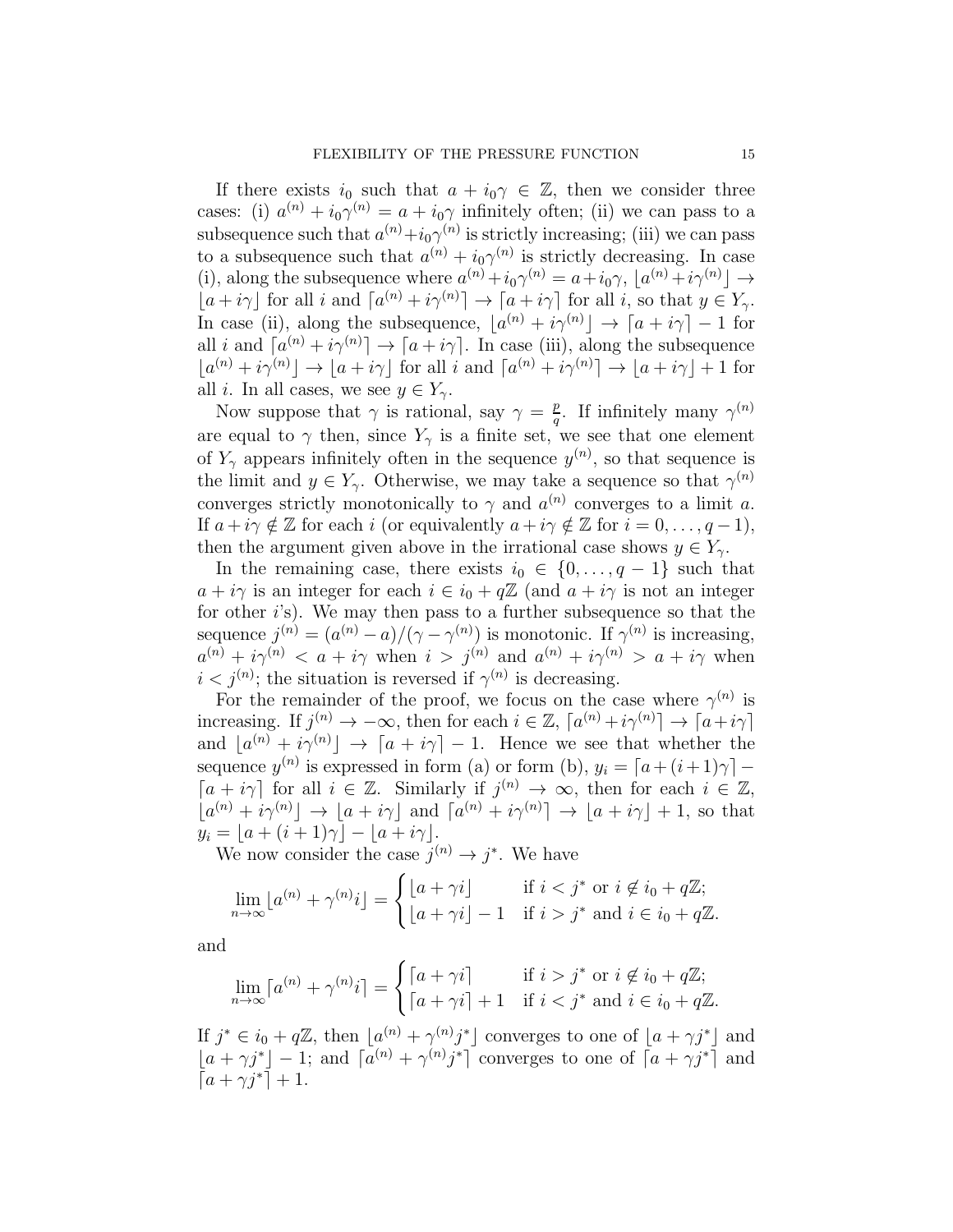Hence y, the difference sequence of one of  $\left(\lim_{n\to\infty} \lfloor a^{(n)} + \gamma^{(n)}i \rfloor\right)_i$ or  $(\lim_{n\to\infty} [a^{(n)} + \gamma^{(n)}i])_i$ , is the concatenation of two semi-infinite periodic words, as claimed. In the case where  $\gamma^{(n)}$  is decreasing, an almost identical argument applies.

# 5. Main Theorem

<span id="page-15-0"></span>We present the proof of Theorem [1.](#page-3-0) Let the alphabet of the shift be

$$
A = \{0, 1, \ldots, \lfloor e^c \rfloor\} \times \{\lfloor b \rfloor, \ldots, \lceil c \rceil\} \times \{\lfloor -L \rfloor, \ldots, \lceil L \rceil\}^m
$$

and let  $\sigma$  denote the shift map on  $A^{\mathbb{Z}}$ . We construct the potential functions as follows. For each vector  $\boldsymbol{\gamma} = (\gamma_0, \gamma_1, \dots, \gamma_m) \in S$  let

$$
Z_{\gamma} = X_{e^{\gamma_0}} \times Y_{\gamma_0} \times Y_{\gamma_1} \times \ldots \times Y_{\gamma_m},
$$

where  $X_{e^{\gamma_0}}$  is the  $\beta$ -shift with parameter  $\beta = e^{\gamma_0}$  and for  $k = 0, \ldots, m$  $Y_{\gamma_k}$  is the Sturmian system with angle  $\gamma_k$  (so the alphabet of  $X_{e^{\gamma_0}}$  is  $\{0, 1, \ldots, \lfloor e^{\gamma_0} \rfloor\}$  and the alphabet of  $Y_{\gamma_k}$  is  $\{\lfloor \gamma_k \rfloor, \lceil \gamma_k \rceil\}\)$ . In particular,  $Z_{\gamma} \subset A^{\mathbb{Z}}$ . For  $z = (x, y^0, \ldots, y^m) \in A^{\mathbb{Z}}$  the projections of z onto each coordinate are defined by  $\pi_x(z) = x$  and  $\pi_k(z) = y^k$ ,  $k = 0, \ldots, m$ .

Let  $\mathcal{L}_n(Z_\gamma)$  denote the collection of *n*-words in  $Z_\gamma$ . For  $z \in A^{\mathbb{Z}}$ , we set  $j_{\gamma}(z) = \max\{l: z_{-(l-1)} \dots z_{l-1} \in \mathcal{L}_{2l-1}(Z_{\gamma})\}\,$ , where  $j_{\gamma}(z)$  is taken to be 0 if  $z_0 \notin \mathcal{L}_0(\mathbb{Z}_\gamma)$ . For  $\gamma = (\gamma_0, \gamma_1, \ldots, \gamma_m) \in S$  and  $k = 1, \ldots, m$ we define

<span id="page-15-1"></span>
$$
\phi_{k,\gamma}(z) = \gamma_k - \delta_{j\gamma}(z),
$$

where  $\delta_j$  is given by

(4) 
$$
\delta_j = \frac{c + 2L + 14 + 9\log j}{j \min\{\alpha, 1\}}
$$

with  $\delta_0 = \delta_1 + 2L$  and  $\delta_{\infty} = 0$ . Notice that  $(\delta_i)$  form a decreasing sequence, converging to 0.

If  $d(z, z') \leq 2^{-l}$ , then the two words  $z_{-(l-1)} \dots z_{l-1}$  and  $z'_{-(l-1)} \dots z'_{l-1}$ are equal. Either both lie in  $\mathcal{L}_{2l-1}(\gamma)$ , in which case  $|\phi_{k,\gamma}(z)-\phi_{k,\gamma}(z')| \leq$  $\delta_l$  or neither do, in which case  $\phi_{k,\gamma}(z) = \phi_{k,\gamma}(z')$ . Hence we have shown that for each  $k = 1, ..., m$  the family  $\{\phi_{k,\gamma} : \gamma \in S\}$  is uniformly equicontinuous. The potentials  $\phi_k$  on  $A^{\mathbb{Z}}$  are then defined by

$$
\phi_k(z) = \sup_{\gamma \in S} \phi_{k,\gamma}(z).
$$

The uniform equicontinuity ensures that each  $\phi_k$  is continuous.

The proof of the theorem splits into two parts. First, we restrict our considerations to the set  $Z = \bigcup_{\gamma \in S} Z_{\gamma}$ . On this set we show that the potentials  $\phi_1, \ldots, \phi_n$  have the property we are looking for. Namely, for given values of parameters  $t_k \geq \alpha$  the pressure of  $t_1\phi_1 + \ldots + t_m\phi_m$ ,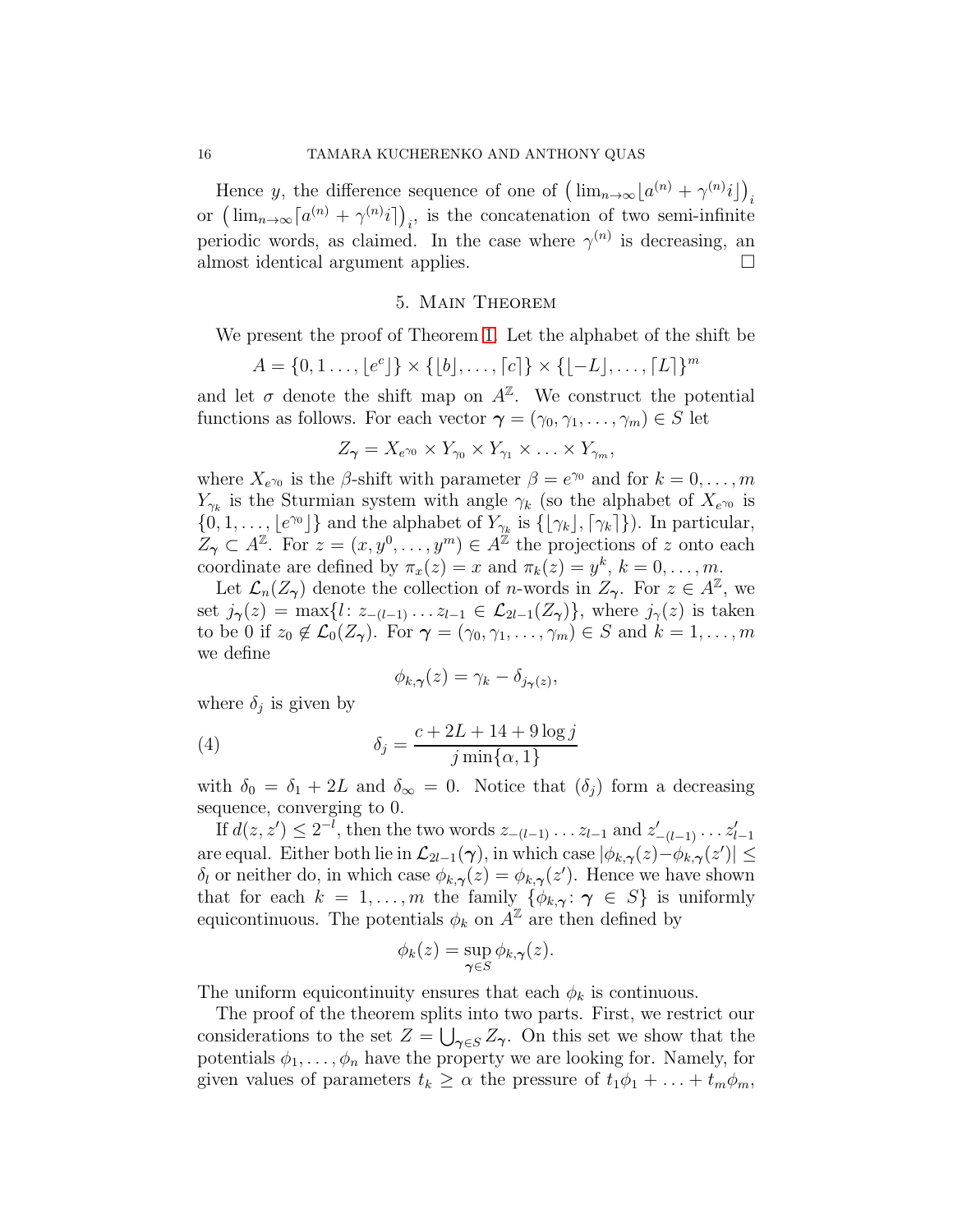when restricted to  $Cl(Z)$ , coincides with the value of  $F(t_1, \ldots, t_m)$ . Afterwards, we demonstrate that the values of  $\phi_k$  outside of the set Z do not contribute to the pressure.

We start by describing the behavior of the potentials  $\phi_1, \ldots, \phi_k$  on Z.

<span id="page-16-1"></span>**Lemma 9.** Let  $\gamma = (\gamma_0, \dots, \gamma_m) \in S$ . If  $z \in Z_{\gamma}$ , then  $\phi_k(z) = \gamma_k$  for each  $k = 1, \ldots, m$ .

*Proof.* Let  $\boldsymbol{\gamma} = (\gamma_0, \dots, \gamma_m) \in S$  and let  $z = (x, y^0, \dots, y^m) \in Z_{\boldsymbol{\gamma}}$ . Fix  $1 \leq k \leq m$ . From the definition, we see  $\phi_{k,\gamma}(z) = \gamma_k - \delta_\infty = \gamma_k$ . We will show that for any  $\boldsymbol{\gamma}' = (\gamma'_0, \dots, \gamma'_m) \in S$  we have  $\phi_{k, \boldsymbol{\gamma}'}(z) \leq \gamma_k$ .

If  $\gamma'_k \leq \gamma_k$ , then  $\phi_{k,\gamma'}(z) \leq \gamma'_k \leq \gamma_k$ . If  $\gamma'_k > \gamma_k$ , then we set  $j = \lfloor 1/(\gamma'_k - \gamma_k) \rfloor$ . Since  $z \in Z_{\gamma}$ , we know that  $y^k \in Y_{\gamma_k}$  and hence by Lemma [6](#page-11-1) there exists  $a \in [0, 1)$  such that  $y_i^k = \lfloor (i+1)\gamma_k + a \rfloor - \lfloor i\gamma_k + a \rfloor$ for each  $i = -j, \ldots, j-1$ . In particular,  $y_{-j}^k + \ldots + y_{j-1}^k = \lfloor j\gamma_k + a \rfloor \lfloor -j\gamma_k + a \rfloor$ , so that  $y_{-j}^k + \ldots + y_{j-1}^k \in (2j\gamma_k - 1, 2j\gamma_k + 1)$  and this holds for any  $y_{-j}^k \dots y_{j-1}^k \in \mathcal{L}_{2j}(Y_{\gamma_k}).$ 

If the block  $y_{-j}^k \dots y_{j-1}^k$  were also in  $\mathcal{L}_{2j}(Y_{\gamma'_k})$ , then similar to the argument above we would have  $y_{-j}^k + \ldots + y_{j-1}^k \in (2j\gamma'_k - 1, 2j\gamma'_k + 1)$ . However, by the choice of j,  $2j\gamma_k - 1 \leq 2j\gamma'_k + 1$ , so that  $\mathcal{L}_{2j}(Y_{\gamma_k})$  and  $\mathcal{L}_{2j}(Y_{\gamma'_{k}})$  are disjoint. It follows that  $z_{-j}\ldots z_{j-1}\notin \mathcal{L}_{2j}(Z_{\gamma'})$  and hence  $j_{\gamma'}(z) \leq j$ .

Using the facts that  $j = \lfloor 1/(\gamma_k' - \gamma_k) \rfloor$  and  $\gamma_k, \gamma_k' \in [-L, L]$  when  $\gamma, \gamma' \in S$  we obtain

$$
j \le \frac{1}{\gamma_k' - \gamma_k} + 1 = \frac{1 + \gamma_k' - \gamma_k}{\gamma_k' - \gamma_k} \le \frac{1 + 2L}{\gamma_k' - \gamma_k}.
$$

Therefore,

$$
\phi_{k,\gamma'}(z) = \gamma'_k - \delta_{j_{\gamma'}(z)} \le \gamma'_k - \delta_j < \gamma'_k - \frac{1+2L}{j} \le \gamma_k.
$$

 $\Box$ 

We now turn our attention to the invariant measures on Z.

<span id="page-16-0"></span>**Lemma 10.** Let  $Z = \bigcup_{\gamma \in S} Z_{\gamma}$  as above. Then any ergodic invariant measure supported on Cl(Z) is supported on  $Z_{\gamma}$  for some  $\gamma \in S$ .

*Proof.* We first describe points of Cl(Z). Let  $\overline{z} \in \text{Cl}(Z)$ . Then  $\overline{z}$  is the limit of a sequence of points  $z(n)$ , where each  $z(n)$  belongs to some  $Z_{\gamma(n)}$  with  $\gamma(n) \in S$ . Write  $z(n) = (x(n), y^{0}(n), \ldots, y^{m}(n))$  and  $\overline{z} =$  $(\bar{x}, \bar{y}^0, \ldots, \bar{y}^m)$ . Since  $y^k(n) \to \bar{y}^k$ , it follows from Lemma [8](#page-13-1) that  $\gamma_k(n)$ converges to some limit for each  $k = 0, \ldots, m$ . Let  $\bar{\gamma} = \lim_{n \to \infty} \gamma(n)$ ,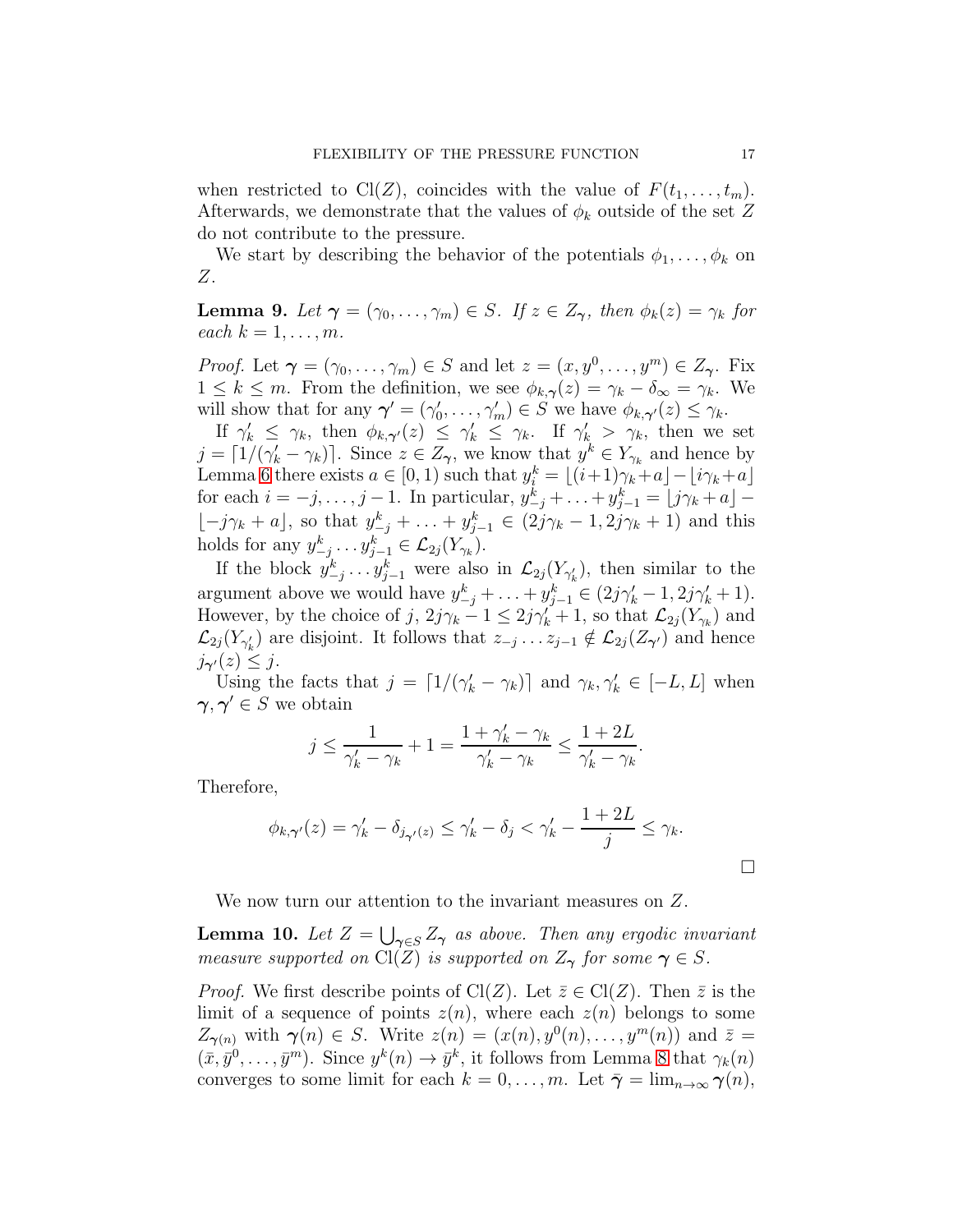so that  $\bar{\gamma} \in S$ . By Lemma [8,](#page-13-1) for each  $0 \leq k \leq m$ ,  $\bar{y}^k$  belongs either to  $Y_{\bar{\gamma}_k}$ , or is the (non-periodic) concatenation of two semi-infinite periodic words.

We claim that  $\bar{x} \in X_{e^{\bar{\gamma}_0}}$ . To see this, first notice that since  $z(n) \in$  $Z_{\gamma(n)}$ , we have  $x(n) \in X_{e^{\gamma_0(n)}}$ . For any  $\beta > \gamma_0$  there is  $n_0 \in \mathbb{N}$  such that  $\gamma_0(n) < \beta$  for  $n \geq n_0$ . It follows that  $x(n) \in X_{e^{\beta}}$  for all  $n \geq n_0$  and hence  $\bar{x} \in X_{e^{\beta}}$ . Since  $\beta > \gamma_0$  is arbitrary,  $\bar{x}$  lies in  $\bigcap_{\beta > \gamma_0} X_{e^{\beta}} = X_{e^{\gamma_0}}$ by Lemma [5.](#page-10-1)

Let C denote the (countable) collection of non-periodic concatenations of two semi-infinite periodic points with symbols in the set  ${\min([b], [-L]), \ldots, \max([c], [L])}.$  We have shown that any point of Cl(Z) either lies in some  $Z_{\gamma}$  with  $\gamma \in S$  or one of its Sturmian coordinates lies in C.

Let  $\mu$  be an ergodic invariant measure supported on  $Cl(Z)$ . Suppose for a contradiction that  $\mu$  is supported on  $Cl(Z) \setminus Z$ . Then for  $\mu$ a.e.  $z = (x, y^0, \dots, y^m)$ , there exists a  $0 \leq k \leq m$  such that  $y^k \in C$ . Since  $\mu$  is ergodic, there exists a k such that for  $\mu$ -a.e.  $(x, y^0, \ldots, y^m)$ ,  $y^k \in C$ . In particular, the projection of  $\mu$  onto the k<sup>th</sup> Sturmian factor is supported on a countable set. But this is a contradiction as countable sets of aperiodic words do not support any finite invariant measures. Hence  $\mu$  is supported on Z.

It is left to show that  $\mu$  is supported on some  $Z_{\gamma}$ . Fix  $k \in \{0, \ldots, m\}$ and consider the projection map  $f_k(z) = y_0^k$  where  $z = (x, y^0, \dots, y^m) \in$ Z. Since  $\mu$  is ergodic and f is continuous, there is  $\gamma_k \in \mathbb{R}$  such that

$$
\frac{1}{N} \sum_{i=0}^{N-1} f(\sigma^i z) = \gamma_k \quad \text{for } \mu\text{-almost all } z \in Z.
$$

Suppose that  $z \in Z_{\gamma'}$  for some  $\gamma' \in S$  and satisfies the above. Then an application of Lemma [6](#page-11-1) gives

$$
\frac{1}{N} \sum_{i=0}^{N-1} f(\sigma^i z) = \frac{y_0^k + \ldots + y_{N-1}^k}{N} = \frac{\lfloor N \gamma_k' + a \rfloor}{N}
$$

for some  $a \in [0, 1)$ . Hence,  $\gamma'_k = \gamma_k$  and  $\mu$  is supported on  $Z_\gamma$  with  $\boldsymbol{\gamma} = (\gamma_0, \ldots, \gamma_m).$ 

Corollary 11. Let  $\mathbf{t} = (t_1, \ldots, t_m) \in (\alpha, \infty)^m$  and  $\mu$  be an ergodic shift-invariant measure supported on  $Cl(Z)$ . Then

$$
h(\mu)+\int (t_1\phi_1+\ldots+t_m\phi_m)\,d\mu\leq F(t_1,\ldots,t_m).
$$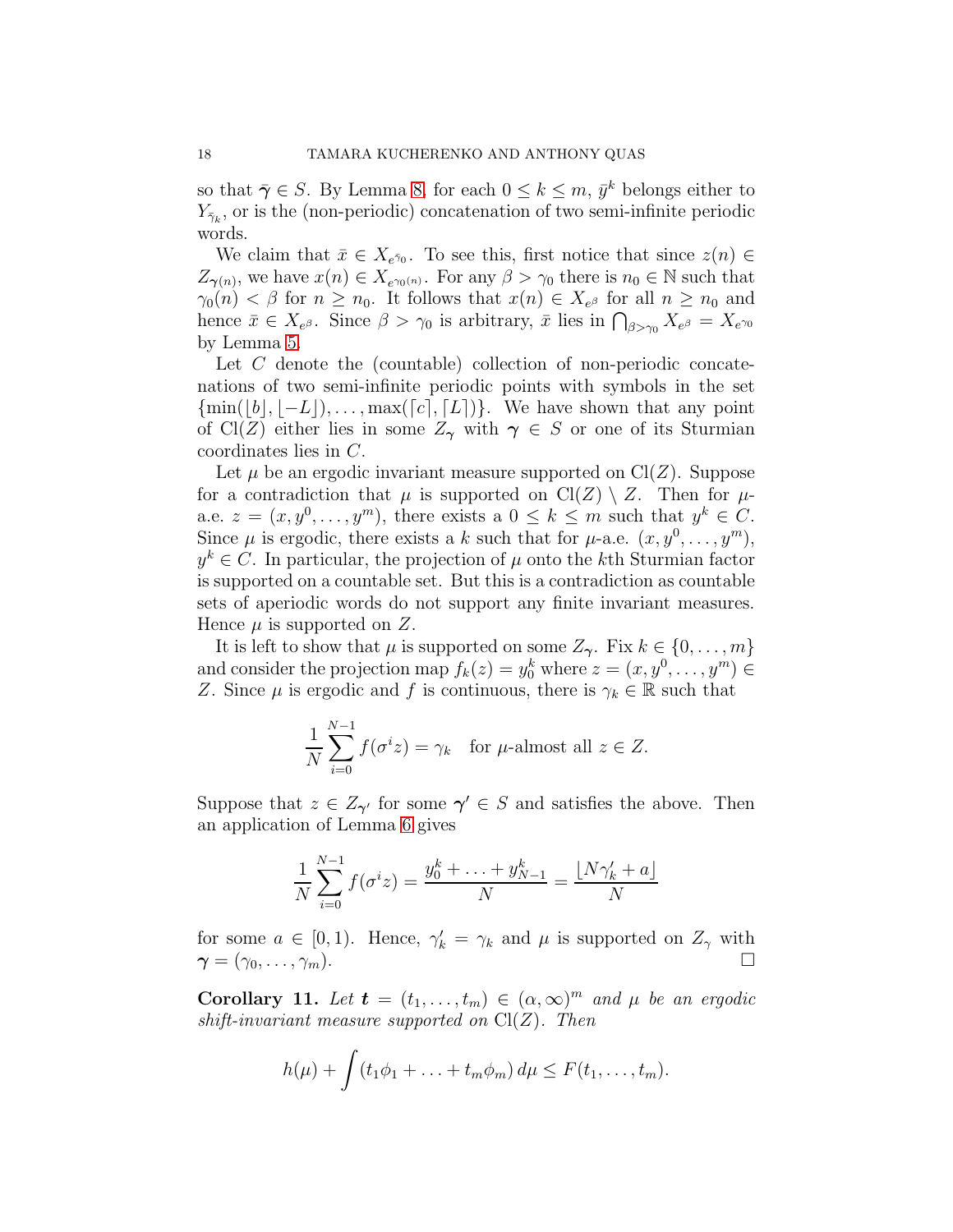Further there exists an ergodic measure  $\mu_t$  supported on Z such that

$$
h(\mu_t) + \int (t_1 \phi_1 + \ldots + t_m \phi_m) d\mu_t = F(t_1, \ldots, t_m).
$$

*Proof.* Let  $\mu$  be as in the statement of the corollary. Note that by Lemma [10,](#page-16-0)  $\mu$  is supported on  $Z_{\gamma}$  for some  $\gamma = (\gamma_0, \ldots, \gamma_m) \in S$ . Then  $h(\mu) \le h_{\text{top}}(Z_{\gamma}) = h_{\text{top}}(X_{e^{\gamma_0}}) + h_{\text{top}}(Y_{\gamma_0}) + \ldots + h_{\text{top}}(Y_{\gamma_m}) = \gamma_0$  and  $\int \phi_k d\mu = \gamma_k$  by Lemma [9,](#page-16-1) so that

$$
h(\mu)+\int (t_1\phi_1+\ldots+t_m\phi_m)\,d\mu\leq \gamma_0+t_1\gamma_1+\ldots+t_m\gamma_m.
$$

Since  $\gamma = (\gamma_0, \ldots, \gamma_m) \in S$ , the last term is bounded by  $F(t_1, \ldots, t_m)$ by Lemma [3,](#page-8-1) proving the inequality in the statement.

For the equality in the statement, let  $\mathbf{v} = (v_1, \ldots, v_m)$  be any subgradient of F at  $t = (t_1, \ldots, t_m)$ . We set  $\gamma_k = v_k$  for  $k = 1, \ldots, m$ and  $\gamma_0 = F(t) - \mathbf{v} \cdot t$ . Then  $\gamma = (\gamma_0, \dots, \gamma_m) \in S$ . Let  $\nu_t$  be the measure on  $Z_{\gamma}$  that is the product of the measure of maximal entropy on the  $\beta$ -shift  $X_{e^{\gamma_0}}$  and  $m+1$  Sturmian measures supported on each of the components  $Y_{\gamma_0}, \ldots, Y_{\gamma_m}$  respectively and let  $\mu_t$  be an ergodic component. Since  $\mu_t$  projects in the first factor onto the measure of maximal entropy on  $X_{e^{\gamma_0}}$ , we see  $h(\mu_t) \geq \gamma_0$ . On the other hand, since  $\mu_t$  is supported on  $Z_{\gamma}$ , we see  $h(\mu_t) \leq h_{\text{top}}(Z_{\gamma}) = \gamma_0$ .

Each potential  $\phi_k$  takes the value  $\gamma_k$  on the support of  $\mu_t$ , so that

$$
h(\mu_{t}) + \int t_{1}\phi_{1} + \ldots + t_{m}\phi_{m} d\mu_{t} = \gamma_{0} + t_{1}\gamma_{1} + \ldots + t_{m}\gamma_{m}
$$
  
=  $F(t) - \mathbf{v} \cdot \mathbf{t} + \mathbf{v} \cdot \mathbf{t}$   
=  $F(t)$ 

as required.

Hence we have shown that for each  $(t_1, \ldots, t_m) \in (\alpha, \infty)^m$ ,

$$
F(t_1,\ldots,t_m)=\sup_{\mu}\left\{h(\mu)+\int (t_1\phi+\ldots+t_m\phi_m)\,d\mu\right\},\,
$$

where  $\mu$  runs over all ergodic invariant measures supported on Cl(Z). Recall that in the Variational Principle, the pressure is attained if the supremum is taken only over ergodic invariant measures. In order to complete the proof of the theorem it suffices to show that for all  $(t_1, \ldots, t_m) \in (\alpha, \infty)^m$  and for each ergodic shift-invariant measure  $\mu$ on  $A^{\mathbb{Z}}$  such that  $\mu(\mathrm{Cl}(Z)^c) \neq 0$ , one has

<span id="page-18-0"></span>(5) 
$$
h(\mu) + \int (t_1 \phi_1 + \ldots + t_m \phi_m) d\mu < F(t_1, \ldots, t_m).
$$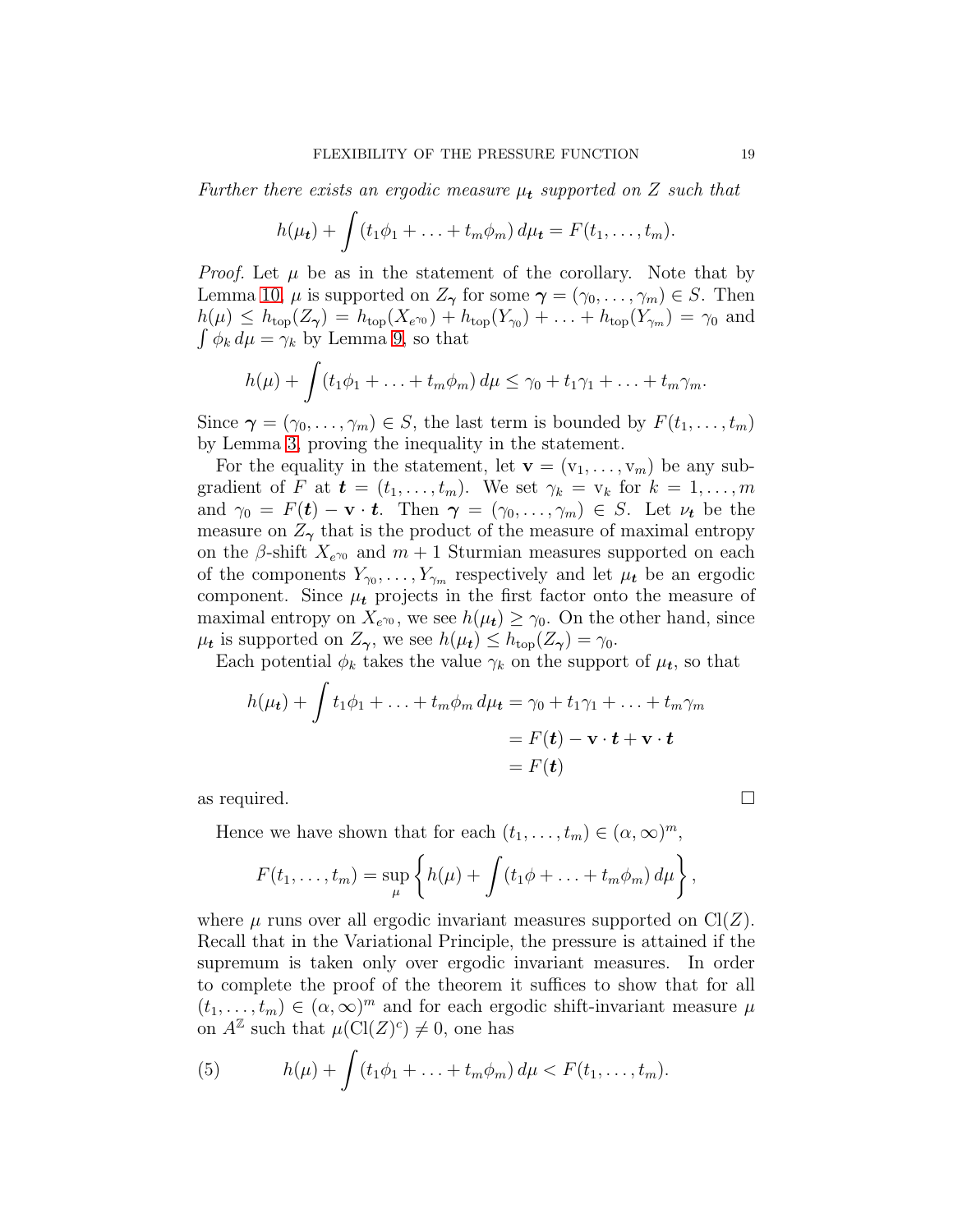To see this, we use a technique introduced by Antonioli in [\[4\]](#page-32-6) of pinning sequences. This is part of a more general set of ideas described in the notes [\[45\]](#page-34-19) on "Coupling and Splicing".

The *pinning space* is a closed subshift  $\Omega$  of  $A^{\mathbb{Z}} \times \{0,1\}^{\mathbb{Z}}$  defined by the following conditions. Let  $(u, v) \in A^{\mathbb{Z}} \times \{0, 1\}^{\mathbb{Z}}$ . Then  $(u, v) \in \Omega$  if and only if

- (1) if  $i < j$  and  $v_{i+1} = \ldots = v_j = 0$ , then  $u_i \ldots u_j \in \mathcal{L}(Z)$ ; (Note: there is no requirement that  $v_i = 0$ ).
- (2) if  $i < j$  and  $v_i = v_j = 1$ , then  $u_i \dots u_j \notin \mathcal{L}(Z)$ .

We denote the shift map on  $\Omega$  by  $\bar{\sigma}$  to distinguish it from the shift  $\sigma$ on  $A^{\mathbb{Z}}$ . We refer to v in the pair  $(u, v) \in \Omega$  as a pinning sequence for  $u \in A^{\mathbb{Z}}.$ 

Clearly if  $u \in Z$ , then  $(u, 0) \in \Omega$ , where 0 is the sequence of all 0's. For a fixed  $u \in A^{\mathbb{Z}}$ , the set of v such that  $(u, v) \in \Omega$  corresponds to the set of all greedy partitions of u into words in  $\mathcal{L}(Z)$ : each such word corresponds to a maximal string in v of the form  $10...0$ .

In case  $u \in A^{\mathbb{Z}} \setminus Z$ , one may obtain a pinning sequence v such that  $(u, v) \in \Omega$  by a limit of greedy algorithms as follows: for each n, let  $k_0^{(n)} = -n$  and let  $k_{i+1}^{(n)}$  be the smallest integer greater than  $k_i^{(n)}$  $i^{(n)}$  such that  $u_{k_i^{(n)}}\ldots u_{k_{i+1}^{(n)}} \notin \mathcal{L}(Z)$  (where the sequence terminates if there is no such  $k_{i+1}^{(n)}$ ). Then define a sequence  $(v^{(n)})$  by

$$
v_j^{(n)} = \begin{cases} 1 & \text{if } j \in \{k_i^{(n)} : i \ge 0\}; \\ 0 & \text{otherwise.} \end{cases}
$$

Any subsequential limit v of the  $v^{(n)}$  sequences satisfies  $(u, v) \in \Omega$ . In particular,  $A^{\mathbb{Z}}$  is a factor of the shift on  $\Omega$  by the projection onto the first coordinate.

Given an ergodic invariant measure  $\mu$  on  $A^{\mathbb{Z}}$ , we now build a suitable lift to  $\Omega$ . Denote by  $\delta_p$  the Dirac measure supported on the point p. If  $\mu$  is supported on Z, then clearly  $\bar{\mu} = \mu \times \delta_0$  is a suitable lift. If not, let u be a generic point of  $A^{\mathbb{Z}}$  for  $\mu$ , and let v be its pinning sequence so that  $(u, v) \in \Omega$ . We then let  $\overline{\nu}$  be a subsequential limit of the sequence 1  $\frac{1}{n}(\delta_{(u,v)} + \ldots + \delta_{\bar{\sigma}^{n-1}(u,v)})$ . By the *µ*-genericity of *u*, the projection of  $\bar{\nu}$ onto the  $A^{\mathbb{Z}}$  coordinate is  $\mu$ . Since  $\bar{\nu}$  may fail to be ergodic, we consider the ergodic components of  $\bar{\nu}$ . By ergodicity of  $\mu$ , almost every ergodic component of  $\bar{\nu}$  is supported on  $\Omega$  and projects onto  $\mu$ . We let  $\bar{\mu}$  be any such ergodic component and call  $\bar{\mu}$  a *lift* of  $\mu$  to  $\Omega$ .

If  $\mu$  is an ergodic invariant measure supported on  $A^{\mathbb{Z}} \setminus \text{Cl}(Z)$ , there is a word  $w \notin \mathcal{L}(Z)$  such that  $\mu([w]) > 0$ . By ergodicity  $\mu$ -a.e. u contains infinitely many copies of the word w, so that if  $(u, v) \in \Omega$ ,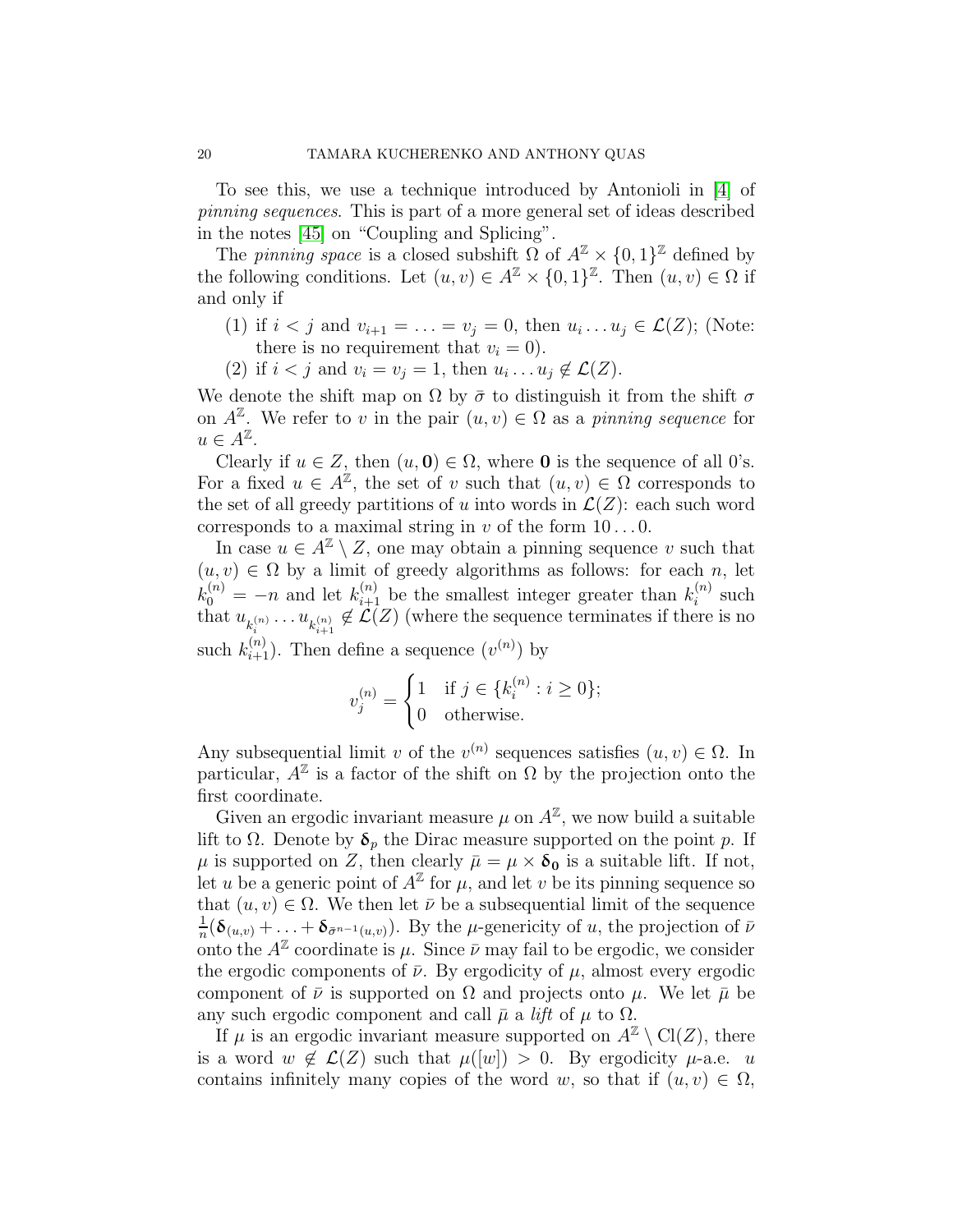then over each occurrence of w in u, there is at least one pin  $(1 \text{ in}$ the corresponding pinning sequence,  $v$ ). By the greedy property, a single 1 in v, together with u determines all subsequent terms of v. It follows that there are at most  $|w|$  different v's such that  $(u, v) \in \Omega$ . In particular, the projection map from the pinning space to  $A^{\mathbb{Z}}$  is  $\bar{\mu}$ -almost surely finite-to-one. It follows that  $h(\bar{\mu}) = h(\mu)$ . Since  $\bar{\mu}$  projects to  $\mu$ , we see immediately that  $\int f \circ \pi d\bar{\mu} = \int f d\mu$  for any Borel function f on  $A^{\mathbb{Z}}$ , where  $\pi$  is the projection of  $\Omega$  onto the first coordinate,  $A^{\mathbb{Z}}$ .

Let  $P = \{(u, v) \in \Omega : v_0 = 1\}$  and let  $\bar{\phi}_k(u, v) = \phi_k(u)$  for  $k =$  $1, \ldots, m$ . It follows from the above that to prove [\(5\)](#page-18-0) it suffices to show that for any  $(t_1, \ldots, t_m) \in (\alpha, \infty)^m$ , and any ergodic measure  $\bar{\mu}$  on  $\Omega$ such that  $\bar{\mu}(P) > 0$ ,

(6) 
$$
h(\bar{\mu}) + \int (t_1\bar{\phi}_1 + \ldots + t_m\bar{\phi}_m) d\bar{\mu} < F(t_1,\ldots,t_m).
$$

Let  $\bar{\mu}$  be an ergodic measure on  $\Omega$  such that  $\bar{\mu}(P) > 0$ . Let  $\tau_P(u, v) =$  $\min\{i \geq 1 : \bar{\sigma}^i(u,v) \in P\}$  be the first return time to P. Let  $\bar{\sigma}_P$ denote the induced map of  $\bar{\sigma}$  on P with invariant measure  $\bar{\mu}_P(\cdot)$  =  $\bar{\mu}(\cdot \cap P)/\bar{\mu}(P)$ , i.e.  $\bar{\sigma}_P(u,v) = \bar{\sigma}^{\tau(u,v)}(u, v)$ . By Abramov's formula [\[1\]](#page-32-8) the relation between the entropy of the measure  $\bar{\mu}$  on  $(\Omega, \bar{\sigma})$  and the entropy of the induced measure  $\bar{\mu}_P$  on  $(P, \bar{\sigma}_P)$  is

$$
h(\bar \mu_P) = \frac{1}{\bar{\mu}(P)} h(\bar{\mu}).
$$

We introduce three countable partitions of P. Let  $\mathcal{Q} = \{Q_1, \ldots\}$  be the partition of  $P$  according to the return time to  $P$ . Here

$$
Q_j = \{(u, v) \in P : \tau_P(u, v) = j\}.
$$

We let  $\mathcal R$  to be a subpartition of  $\mathcal Q$  according to the weights in each of the Sturmian components. Precisely, given  $(u, v) \in Q_i$  we write out the components of u so that  $(u, v) = (x, y^0, \dots, y^m, v)$ . For each  $j \in \mathbb{N}$ and a tuple  $\boldsymbol{n} = (n_0, \ldots, n_m) \in \mathbb{Z}^{m+1}$  we define

$$
R_{j,n} = \{(x, y^0, \dots, y^m, v) \in Q_j : y_0^k + \dots + y_{j-1}^k = n_k \text{ for } k = 0, \dots, m\}.
$$

We denote by  $N_i$  the set of tuples  $n$  for which the set  $R_{i,n}$  is not empty. Then R is the partition  $\{R_{j,n}: j \in \mathbb{N}, n \in N_j\}$ . Finally, let P denote the partition of P in which each  $Q_j$  is refined into cylinder sets of length j. In particular,  $\mathcal P$  is a generating partition under  $\bar{\sigma}_P$ ; the partitions  $Q, R$  and  $P$  are successive refinements. We introduce the notation

<span id="page-20-0"></span>(7) 
$$
q_j = \bar{\mu}_P(Q_j) \quad \text{and} \quad r_{j,n} = \bar{\mu}_P(R_{j,n}).
$$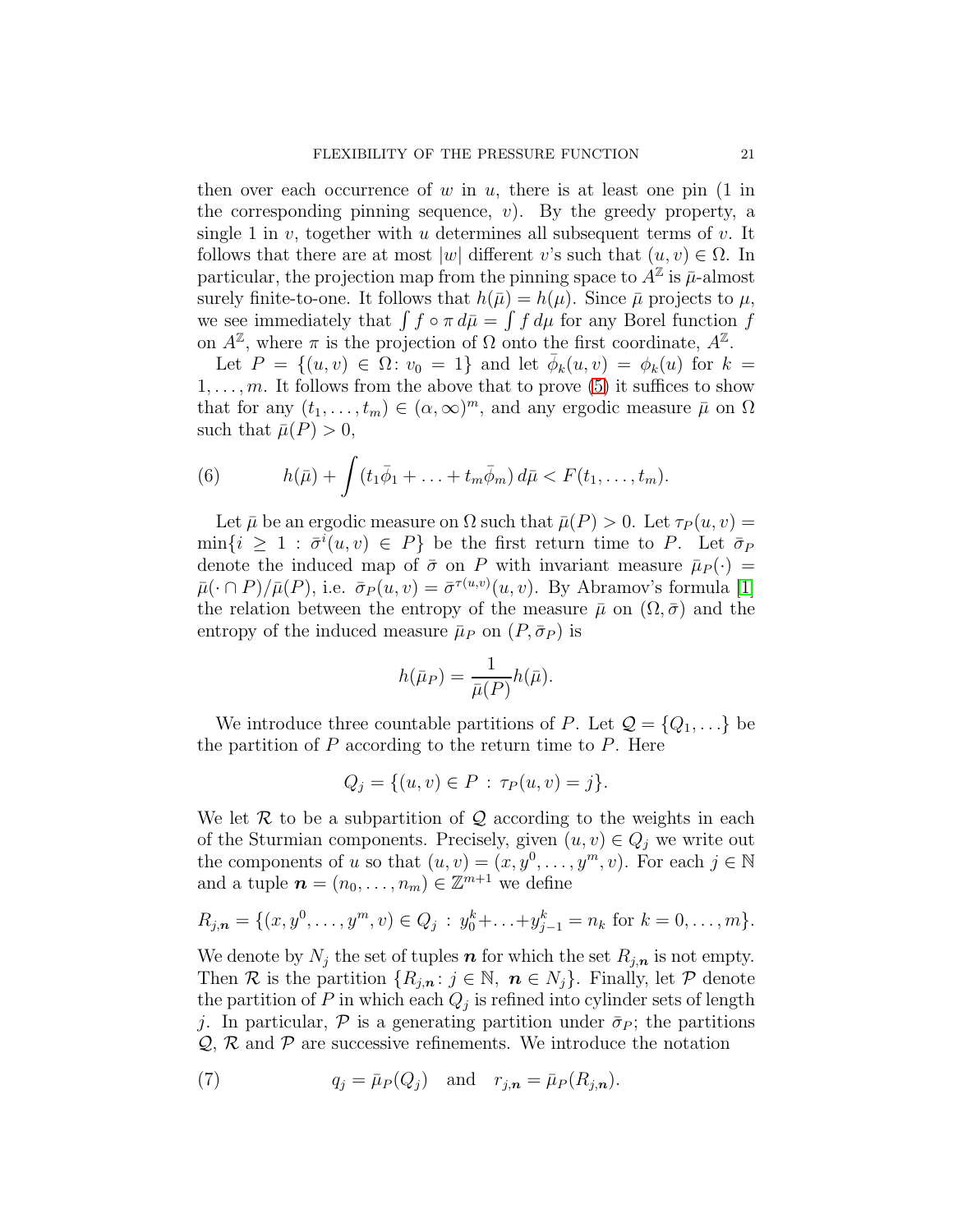We have a set of equalities which will be extensively used in what follows:

<span id="page-21-1"></span>
$$
(8) \qquad \qquad \sum_{j=1}^{\infty} q_j = 1
$$

<span id="page-21-2"></span>
$$
(9) \qquad \sum_{\mathbf{n}\in N_j} r_{j,\mathbf{n}} = q_j
$$

<span id="page-21-4"></span>(10) 
$$
\sum_{j=1}^{\infty} jq_j = 1/\bar{\mu}(P) \quad \text{(Kac's lemma)}
$$

First, we establish a connection between the elements of the partition  $\mathcal R$  and subshifts forming Z.

<span id="page-21-0"></span>**Lemma 12.** Suppose  $(u, v) \in R_{i,n}$  with  $n = (n_0, \ldots, n_m)$  and let  $x =$  $\pi_x(u)$  and  $y^k = \pi_k(u)$  for  $k = 0, ..., m$  so that  $u = (x, y^0, ..., y^m)$ . Then there is  $\gamma \in S$  such that for each  $k = 0, \ldots, m, \gamma_k \in (\frac{n_k-1}{i})$  $\frac{i-1}{j}, \frac{n_k+1}{j}$  $\frac{j+1}{j}$ ),  $x_0 \dots x_{j-1} \in \mathcal{L}_j(X_{e^{\gamma_0}})$  and  $y_0^k \dots y_{j-1}^k \in \mathcal{L}_j(Y_{\gamma_k})$ .

*Proof.* Let  $(u, v) \in R_{j,n}$ ,  $x = \pi_x(u)$  and  $y^k = \pi_k(u)$  for  $k = 0, 1, ..., m$ . Since  $u \in \mathcal{L}_j(Z)$ , it follows that  $u \in \mathcal{L}_j(Z_\gamma)$  for some  $\gamma = (\gamma_0, \ldots, \gamma_m) \in$ S. This implies that  $x_0 \dots x_{j-1} \in \mathcal{L}_j(X_{e^{\gamma_0}})$  and  $y_0^k \dots y_{j-1}^k \in \mathcal{L}_j(Y_{\gamma_k})$ for  $0 \leq k \leq m$ . It remains to show that  $\gamma_k \in (\frac{n_k-1}{i})$  $\frac{i-1}{j}, \frac{n_k+1}{j}$  $\binom{j+1}{j}$  where  $\boldsymbol{n} = (n_0, \ldots, n_m).$ 

Since  $(x, y^0, \ldots, y^m, v) \in R_{j,n}$  for each  $k = 0, \ldots, m$  we have  $n_k =$  $y_0^k + \ldots + y_{j-1}^k$ . On the other hand,  $y_0^k \ldots y_{j-1}^k \in \mathcal{L}_j(Y_{\gamma_k})$  implies by Lemma [6](#page-11-1) that  $\lfloor j\gamma_k \rfloor \leq n_k \leq \lceil j\gamma_k \rceil$  so that for each  $0 \leq k \leq m$ ,  $j\gamma_k \in (n_k - 1, n_k + 1)$  as required.

Next we obtain an upper bound on the entropy of the measure  $\bar{\mu}$  on  $\Omega$  via the entropy of the corresponding induced measure  $\bar{\mu}_P$ . We use the notation introduced in [\(7\)](#page-20-0).

<span id="page-21-3"></span>**Lemma 13.** Suppose  $\bar{\mu}$  is an ergodic invariant measure on  $\Omega$  such that  $\bar{\mu}(P) > 0$ . Then

$$
h(\bar{\mu}_P) \le c + 6 + (2L + 2)m + (3m + 6) \sum_{j=1}^{\infty} q_j \log j + \sum_{j=1}^{\infty} \sum_{n \in N_j} n_0 r_{j,n}.
$$

*Proof.* We use the simple bound  $h(\bar{\mu}_P) \leq H_{\bar{\mu}_P}(\mathcal{P})$ , where  $H_{\bar{\mu}_P}(\mathcal{P})$  is the entropy of the partition  $P$  with respect to the measure  $\bar{\mu}_P$ . We then estimate  $H_{\bar{\mu}_P}(\mathcal{P})$  using conditional entropy:

$$
H_{\bar{\mu}_P}(\mathcal{P})=H_{\bar{\mu}_P}(\mathcal{Q})+H_{\bar{\mu}_P}(\mathcal{R}|\mathcal{Q})+H_{\bar{\mu}_P}(\mathcal{P}_P|\mathcal{R}).
$$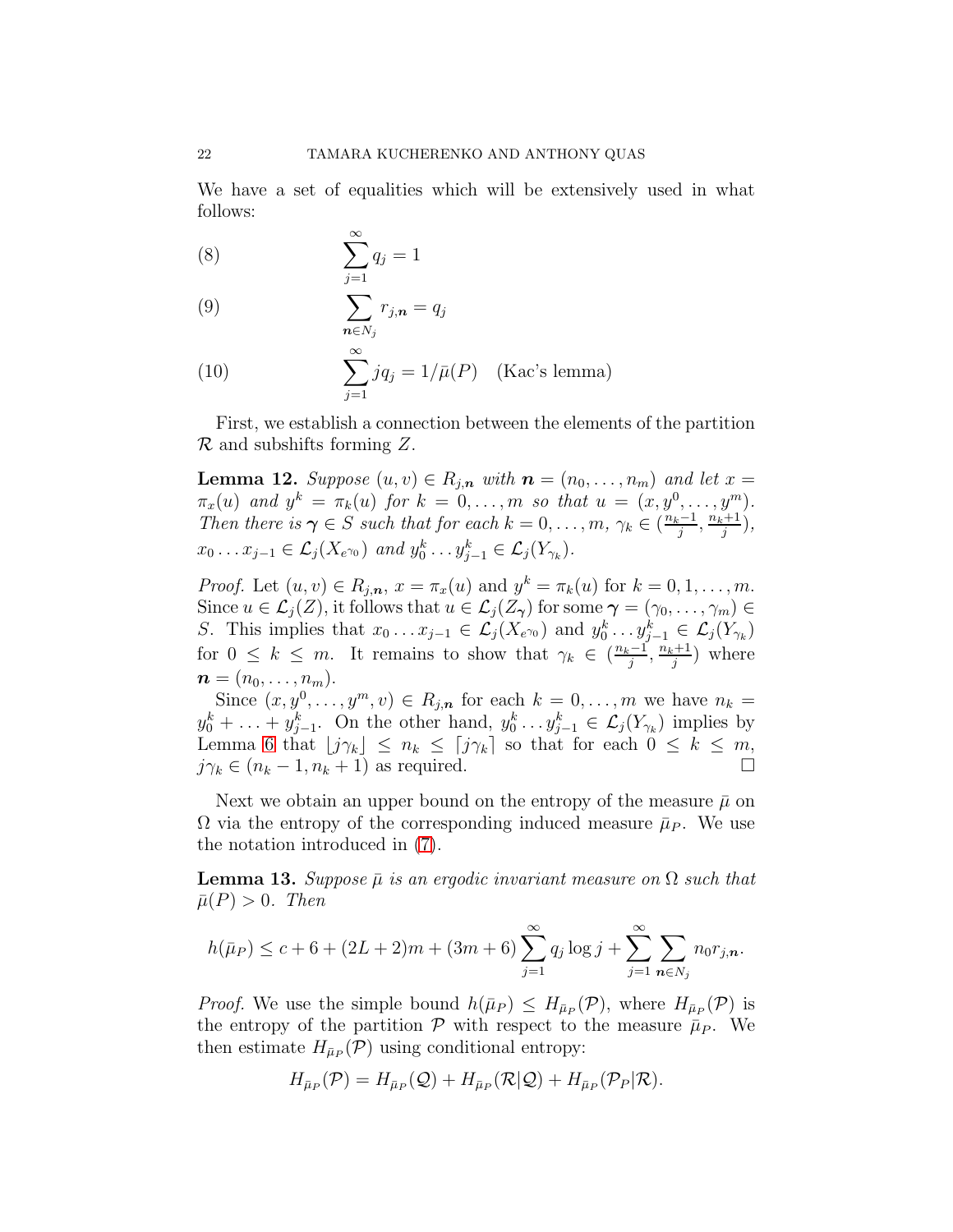We have  $H_{\bar{\mu}_P}(Q) = \sum_{j=1}^{\infty} -q_j \log q_j$ , which we separate into two parts as

$$
\sum_{j=1}^{\infty} -q_j \log q_j = -\sum_{q_j < 1/j^2} q_j \log q_j - \sum_{q_j \ge 1/j^2} q_j \log q_j.
$$

The first term is at most  $\frac{1}{e} - \sum_{j=2}^{\infty}$ 1  $\frac{1}{j^2} \log \frac{1}{j^2}$  (which we obtained using the fact that  $-t \log t$  is increasing on  $[0, \frac{1}{e}]$  $\frac{1}{e}$  and bounded above by  $\frac{1}{e}$  on [0, 1]). The second term is bounded above by  $2\sum_{j=1}^{\infty} q_j \log j$ , so that

$$
H_{\bar{\mu}_P}(\mathcal{Q}) \leq 3 + 2 \sum_{j=1}^{\infty} q_j \log j.
$$

We now turn to  $H_{\bar{\mu}_P}(\mathcal{R}|\mathcal{Q})$ , which is given by

$$
H_{\bar{\mu}_P}(\mathcal{R}|\mathcal{Q}) = \sum_{Q \in \mathcal{Q}} \bar{\mu}_P(Q) \left( -\sum_{R \in \mathcal{R}} \frac{\bar{\mu}(R \cap Q)}{\bar{\mu}_P(Q)} \log \frac{\bar{\mu}(R \cap Q)}{\bar{\mu}_P(Q)} \right).
$$

We bound the term in parentheses by the logarithm of the number of elements in  $R$  into which the set  $Q$  is partitioned. Recall that  $Q =$  ${Q_j\}_{j\in\mathbb{N}}$  and each  $Q_j = \bigcup_{n\in N_j} R_{j,n}$ . If  $n = (n_0, \ldots, n_m) \in N_j$  then  $R_{j,n}$ is not empty and hence by Lemma [12](#page-21-0) there is  $\gamma = (\gamma_0, \ldots, \gamma_m) \in S$ such that  $|j\gamma_k| \leq n_k \leq [j\gamma_k]$  for each  $k = 0, \ldots, m$ . Since  $S \subset$  $[b, c] \times [-L, L]^m$ , there are at most  $[c] j \cdot (2[L] + 1)^m j^m$  tuples **n** in N<sub>j</sub>. Now using [\(7\)](#page-20-0), [\(8\)](#page-21-1) and the fact that  $log[c] \leq c$  we obtain

$$
H_{\bar{\mu}_P}(\mathcal{R}|\mathcal{Q}) \le \sum_{j=1}^{\infty} q_j \log \left( \lceil c \rceil (2[L] + 1)^m j^{m+1} \right)
$$
  

$$
\le \sum_{j=1}^{\infty} q_j (c + (2L+1)m + (m+1)\log j)
$$
  

$$
= c + (2L+1)m + (m+1)\sum_{j=1}^{\infty} q_j \log j
$$

Finally, we estimate  $H_{\bar{\mu}_P}(\mathcal{P}|\mathcal{R})$ . Similar to the above, we use a crude bound via the number of j-cylinders forming each  $R_{i,n} \in \mathcal{R}$ . Recall that each element of  $P$  is a cylinder set generated by an element of  $\mathcal{L}(Z)$ . We separately estimate the number of projections of those words forming  $R_{j,n}$  onto each coordinate. Suppose  $(u, v) \in R_{j,n}$ . Write  $\boldsymbol{n} = (n_0, \dots, n_m), x = \pi_x(u) \text{ and } y^k = \pi_k(u) \text{ for } 0 \leq k \leq m.$ 

There are at most  $j(j+1) \leq 2j^2$  choices for  $y_0^k \dots y_{j-1}^k$  by Lemma [7,](#page-12-1) since each such Sturmian word must have the same weight  $n_k$ . By Lemma [12,](#page-21-0) and using the fact that  $X_{\beta} \subset X_{\beta}$  if  $\beta < \beta'$ , we see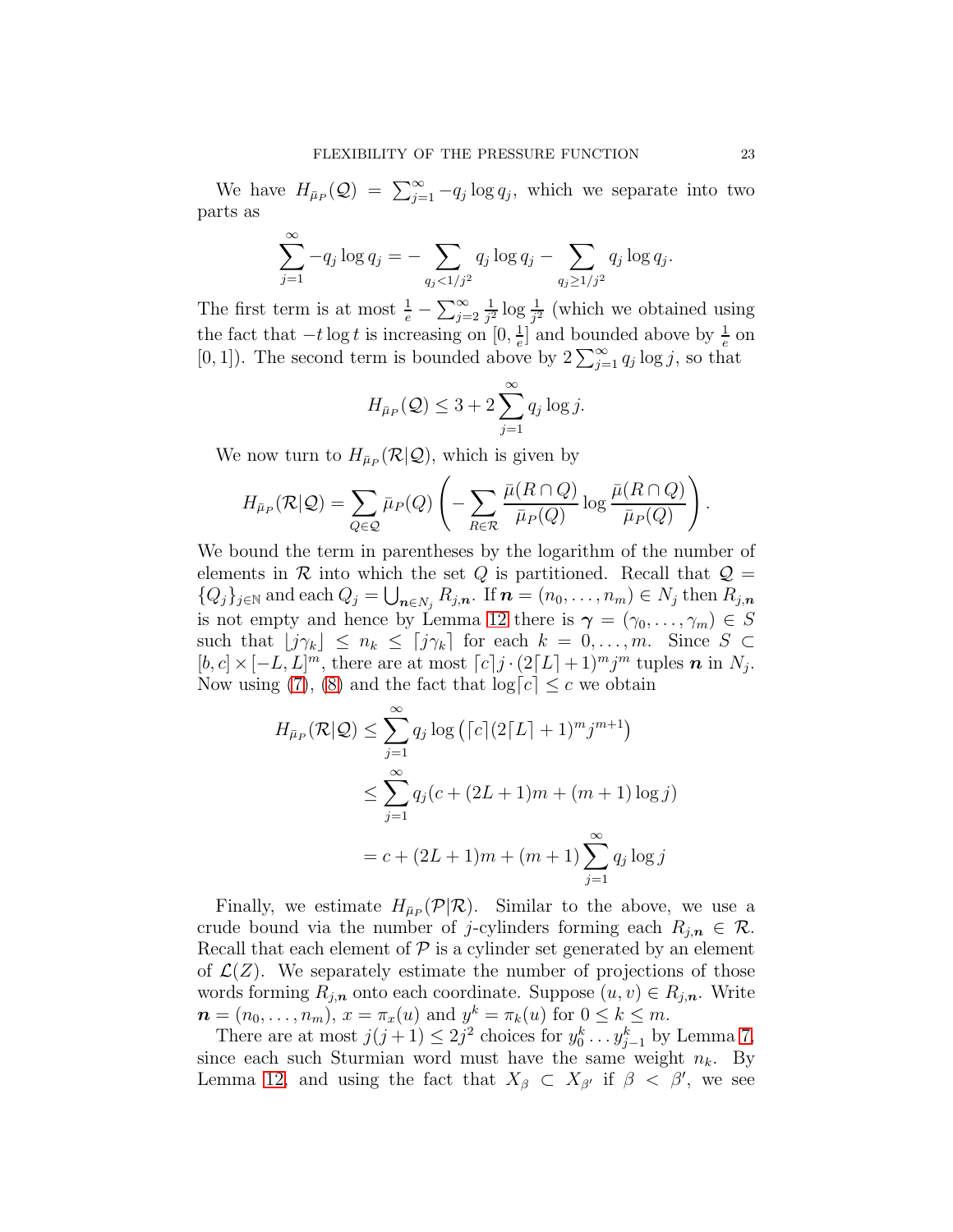$x_0 \dots x_{j-1} \in X_{e^{(n_0+1)/j}}$ . By Lemma [4,](#page-9-0) the number of such choices of  $x_0 \dots x_{j-1}$  is at most

$$
\frac{e^{(n_0+1)/j}}{e^{(n_0+1)/j}-1}e^{n_0+1} = \frac{1}{1 - e^{-(n_0+1)/j}}e^{n_0+1} \le \frac{1}{1 - e^{-1/j}}e^{n_0+1} \le je^2e^{n_0},
$$

using the fact that  $1/(1 - e^{-1/j}) \leq ej$ .

Multiplying the estimates, we see that the number of  $j$ -cylinders making up each  $R_{j,n}$  is at most  $(2j^2)^{m+1}je^2e^{n_0}$ . Therefore,

$$
H_{\bar{\mu}_P}(\mathcal{P}|\mathcal{R}) \leq \sum_{R \in \mathcal{R}} \bar{\mu}_P(R) \log (2^{m+1} j^{2m+3} e^{2} e^{n_0})
$$
  
= 
$$
\sum_{j=1}^{\infty} \sum_{n \in N_j} r_{j,n} ((m+1) \log 2 + 2 + (2m+3) \log j + n_0)
$$
  

$$
\leq \sum_{j=1}^{\infty} q_j (m+3) + (2m+3) \sum_{j=1}^{\infty} q_j \log j + \sum_{j=1}^{\infty} \sum_{n \in N_j} n_0 r_{j,n}
$$
  
= 
$$
m+3 + (2m+3) \sum_{j=1}^{\infty} q_j \log j + \sum_{j=1}^{\infty} \sum_{n \in N_j} n_0 r_{j,n},
$$

where we used  $(9)$  in the second line and  $(8)$  in the third. Combining the above estimates we establish that

$$
H_{\bar{\mu}_P}(\mathcal{P}) \le c + 6 + (2L + 2)m + (3m + 6)\sum_{j=1}^{\infty} q_j \log j + \sum_{j=1}^{\infty} \sum_{n \in N_j} n_0 r_{j,n}.
$$

Lastly, we estimate  $\int \phi_k d\mu$  for  $0 \leq k \leq m$ . We define a version of  $\bar{\phi}_k$  on the induced system by

$$
\bar{\phi}_k^P(u,v) = \sum_{i=0}^{\tau_P(u,v)-1} \phi_k(\sigma^i u),
$$

so that  $\int \bar{\phi}_k^P d\bar{\mu}_P = \frac{1}{\bar{\mu}(P)}$  $\frac{1}{\bar{\mu}(P)}\int \bar{\phi}_k\,d\bar{\mu}=\frac{1}{\bar{\mu}(P)}$  $\frac{1}{\bar{\mu}(P)} \int \phi_k d\mu$ . We continue using the notation from [\(7\)](#page-20-0).

<span id="page-23-0"></span>**Lemma 14.** Suppose  $\bar{\mu}$  is an ergodic invariant measure on  $\Omega$  such that  $\bar{\mu}(P) > 0$ . Then for  $k = 1, \ldots, m$  we have

$$
\int \bar{\phi}_k^P d\bar{\mu}_P \leq 3 + \sum_{j=1}^{\infty} \sum_{n \in N_j} n_k r_{j,n} - \sum_{j=1}^{\infty} j q_j \delta_j,
$$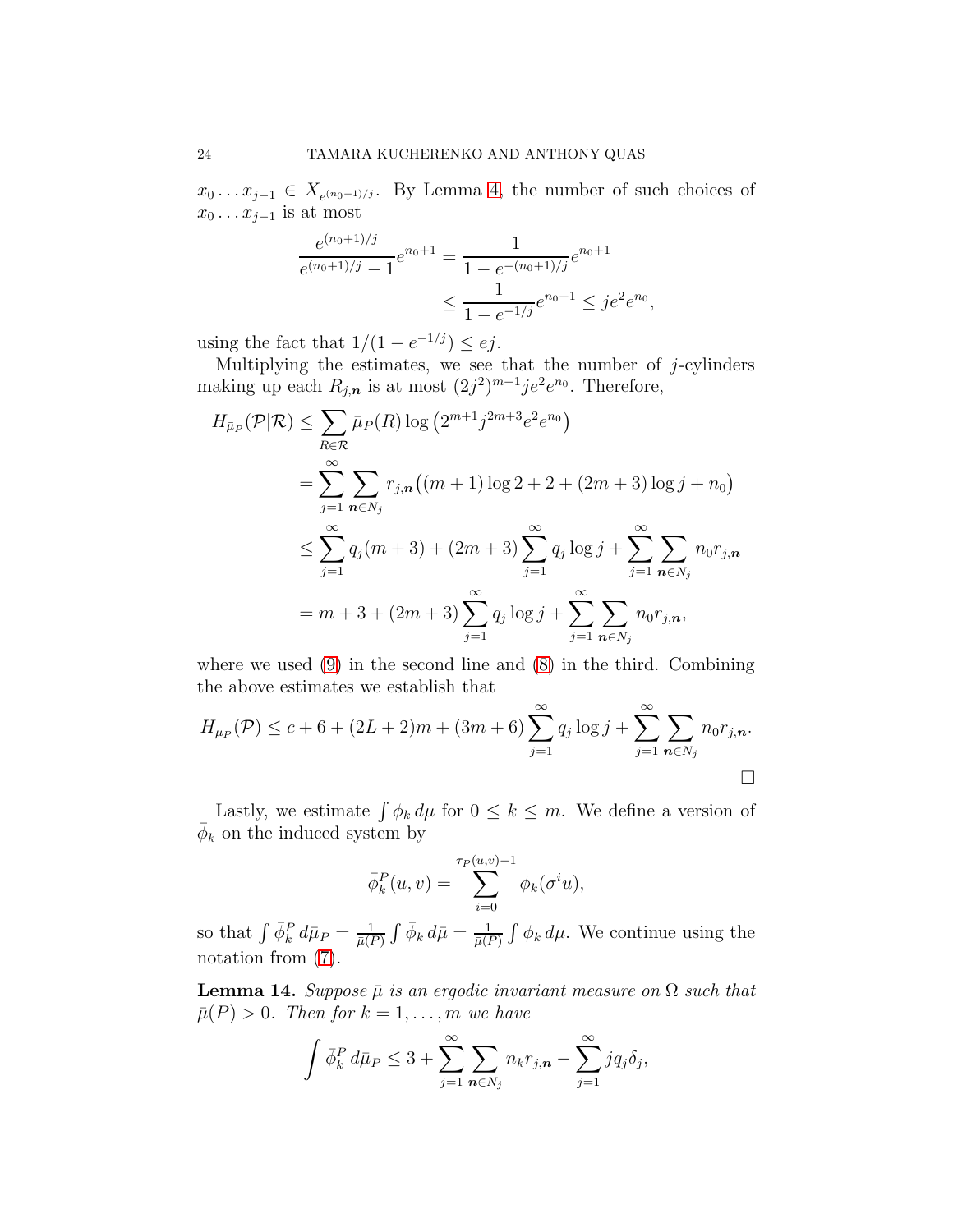where  $\delta_j$  is defined as in [\(4\)](#page-15-1).

*Proof.* We fix  $1 \leq k \leq m$  and estimate  $\overline{\phi}_k^P(u, v)$  for  $(u, v) \in R_{j,n}$ . From the construction of  $R_{i,n}$  we know that  $u_0 \ldots u_j \notin \mathcal{L}(Z)$ . It follows that whenever  $\boldsymbol{\gamma} = (\gamma_0, \ldots, \gamma_m) \in S$ 

$$
\phi_{k,\boldsymbol{\gamma}}(\sigma^i u) \leq \gamma_k - \delta_j
$$

for each  $i = 0, ..., j - 1$ .

On the other hand, using Lemma [12](#page-21-0) we can find  $\gamma' \in S$  such that  $u_0 \ldots u_{j-1} \in \mathcal{L}_j(Z_{\gamma'})$  and  $\gamma'_k \in \left(\frac{n_k-1}{j}\right)$  $\frac{j-1}{j}, \frac{n_k+1}{j}$  $\left(\frac{+1}{j}\right)$ . Consider any other  $\gamma =$  $(\gamma_0, \ldots, \gamma_m) \in S$ . We have the following possibilities for the location of  $\gamma_k$  with respect to  $\gamma'_k$ :  $\gamma_k$  is less than  $\gamma'_k + \frac{2}{i}$  $\frac{2}{j}$ ;  $\gamma_k$  is in one of the intervals  $\left[\gamma_k'+\frac{2}{\ell}\right]$  $\frac{2}{\ell}, \gamma_k' + \frac{2}{\ell-1}$  $\frac{2}{\ell-1}$  where  $\ell \in \{2, \ldots, j\}$ ; or  $\gamma_k$  is at least  $\gamma'_k + 2$ .

If  $\gamma_k < \gamma'_k + \frac{2}{i}$  $\frac{2}{j}$  then we see that  $\gamma_k < \frac{n_k}{j} + \frac{3}{j}$  $\frac{3}{j}$  since  $\gamma_k' \in \left(\frac{n_k-1}{j}\right)$  $\frac{i-1}{j}, \frac{n_k+1}{j}$  $\frac{j+1}{j}$ . Therefore,

$$
\phi_{k,\gamma}(\sigma^i u) \le \gamma_k - \delta_j < \frac{n_k}{j} + \frac{3}{j} - \delta_j.
$$

Now suppose that  $\gamma_k \in \left[\gamma'_k + \frac{2}{\ell}\right]$  $\frac{2}{\ell}, \gamma_k' + \frac{2}{\ell-1}$  $\frac{2}{\ell-1}$  for some  $\ell \in \{2,\ldots,j\}.$ We claim that  $\mathcal{L}_{\ell}(Y_{\gamma_k})$  and  $\mathcal{L}_{\ell}(Y_{\gamma'_k})$  are disjoint. To see this, note that any element of  $\mathcal{L}_{\ell}(Y_{\gamma_k})$  has weight at least  $\lfloor \ell \gamma_k \rfloor$  while any element of  $\mathcal{L}_{\ell}(Y_{\gamma'_{k}})$  has weight at most  $\lceil \ell \gamma'_{k} \rceil$ . Since  $\gamma_{k} \geq \gamma'_{k} + \frac{2}{\ell}$  $\frac{2}{\ell}$ . it follows that  $\ell \gamma_k \geq \ell \gamma'_k + 2$ , so that  $\lfloor \ell \gamma_k \rfloor > \lceil \ell \gamma'_k \rceil$ . It follows that  $\phi_{k,\gamma}(\sigma^i u) \leq$  $\gamma_k - \delta_{\ell-1}$  for each  $i = 0, \ldots, j-1$ . Using that  $\gamma_k \in \left[\gamma'_k + \frac{2}{\ell}\right]$  $\frac{2}{\ell}, \gamma_k' + \frac{2}{\ell-1}$  $\frac{2}{\ell-1}$ and that  $\left(\frac{2}{j}-\delta_j\right)$  is an increasing sequence we obtain

$$
\phi_{k,\gamma}(\sigma^i u) \leq \gamma_k - \delta_{\ell-1} \leq \gamma_k' + \frac{2}{\ell-1} - \delta_{\ell-1} < \frac{n_k+1}{j} + \frac{2}{j} - \delta_j.
$$

Finally, let  $\gamma_k \geq \gamma'_k + 2$ . Since in this case  $\lfloor \ell \gamma_k + a \rfloor > \lfloor \ell \gamma'_k + a' \rfloor$  for all  $a, a' \in [0, 1)$  we see that  $y_i^k \notin \mathcal{L}_1(Y_{\gamma_k})$  for  $i = 0, \ldots, j - 1$ . Hence,

$$
\phi_{k,\gamma}(\sigma^i u) \le \gamma_k - \delta_0 \le 2L + \gamma'_k - \delta_0 < \frac{n_k + 1}{j} - \delta_j,
$$

since  $\delta_0 - 2L \geq \delta_1 > \delta_i$  be definition.

We have shown that for all  $\gamma \in S$ , for all  $(u, v) \in R_{j,n}$  and all  $i = 0, \ldots, j - 1$  we have  $\phi_{k,\gamma}(\sigma^i u) \leq \frac{n_k}{j} + \frac{3}{j} - \delta_j$ . Hence,  $\phi_k(\sigma^i u) =$  $\sup_{\gamma \in S} \phi_{k,\gamma}(\sigma^i u) \leq \frac{n_k}{j} + \frac{3}{j} - \delta_j$  and

$$
\bar{\phi}_k^P(u, v) = \sum_{i=0}^{j-1} \phi_k(\sigma^i u) \le j \left( \frac{n_k}{j} + \frac{3}{j} - \delta_j \right) = n_k + 3 - j\delta_j.
$$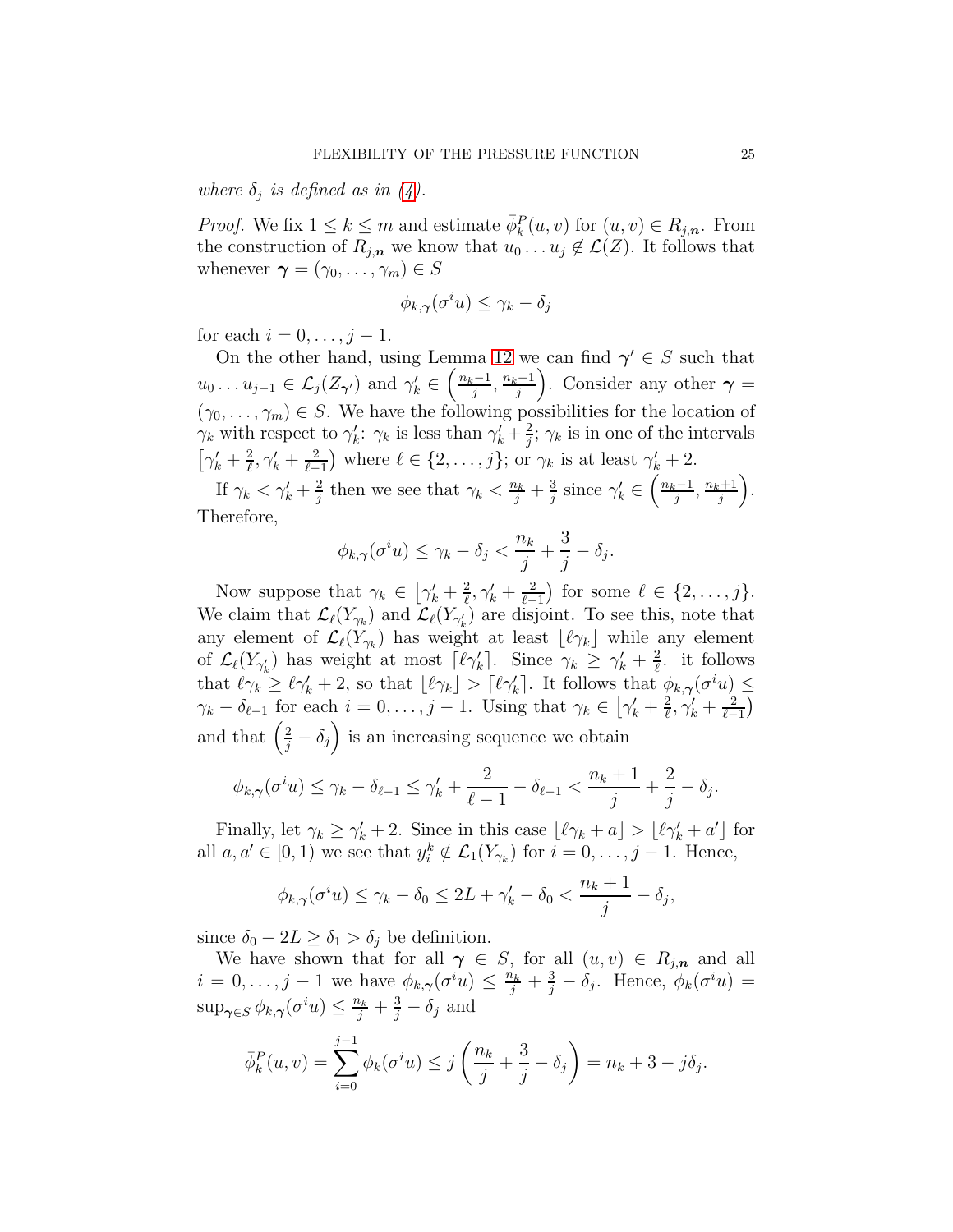Now integrating and applying [\(9\)](#page-21-2), we see

$$
\int \bar{\phi}_k^P d\bar{\mu}_P \le \sum_{j=1}^{\infty} \sum_{n \in N_j} (n_k + 3 - j\delta_j) \bar{\mu}_P(R_{j,n})
$$

$$
= 3 + \sum_{j=1}^{\infty} \sum_{n \in N_j} n_k r_{j,n} - \sum_{j=1}^{\infty} j q_j \delta_j,
$$

as required.  $\Box$ 

We are now ready to establish [\(5\)](#page-18-0). Fix the values of the parameters  $(t_1, ..., t_m) \in (\alpha, \infty)^m$ . Suppose  $\mu$  is an ergodic  $\sigma$ -invariant measure on  $A^{\mathbb{Z}}$  whose support is not contained in Cl(Z). Then its lift  $\bar{\mu}$  is an ergodic  $\bar{\sigma}$ -invariant measure on  $\Omega$  such that  $\bar{\mu}(P) > 0$  and we can induce on P. Combining the estimates in Lemma [13](#page-21-3) and Lemma [14,](#page-23-0) we see that

<span id="page-25-0"></span>(11)  
\n
$$
h(\bar{\mu}_P) + \int (t_1 \bar{\phi}_1^P + \ldots + t_m \bar{\phi}_m^P) d\bar{\mu}_P
$$
\n
$$
\leq c + 6 + (2L + 2)m + (3m + 6) \sum_{j=1}^{\infty} q_j \log j + \sum_{j=1}^{\infty} \sum_{n \in N_j} n_0 r_{j,n}
$$
\n
$$
+ \sum_{j=1}^{\infty} \sum_{n \in N_j} (t_1 n_1 + \ldots + t_m n_m) r_{j,n} + (t_1 + \ldots + t_m) \left(3 - \sum_{j=1}^{\infty} j q_j \delta_j\right).
$$

We estimate the terms containing  $r_{j,n}$  first. Let  $j \in \mathbb{N}$  and let  $n =$  $(n_0, ..., n_m) \in N_j$ . Since the set  $R_{j,n}$  is not empty, by Lemma [12](#page-21-0) for each such j and **n** we can find some  $\boldsymbol{\gamma} = (\gamma_0, ..., \gamma_m) \in S$  satisfying  $n_k < j\gamma_k + 1$  for  $k = 0, \ldots, m$ . Therefore,

$$
n_0 + t_1 n_1 + \ldots + t_m n_m \leq j(\gamma_0 + t_1 \gamma_1 + \ldots + t_m \gamma_n) + 1 + t_1 + \ldots + t_m.
$$

Since  $\gamma \in S$ , Lemma [3](#page-8-1) implies that  $\gamma_0+t_1\gamma_1+\ldots+t_m\gamma_n \leq F(t_1,\ldots,t_m)$ . Writing  $\mathbf{t} = (t_1, ..., t_m)$  and using [\(9\)](#page-21-2) we get

$$
\sum_{\mathbf{n}\in N_j} (n_0 + t_1 n_1 \dots + t_m n_m) r_{j,\mathbf{n}} \leq \sum_{\mathbf{n}\in N_j} (jF(\mathbf{t}) + 1 + t_1 + \dots + t_m) r_{j,\mathbf{n}} = [jF(\mathbf{t}) + 1 + t_1 + \dots + t_m] q_j.
$$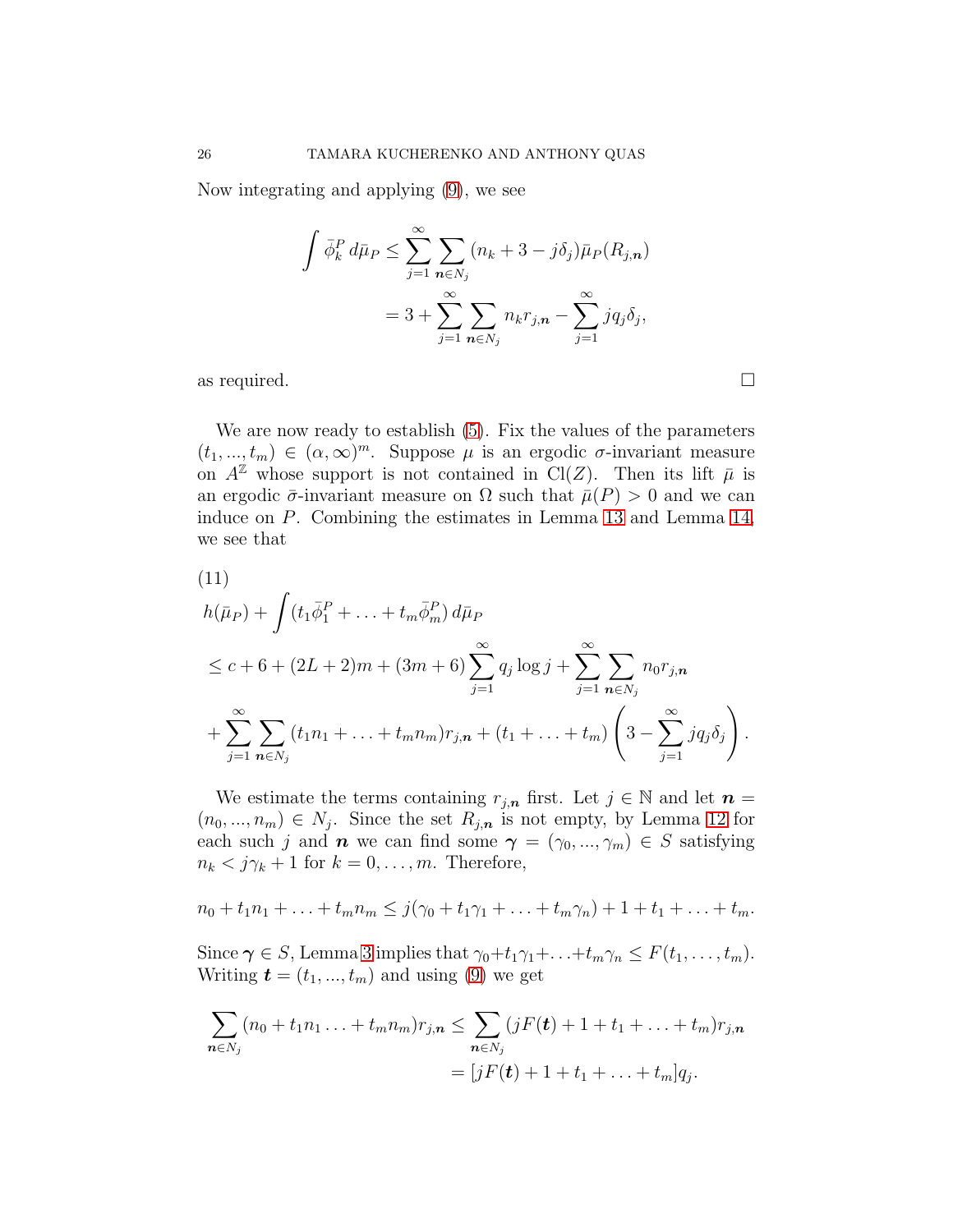Recall from [\(8\)](#page-21-1) and [\(10\)](#page-21-4) that  $\sum_{j} q_j = 1$  and  $\sum_{j} j q_j = \frac{1}{\bar{\mu}(l)}$  $\frac{1}{\bar{\mu}(P)}$ . Hence, summing over  $j$  gives

$$
\sum_{j=1}^{\infty} \sum_{n \in N_j} (n_0 + t_1 n_1 ... + t_m n_m) r_{j,n} \leq \sum_{j=1}^{\infty} [jF(\mathbf{t}) + 1 + t_1 + ... + t_m] q_j
$$
  
= 
$$
\frac{F(\mathbf{t})}{\bar{\mu}(P)} + 1 + t_1 + ... + t_m.
$$

Substituting the bound we just obtained for the terms containing  $r_{j,n}$ into [\(11\)](#page-25-0) and applying  $\sum q_j = 1$  in the last line we get

$$
h(\bar{\mu}_P) + \int (t_1 \bar{\phi}_1^P + \ldots + t_m \bar{\phi}_m^P) d\bar{\mu}_P
$$
  
\n
$$
\leq (c + 2L + 9)m + 9m \sum_{j=1}^{\infty} q_j \log j + (t_1 + \ldots + t_m) \left( 4 - \sum_{j=1}^{\infty} j q_j \delta_j \right) + \frac{F(t)}{\bar{\mu}(P)}
$$
  
\n
$$
= \sum_{j=1}^{\infty} q_j [(c + 2L + 9)m + 9m \log j - (t_1 + \ldots + t_m)(j\delta_j - 4)] + \frac{F(t)}{\bar{\mu}(P)}.
$$

Since

$$
j\delta_j > \frac{c + 2L + 9 + 9\log j}{\alpha} + 4
$$

and  $t_1 + \ldots + t_m > m\alpha$  we observe that the bracketed expression is negative. This gives

$$
h(\bar \mu_P) + \int (t_1 \bar \phi_1^P + \ldots + t_m \bar \phi_m^P) d\bar \mu_P < \frac{F(t_1, \ldots, t_m)}{\bar \mu(P)}.
$$

As mentioned above  $h(\mu) = h(\bar{\mu})$ ; Abramov's formula then implies that  $h(\mu) = \bar{\mu}(P)h(\bar{\mu}_P)$ . Also,  $\int \phi_k d\mu = \bar{\mu}(P) \int \bar{\phi}_k^P d\bar{\mu}_P$  so that

$$
h(\mu)+\int (t_1\phi_1+\ldots+t_m\phi_m)\,d\mu
$$

as required. This completes the proof of Theorem [1.](#page-3-0)

**Remark 15.** Note that allowing  $\alpha$  to be zero in the statement of the theorem makes it false. Any pressure function on a full shift  $\Sigma$  intercepts the vertical axis at  $h_{\text{top}}(\Sigma)$ . Hence, if the value of F at the origin is not equal to the logarithm of an integer greater than 1, F cannot be a pressure function on  $[0,\infty)^m$  for any full shift. However, for any  $\alpha > 0$ we can still match F to a pressure function on  $(\alpha, \infty)^m$ .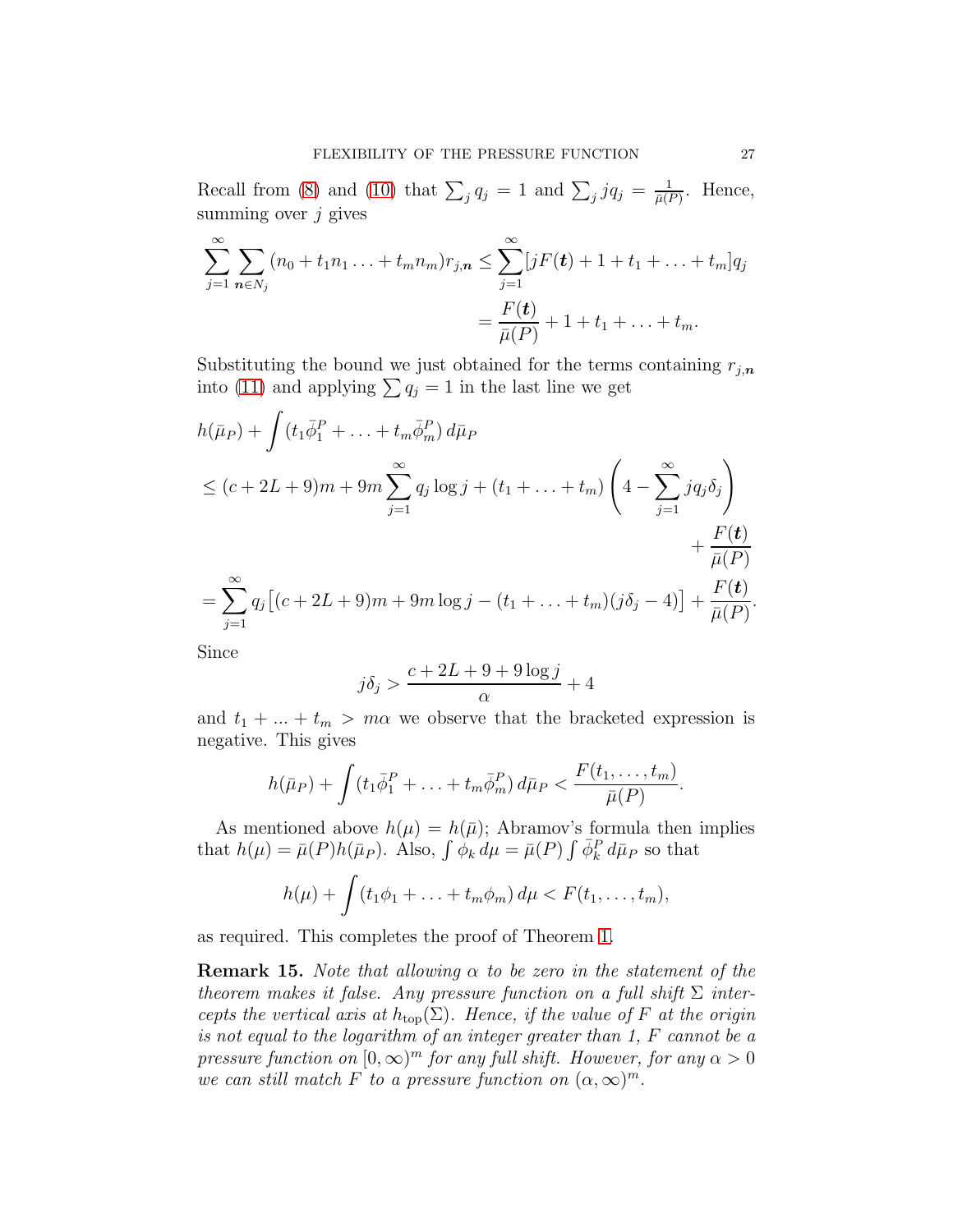#### 6. One-parameter pressure function

<span id="page-27-0"></span>Of particular interest is a one-parameter pressure function  $t \mapsto P(t\phi)$ since then  $t$  can be interpreted as the inverse temperature of the system. It follows immediately from the variational principle that the pressure function is convex, Lipschitz and asymptotically linear at infinity. As a consequence of Theorem [1](#page-3-0) we see that these are the only restrictions. Furthermore, in the one-parameter situation boundedness of the vertical axis intercepts of the supporting lines implies both the Lipschitz condition and the existence of a slant asymptote. Indeed, we have

**Lemma 16.** Let  $\alpha > 0$  and let  $f(t)$  be a convex function on  $(\alpha, \infty)$ such that the support lines to f at each  $t \in (\alpha, \infty)$  have vertical axis intercepts in a closed interval  $[b, c] \subset [0, \infty)$ . Then  $f(t)$  is Lipschitz.

Proof. We first show that the derivatives are uniformly bounded above. Note that for a single-variable function f its subdifferential at  $t \in$  $(\alpha, \infty)$  is the interval  $\partial f(t) = [f'(t^-), f'(t^+)]$ , where  $f'(t^-)$  and  $f'(t^+)$ denote the left and right derivatives of  $f$  at  $t$  respectively. As in the multi-variable case, the subdifferential of f is characterized by the property that  $v \in \partial f(t)$  if and only if  $f(t)+v(s-t) \leq f(s)$  for all  $s \in (\alpha,\infty)$ . Given  $t \in (\alpha, \infty)$  and  $v \in \partial f(t)$ , the *intercept* of the sub-tangent line with slope v is  $F(t) - vt$ , which is the intercept of the sub-tangent line  $\ell(s) = f(t) + v(s - t)$  with the vertical axis.

Fix  $\beta > \alpha$ . Let  $t \in (\alpha, \infty)$  be arbitrary and let  $v \in \partial f(t)$ . Let  $i \in [b, c]$  be the corresponding intercept. Then  $f(\beta) \geq i + v\beta \geq b + v\beta$ . It follows that  $v \leq (f(\beta) - b)/\beta$ , giving a uniform upper bound on derivatives of  $f$ .

For a lower bound on the derivatives, consider a sub-tangent line at t with the slope v and intercept  $\iota$ , so that  $f(t) = \iota + vt$ . In particular, we see  $v \ge (f(t)-c)/t$ . Since  $\partial f(s) \le \partial f(t)$  whenever  $s \le t$ , it suffices to show that  $\lim_{s\to\alpha^+} \partial f(s)$  is finite. By convexity,  $f(\alpha^+)$  exists and is at least  $f(\beta) - u(\beta - \alpha)$  where  $u \in \partial f(\beta)$ , so that  $f(\alpha^+) \in (-\infty, \infty]$ . Hence the inequality above shows that  $\partial f(\alpha^+) \geq (f(\alpha^+) - c)/\alpha$  giving the required lower bound.

<span id="page-27-1"></span>**Corollary 17.** Let  $\alpha > 0$  and let  $f(t)$  be a convex function on  $(\alpha, \infty)$ such that the support lines to f at each  $t \in (\alpha, \infty)$  have vertical axis intercepts in a closed interval  $[b, c] \subset [0, \infty)$ . Then there exists a full shift on a finite alphabet and a continuous potential  $\phi$  such that  $P_{\text{top}}(t\phi) = f(t)$  for all  $t \in (\alpha, \infty)$ .

*Proof.* Note that  $f(t)$  is Lipschitz by the above lemma and then apply Theorem [1](#page-3-0) with  $m = 1$ .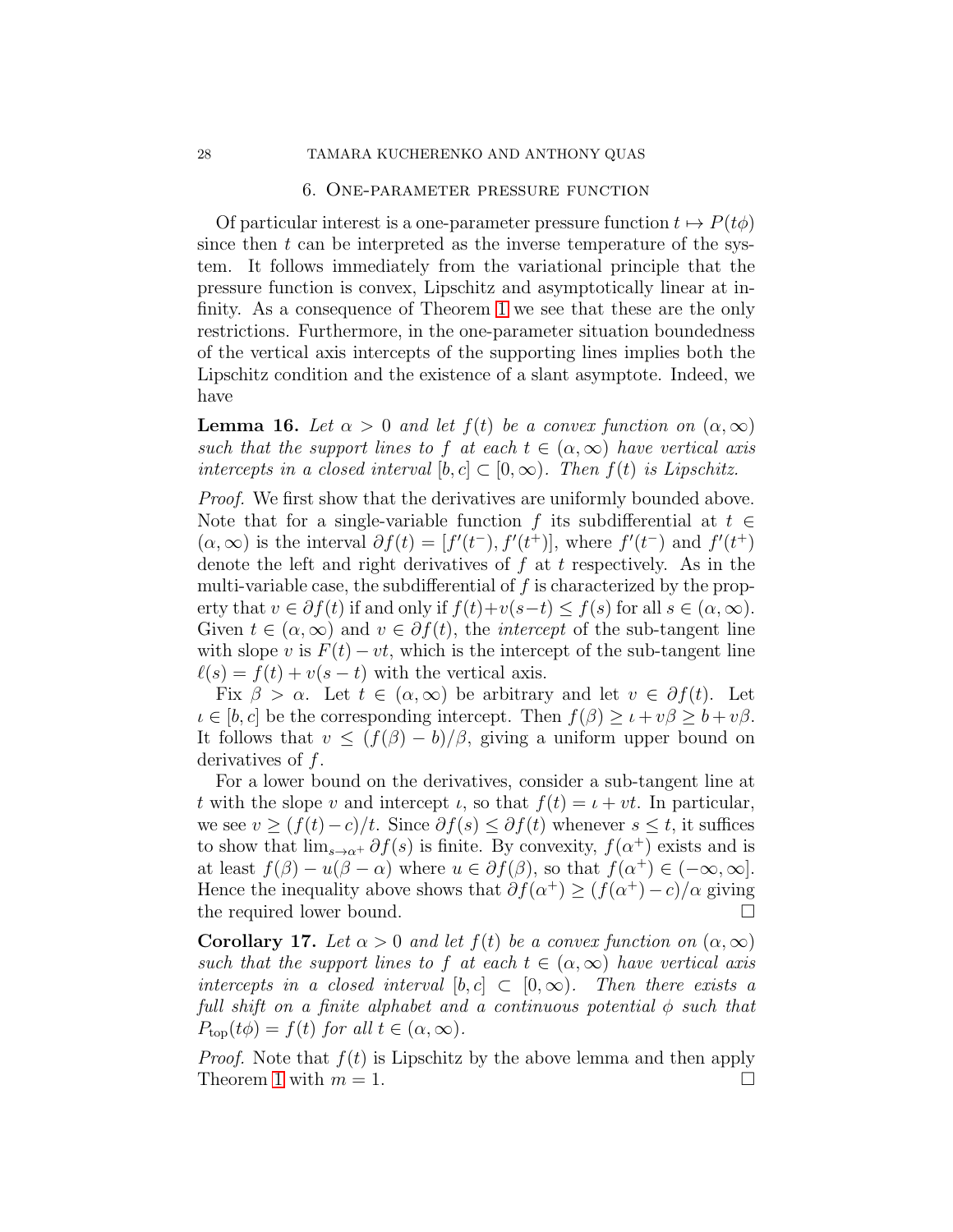We point out that contrary to the one-parameter situation, the multiparameter pressure function is no longer asymptotically linear. Furthermore, in higher dimensions the fact that the intercepts are bounded does not imply that the convex function is Lipschitz. We give an example to illustrate this.

Example 18. This is an example of a convex non-Lipschitz function F such that the set of vertical-axis intercepts of all the support planes to the graph of  $F$  is bounded.

*Proof.* For  $(t_1, t_2) \in (0, \infty)^2$ , set

$$
F(t_1, t_2) = \sup_{s \in [0, \infty)} (t_1 s - t_2 s^2).
$$

Notice that for a fixed s,  $t_1s - t_2s^2$  is a linear function of  $(t_1, t_2)$  so that F is convex. For fixed  $(t_1, t_2) \in (0, \infty)^2$ ,

$$
t_1s - t_2s^2 = \frac{t_1^2}{4t_2} - t_2\left(s - \frac{t_1}{2t_2}\right)^2,
$$

so that  $F(t_1, t_2) = \frac{t_1^2}{4t_2}$ . Since  $F(t_1, t_2)$  is the supremum of a collection of linear functions of  $(t_1, t_2)$ , it is convex. Since each of the linear functions in the collection has intercept 0, the collection of intercepts is bounded. However F clearly fails to be Lipschitz.  $\Box$ 

We finish this section with an application of our result to describe feasible occurrences of first-order phase transitions. Let  $\alpha > 0$  and let  $(z_i)$  be an arbitrary (possibly finite) sequence of terms in  $(\alpha, \infty)$ . Let  $S = \{z_j\}$ . We define a function  $\phi$  as follows. First let  $g: (\alpha, \infty) \to \mathbb{R}$ be given by

$$
g(s) = \sum_{\{j \colon z_j \le s\}} \frac{\alpha}{2^j z_j^2}.
$$

Then define

$$
f(t) = 3 + \int_0^t g(s) \, ds.
$$

Notice that since  $\alpha/(2^j z_j^2)$  are summable, g is continuous everywhere except on  $S$ , where it jumps upwards, guaranteeing that  $f$  is differentiable precisely on  $(\alpha, \infty) \setminus S$ .

We claim that  $f$  satisfies the hypotheses of Corollary [17.](#page-27-1) The vertical axis intercept of the support line at  $t \in (\alpha, \infty)$  (or the support line with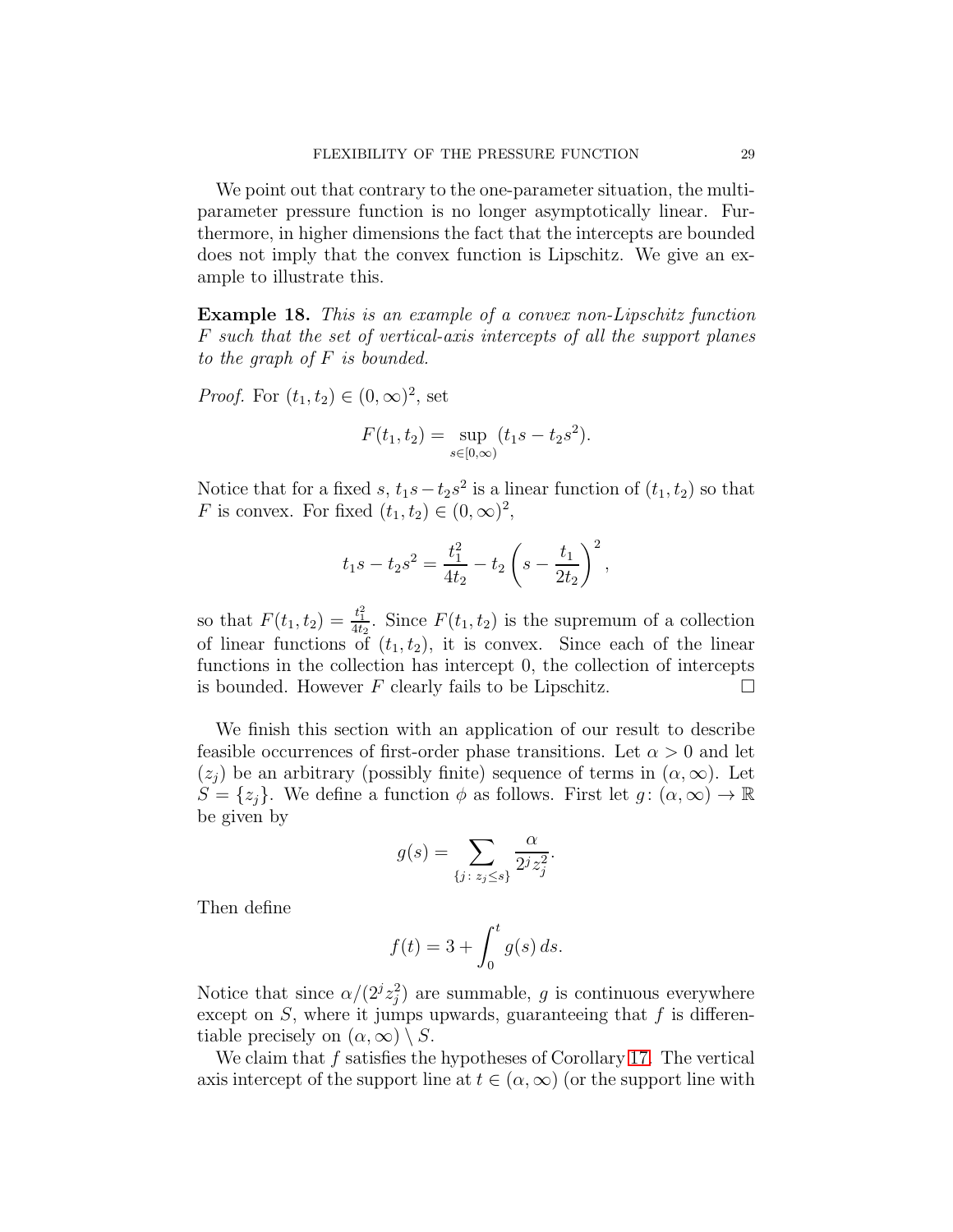the largest gradient if  $t \in S$ ) is given by

$$
f(t) - tg(t) = 3 - \int_0^t (g(t) - g(s)) ds
$$
  

$$
= 3 - \int_0^t \sum_{\{j \colon s < z_j \le t\}} \frac{\alpha}{2^j z_j^2} ds
$$
  

$$
\ge 3 - \int_0^t \sum_j \frac{\alpha}{2^j \max(\alpha, s)^2} ds
$$
  

$$
= 3 - \int_0^t \frac{\alpha}{\max(\alpha, s)^2} ds
$$
  

$$
= 3 - \int_0^{\alpha} \frac{1}{\alpha} ds - \int_{\alpha}^t \frac{\alpha}{s^2} ds \ge 1.
$$

The theorem shows that we are able to construct a potential  $\phi$  whose pressure function has an arbitrary countable collection of first order phase transitions.

## 7. Cardinality of equilibrium states

<span id="page-29-0"></span>In this section, we briefly outline a strategy for showing that not only is one free to specify the pressure function, but there is also a lot of freedom in controlling the cardinality of the set of ergodic equilibrium states. In particular, we prove Theorem [2.](#page-7-1)

In the proof of Theorem [1,](#page-3-0) for each function  $F: (\alpha, \infty)^m \to \mathbb{R}$  satisfying the conditions of the theorem, we constructed a full shift and a family of potentials  $(\phi_i)_{i=1}^m$  such that  $F(t_1, \ldots, t_m) = P(t_1\phi_1 + \ldots + t_m\phi_m)$ for each  $\mathbf{t} \in (\alpha, \infty)^m$ . It is natural to ask about the cardinality of the set of equilibrium states for these  $t_1\phi_1 + \ldots + t_m\phi_m$ . The proof establishes that the ergodic equilibrium states for  $t_1\phi_1 + \ldots + t_m\phi_m$  are precisely the measures of maximal entropy supported on the  $Z_{\gamma}$  such that  $\gamma \in \partial F(\mathbf{t}).$ 

For instance, if **t** is not a point of differentiability for  $F$ , then there are multiple (uncountably many) ergodic equilibrium states for  $t_1\phi_1 +$ ... +  $t_m \phi_m$ . For **t** that are differentiability points of F, there is exactly one element  $\gamma$  of  $\partial F(t)$ . However the space  $Z_{\gamma} = X_{e^{\gamma_0}} \times Y_{\gamma_0} \times \ldots \times Y_{\gamma_m}$ may still support uncountably many measures of maximal entropy if there is a rational relationship between  $\gamma_0, \gamma_1, \ldots, \gamma_m$  (more specifically, if there exists a non-trivial integer combination of irrational  $\gamma_j$ 's taking an integer value).

For one-parameter pressure functions we can modify our construction slightly and obtain uniqueness of the equilibrium states everywhere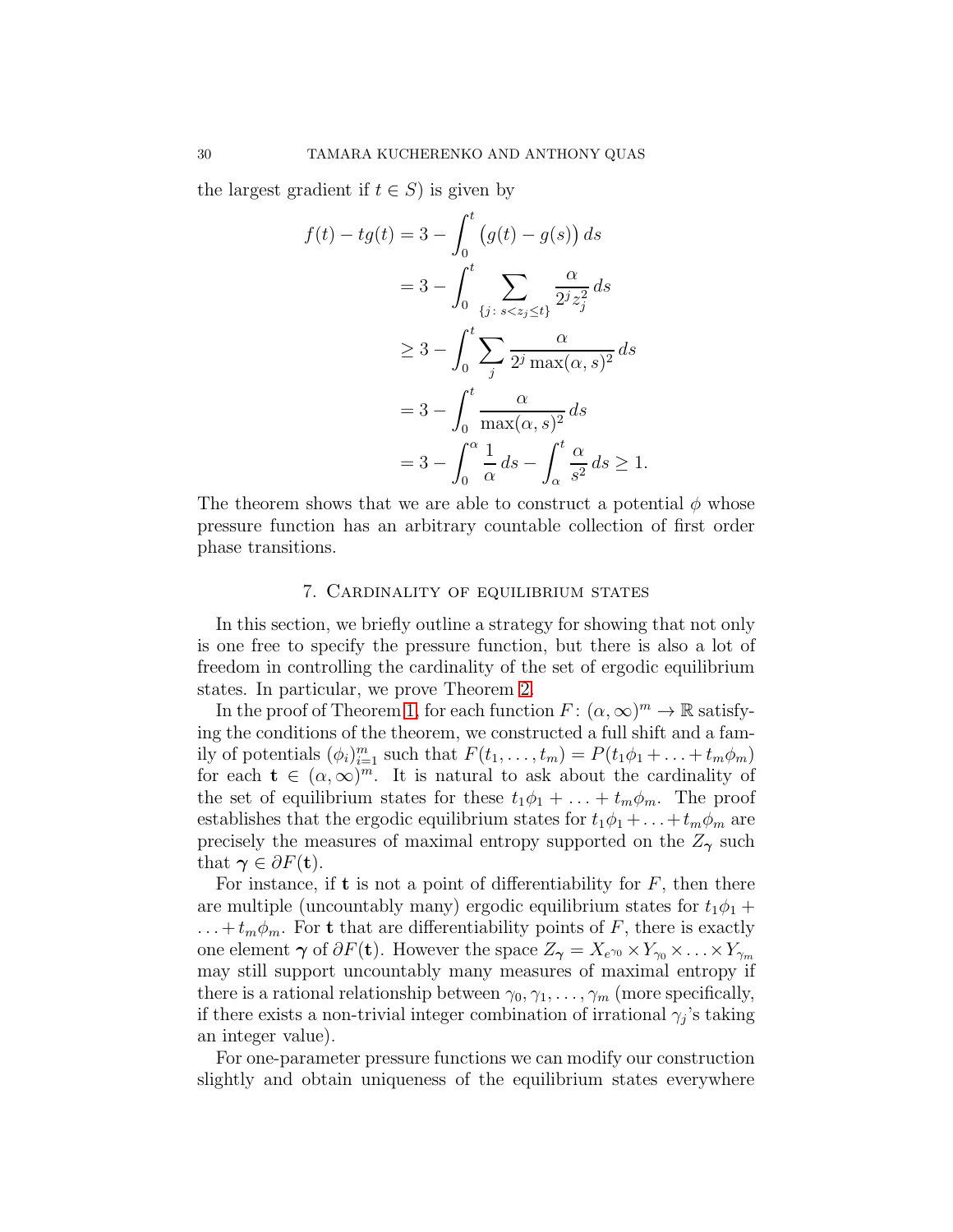except for the points of non-differentiability. The main difference is that instead of parameterizing by the supporting hyperplanes, S, we can parameterize simply by the intercept of the support line with the vertical axis. It is necessary to use a single Sturmian component rather than the two Sturmian components in order to avoid possible rational dependencies between gammas as described above.

When  $m = 1$  $m = 1$  in Theorem 1 we have  $Z_{\gamma} = X_{e^{\gamma_0}} \times Y_{\gamma_0} \times Y_{\gamma_1}$ . We express  $\gamma_1$  as a function of  $\gamma_0$ , which makes the factor  $Y_{\gamma_1}$  redundant. Recall from Section [3](#page-8-0) that  $X_{e^{\gamma_0}}$  has a unique measure of maximal entropy which is weak-mixing and Bernoulli. Also  $Y_{\gamma_0}$  is uniquely ergodic, so that  $X_{e^{\gamma_0}} \times Y_{\gamma_0}$  supports a unique measure of maximal entropy [\[26\]](#page-33-21). This measure is then the only equilibrium state of  $t\phi$  in the case when the pressure function is differentiable at t and  $\gamma_0$  is the vertical intercept of its tangent line at t.

To make the above precise, we fix a convex function  $f(t)$  on  $(\alpha,\infty)$ such that the support lines to f at each  $t \in (\alpha, \infty)$  have vertical axis intercepts in a closed interval  $[b, c] \subset [0, \infty)$ . For  $\gamma \in [b, c]$  we define he function

$$
s(\gamma) = \sup\{v : \gamma + tv \le f(t) \text{ for } t \in (\alpha, \infty)\}.
$$

We show that the function  $s(\gamma)$  is non-increasing and Lipschitz with Lipschitz constant  $\frac{1}{\alpha}$ . Let  $\gamma < \gamma'$  and let v be such that  $\gamma' + t\mathbf{v} \leq f(t)$ for all  $t \in (\alpha, \infty)$ , then  $\gamma + tv \leq f(t)$  for all  $t \in (\alpha, \infty)$ , so that  $s(\gamma) \geq s(\gamma')$ . Next, observe that if  $\gamma + tv \leq f(t)$  for all  $t \in (\alpha, \infty)$ , then  $\gamma' + t(v - \frac{\gamma' - \gamma}{\alpha})$  $\frac{d}{dx}$   $\leq \gamma + t\mathbf{v} \leq f(t)$  for all  $t \in (\alpha, \infty)$ , so that  $s(\gamma') \geq v - \frac{\gamma' - \gamma}{\alpha}$  $\frac{-\gamma}{\alpha}$  and  $|s(\gamma') - s(\gamma)| \leq \frac{|\gamma' - \gamma|}{\alpha}$  $\frac{-\gamma_1}{\alpha}$  as required.

It is easy to verify that for each  $t \in (\alpha, \infty)$ 

$$
f(t) = \sup_{\gamma \in [b,c]} (\gamma + s(\gamma)t).
$$

Hence, we let the alphabet  $A = \{0, 1, ..., \lfloor e^c \rfloor\} \times \{\lfloor b \rfloor, ..., \lceil c \rceil\}$  and for  $z \in A^{\mathbb{Z}}$  define

$$
\phi_{\gamma}(z) = s(\gamma) - \delta_{j_{\gamma}(z)}
$$
 and  $\phi(z) = \sup_{\gamma \in [b,c]} \phi_{\gamma}(z)$ ,

where  $j_{\gamma}(z)$  and  $\delta_{j_{\gamma}(z)}$  are as in [\(4\)](#page-15-1) with  $Z_{\gamma} = X_{e^{\gamma}} \times Y_{\gamma}$ . The uniform equicontinuity of the family  $\{\phi_{\gamma} : \gamma \in [b, c]\}\$ ensures that  $\phi$  is continuous.

We still need to confirm that  $\phi(z) = s(\gamma)$  whenever  $z = (x, y) \in Z_{\gamma}$ . Since  $s(\gamma)$  is non-decreasing,  $\phi_{\gamma'} \leq s(\gamma)$  for  $\gamma' \leq \gamma$ . For  $\gamma' > \gamma$  we choose  $j = \lfloor 1/(\gamma - \gamma') \rfloor$  and by looking at the weight of the word  $y_{-j}...y_{j-1}$  conclude that it is not in  $\mathcal{L}_{2j}(Y'_{\gamma})$ . It follows that  $\phi_{\gamma}(z) \leq$  $s(\gamma') - \delta_j$ . Since  $j \leq \frac{1+c}{\gamma - \gamma}$  $\frac{1+c}{\gamma-\gamma'}$  and  $s(\gamma)$  is Lipschitz with constant  $\frac{1}{\alpha}$ , we see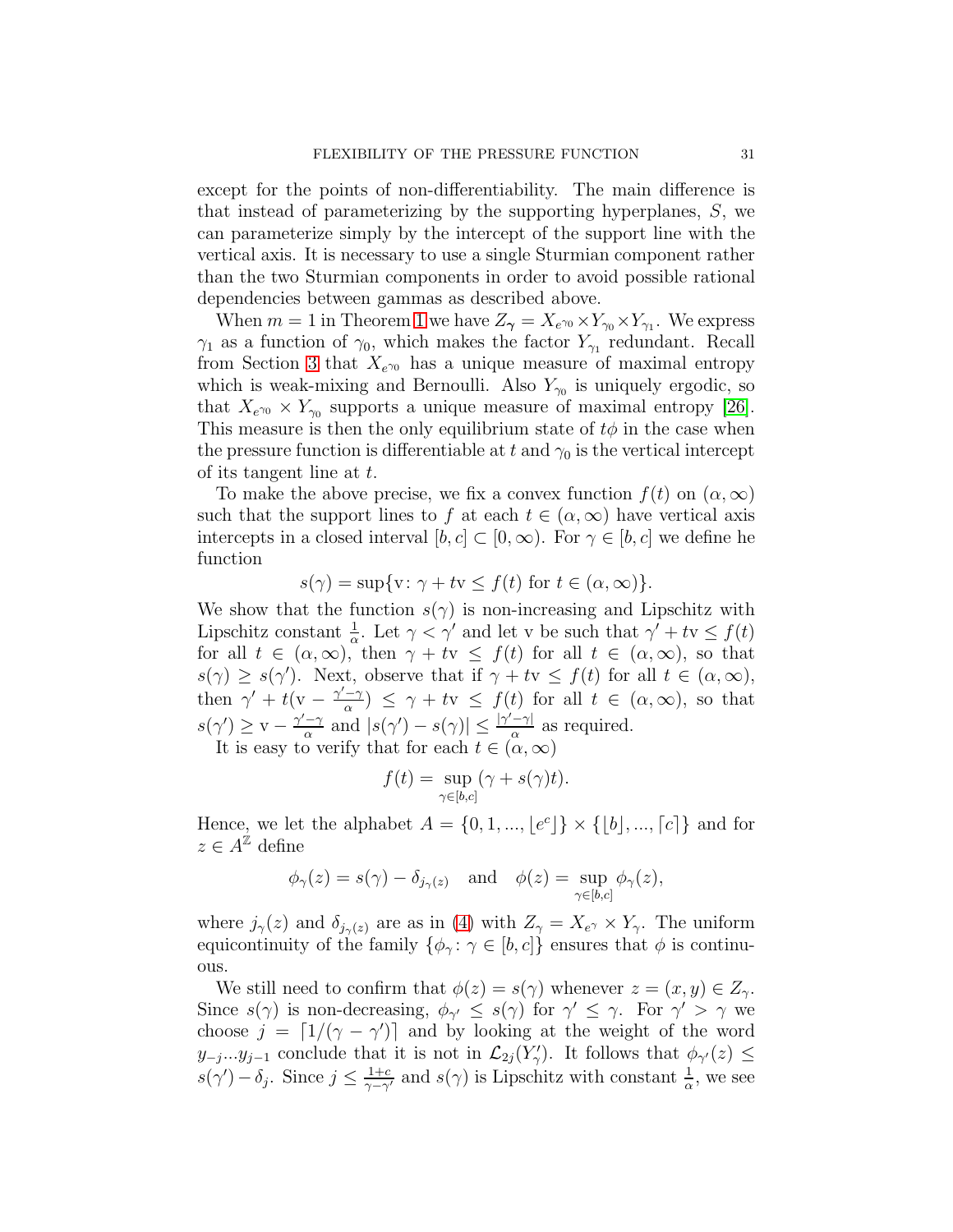that

$$
\phi_{\gamma'}(z) \le s(\gamma') - \delta_j \le s(\gamma') - \frac{1+c}{\alpha j} \le s(\gamma') - \frac{\gamma - \gamma'}{\alpha} \le s(\gamma).
$$

The rest is a verbatim repetition of the proof of Theorem [1](#page-3-0) with  $\gamma = \gamma_0$  and  $m = 0$ . The only minor adjustment is in Lemma [14,](#page-23-0) where the integral estimate becomes

$$
\int \bar{\phi}^P d\bar{\mu}_P \leq \frac{3}{\alpha} + \sum_{j,n} j r_{j,n} s(\frac{n}{j}) - \sum_j j q_j \delta_j.
$$

The reason is that the value of the potential  $\phi$  on each  $R_{j,n}$  is approximately  $s\left(\frac{n}{i}\right)$  $\frac{n}{j}$ , which follows from Lemma [12](#page-21-0) and the fact that  $s(\gamma)$  is Lipschitz.

We have established the initial construction where the potential  $t\phi$ has a unique equilibrium state for each t where  $f(t)$  is differentiable. Now we are in position to add equilibrium states to  $t\phi$  at various points  $t \in (\alpha, \infty)$  as we see fit. The key idea is to replace the sets  $Z_{\gamma}$  which support the equilibrium states for  $t\phi$  by

$$
Z_{\gamma} = X_{e^{\gamma}} \times Y_{\gamma} \times D_{\gamma}
$$

where  $D_{\gamma}$  is a *decoration factor*. Suppose for  $t \in (\alpha, \infty)$  we would like the potential  $t\phi$  to have precisely  $N(t)$  ergodic equilibrium states. Then we impose the following conditions on the family  $\{D_\gamma : \gamma \in [b, c]\}\$ :

- <span id="page-31-2"></span>(i) for  $\gamma \in \partial f(t)$  the subshift  $Z_{\gamma}$  supports exactly  $N(t)$  ergodic measures of maximal entropy;
- <span id="page-31-1"></span><span id="page-31-0"></span>(ii)  $h_{\text{top}}(\text{Cl}(\bigcup_{\gamma \in [b,c]} D_{\gamma})) = 0;$
- (iii) For any  $\gamma \in (b, c)$ , any invariant measure supported on the set  $\bigcap_{\varepsilon>0} \mathrm{Cl}(\bigcup_{\gamma'\in (\gamma-\varepsilon,\gamma+\varepsilon)} Z_{\gamma'})$  is supported on  $Z_{\gamma}$ .

Condition [\(ii\)](#page-31-0) gives an additional term in Lemma [13,](#page-21-3) which has to be compensated for in the definition of  $\delta_j$ . The fact that the additional factor has zero topological entropy ensures that  $\delta_i$  still converges to 0. Condition [\(iii\)](#page-31-1) is a mild extension of Lemma [10](#page-16-0) to this context.

Theorem [2](#page-7-1) is an application of our technique, which illustrates the flexibility of cardinalities of equilibrium measures. Note that the first implication of the statement of the theorem follows from Corollary [17.](#page-27-1) To prove the second implication, we parameterize by the intercept of the tangent line with the vertical axis as outline above: for each intercept,  $\gamma$ , the line  $\gamma + s(\gamma)t$  is tangent to  $f(t)$ . We let the point of tangency be  $\tau(\gamma)$ . The function  $\tau$  is a homeomorphism from  $(b, c)$ , the interior of the set of intercepts, to  $(\alpha, \infty)$ .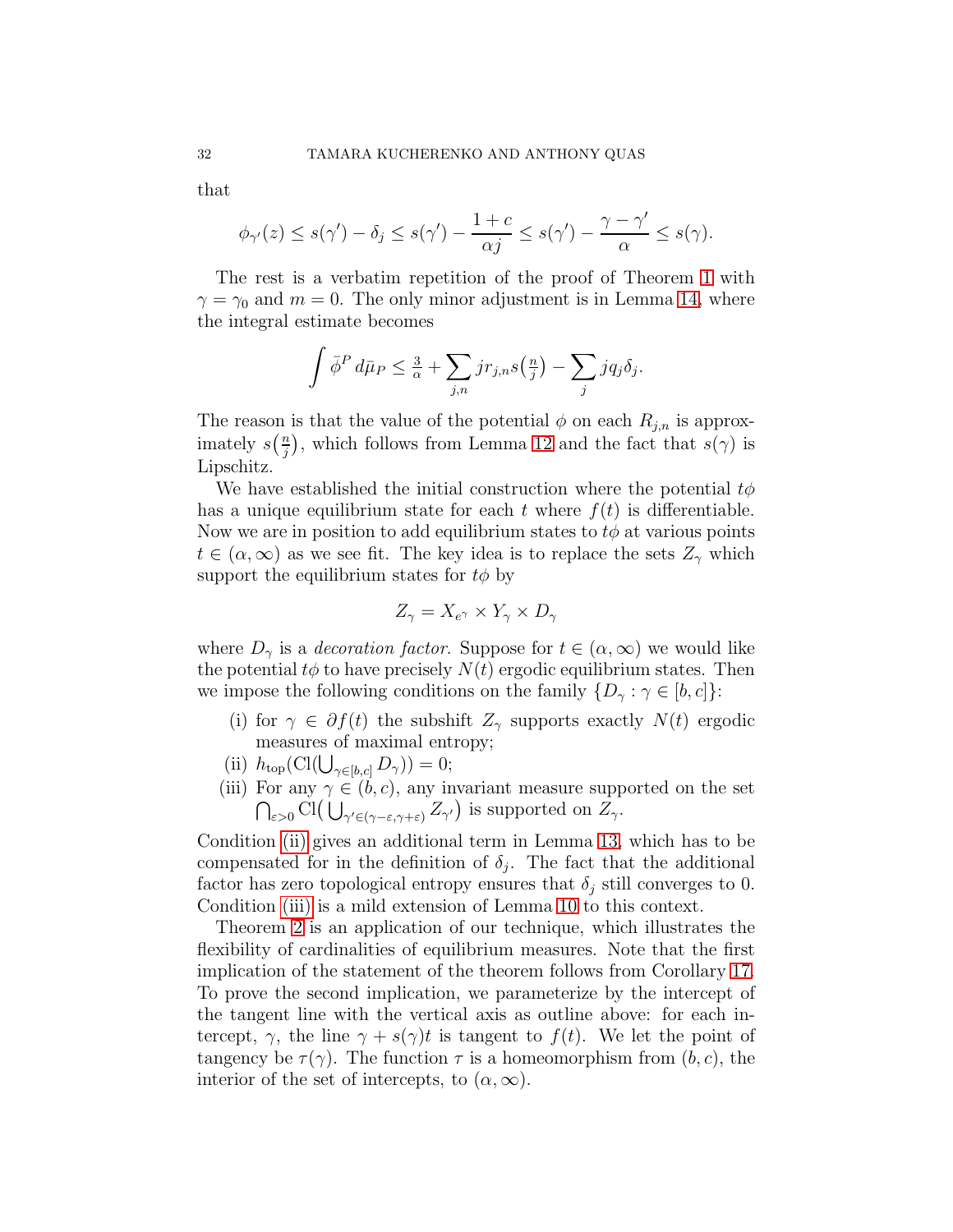We use the following choices:

$$
D_{\gamma} = \begin{cases} \{\bar{i}: 1 \leq i \leq N(\tau(\gamma))\} & \text{if } N(\tau(\gamma)) \text{ is finite;}\\ \text{Cl} \left( \bigcup_{t \in [1,\ell]} Y_t \right) & \text{if } N(\tau(\gamma)) = \infty, \end{cases}
$$

where  $\overline{i}$  denotes the fixed point  $\dots$  *iii·iii* ... of the full shift on  $\ell$  symbols.

As we pointed out before,  $X_{e^{\gamma}} \times Y_{\gamma}$  supports a unique measure of maximal entropy. If  $N(\tau(\gamma)) = k$ , then  $D_{\gamma}$  consists of k fixed points, so that it is evident that  $Z_{\gamma}$  supports exactly k ergodic measures of maximal entropy. If  $N(\tau(\gamma)) = \infty$ , then  $D_{\gamma}$  supports uncountably many ergodic measures of maximal entropy, and so does  $Z_{\gamma}$ . This establishes condition [\(i\).](#page-31-2)

Condition [\(ii\)](#page-31-0) follows from a theorem of Mignosi [\[40\]](#page-34-20); or from Lemma [7.](#page-12-1) (Lemma [7](#page-12-1) implies that the number of words of length  $n$  is at most  $(\ell n + 1)n(n + 1)$ .

To establish condition [\(iii\),](#page-31-1) notice that the upper semi-continuity of  $N(t)$  ensures that for all  $\gamma$ ,

(12) 
$$
\bigcap_{\varepsilon>0} \text{Cl}\Big(\bigcup_{|\gamma'-\gamma|<\epsilon} D_{\gamma'}\Big)=D_{\gamma}.
$$

In particular, if  $\mu$  is an ergodic measure supported on  $\bar{Z} := \text{Cl}(\bigcup Z_{\gamma}),$ by Lemma [10,](#page-16-0) the projection of  $\mu$  on its first two factors is supported on some  $X_{e\gamma} \times Y_{\gamma}$ . By [\(12\)](#page-32-9), the only points in  $\overline{Z}$  projecting to  $\overline{X}_{e\gamma} \times Y_{\gamma}$ are points in  $Z_{\gamma}$ . This completes the proof of Theorem [2.](#page-7-1)

#### <span id="page-32-9"></span>**REFERENCES**

- <span id="page-32-8"></span>[1] L. M. Abramov, On the entropy of a flow, Dokl. Akad. Nauk SSSR 128, 873– 875 (1959).
- <span id="page-32-1"></span>[2] A. Abrams, S. Katok, and I. Ugarcovici, Flexibility of measure-theoretic entropy of boundary maps associated to Fuchsian groups, to appear in ETDS.
- <span id="page-32-0"></span>[3] L. Alsedà, M. Misiurewicz, and R. Pérez, Flexibility of entropies for piecewise expanding unimodal maps, preprint [arXiv:2004.01813.](http://arxiv.org/abs/2004.01813)
- <span id="page-32-6"></span>[4] J. Antonioli, Compensation functions for factors of shifts of finite type, Ergodic Theory Dynam. Systems 36 (2016), 375-389.
- <span id="page-32-3"></span>[5] L. Barreira and K. Gelfert, Dimension estimates in smooth dynamics: a survey of recent results, Ergodic Theory and Dynamical Systems 31 (2011), 641—671.
- <span id="page-32-2"></span>[6] S. Banerjee, P. Kunde, and D. Wei, Slow entropy of some combinatorial constructions, preprint [arXiv:2010.14472.](http://arxiv.org/abs/2010.14472)
- <span id="page-32-7"></span>[7] A. Baraviera, R. Leplaideur and A. Lopes, The potential point of view for Renormalization, Stoch. and Dynamics, Vol 12. N 4 (2012), 1–34,.
- <span id="page-32-5"></span>[8] L. Barreira, B. Saussol and J. Schmeling Higher-dimensional multifractal analysis, J. Math. Pures Appl. 9 (2002), 67—91.
- <span id="page-32-4"></span>[9] L. Barreira, Ya. Pesin, and J. Schmeling, On a general concept of multifractality: multifractal spectra for dimensions, entropies, and Lyapunov exponents. Multifractal rigidity, Chaos,  $7(1)$  (1997), 27–38.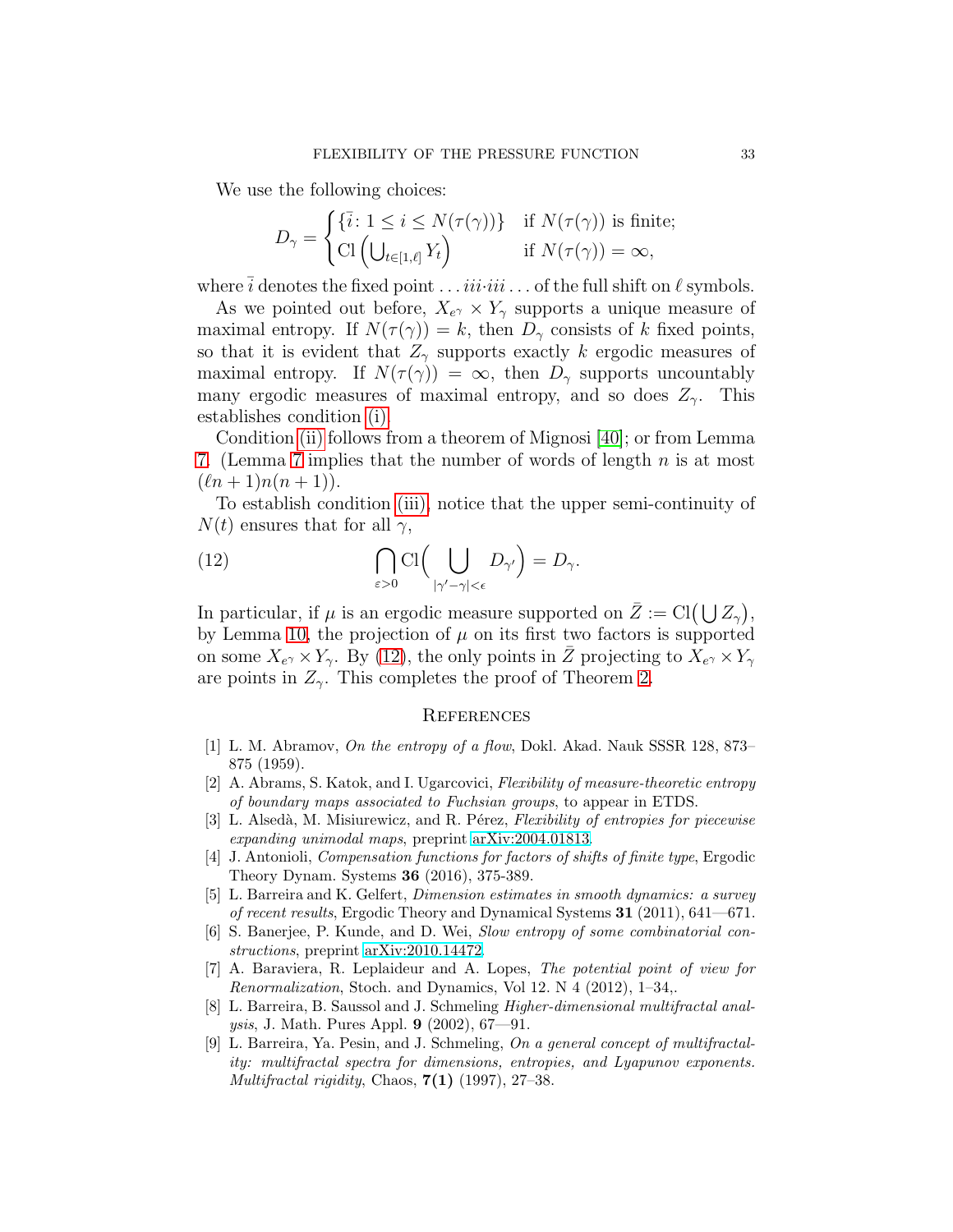- <span id="page-33-20"></span><span id="page-33-0"></span>[10] J. Bochi, A. Katok, and F. Rodriguez Hertz, Flexibility of Lyapunov exponents, preprint [arXiv:1908.07891.](http://arxiv.org/abs/1908.07891)
- <span id="page-33-6"></span>[11] M. Boshernitzan, A unique ergodicity of minimal symbolic flows with linear block growth, Journal d'Analyse Mathématique, 44 (1984), 77–96.
- <span id="page-33-8"></span>[12] R. Bowen, Equilibrium States and the Ergodic Theory of Anosov Diffeomorphisms, Lecture Notes in Mathematics 470, Springer, 1975.
- [13] J. Berstel, L. Boasson, and O. Carton, Hopcroft's automaton minimization algorithm and Sturmian words, Fifth Colloquium on Mathematics and Computer Science, DMTCS proc, (2008) 351-362.
- <span id="page-33-14"></span>[14] H. Bruin and R. Leplaideur, Renormalization, Freezing Phase Transitions and Fibonacci Quasicrystals, Ann. Sci. Ec. Norm. Super. (4) 48 (2015), no. 3, 739–763.
- <span id="page-33-9"></span><span id="page-33-4"></span>[15] P. Carrasco and R. Saghin, Extended flexibility of Lyapunov exponents for Anosov diffeomorphisms, preprint [arXiv:2101.07089v](http://arxiv.org/abs/2101.07089)2.
- [16] G. Castiglione and M. Sciortino Standard Sturmian words and automata minimization algorithms, Theoretical Computer Science, **601** (2015), 58-66.
- <span id="page-33-5"></span>[17] V. Climenhaga, Topological pressure of simultaneous level sets, Nonlinearity 26 (2013), 241-268.
- <span id="page-33-15"></span>[18] D. Coronel and J. Rivera-Letelier, High-order transitions in the quadratic family, J. Eur. Math. Soc. 17 (2015), no. 11, 2725–2761.
- <span id="page-33-18"></span>[19] E. Coven and G. A. Hedlund, Sequences with minimal block growth, Math. Systems Theory 7 (1973), 138-153.
- <span id="page-33-16"></span>[20] L. J. Díaz, K. Gelfert, and M. Rams, Rich phase transitions in step skew *products*, Nonlinearity, **24(12)** (2011), 3391-3412.
- <span id="page-33-11"></span>[21] R. L. Dobrushin, The existence of a phase transition in the two- and threedimensional Ising models, Theory Probab. Appl. **10** (1965) 193-213.
- <span id="page-33-2"></span>[22] A. Erchenko, Flexibility of Lyapunov exponents for expanding circle maps, Discrete Contin. Dyn. Syst., 39 (5) (2019) 2325-2342.
- <span id="page-33-3"></span>[23] A. Erchenko, Flexibility of Lyapunov exponents with respect to two classes of measures on the torus, preprint [arXiv:1909.11457.](http://arxiv.org/abs/1909.11457)
- <span id="page-33-1"></span>[24] A. Erchenko and A. Katok, Flexibility of entropies for surfaces of negative curvature, Israel Journal of Mathematics, 232 (2019) 631–676.
- <span id="page-33-12"></span>[25] J. Fröohlich and T. Spencer, The phase transition in the one-dimensional Ising model with  $1/r^2$  interaction energy Commun. Math. Phys. 84 (1982), 87-101.
- <span id="page-33-21"></span>[26] H. Furstenberg, Disjointness in ergodic theory, minimal sets, and a problem in Diophantine approximation, Math. System Theory 1 (1967), 1-49.
- <span id="page-33-19"></span><span id="page-33-10"></span>[27] G. A. Hedlund, Sturmian minimal sets, Amer. J. Math. 66 (1944), 605-620.
- [28] P. Hieronymi, D. Ma, R. Oei, L. Schaeffer, C. Schulz, and J. Shallit Decidability for Sturmian words, preprint [arXiv:2102.08207.](http://arxiv.org/abs/2102.08207)
- <span id="page-33-13"></span>[29] F. Hofbauer, Examples for the non-unuqueness of the equilibrium states, Trans. Amer. Math. Soc. 228 (1977), 133-241.
- <span id="page-33-7"></span>[30] F. Hofbauer, β-shifts have unique maximal measure, Monatshefte Math. 85 (1978), 189-198.
- <span id="page-33-17"></span>[31] F. Hofbauer, On intrinsic ergodicity of piecewise monotonic transformations wit positive entropy, Israel J. Math.  $34$  (1979), 213–237
- [32] G. Iommi, and M. Todd, Transience in dynamical systems, Ergodic Theory Dynam. Systems, no. 5 (2013) 1450–1476.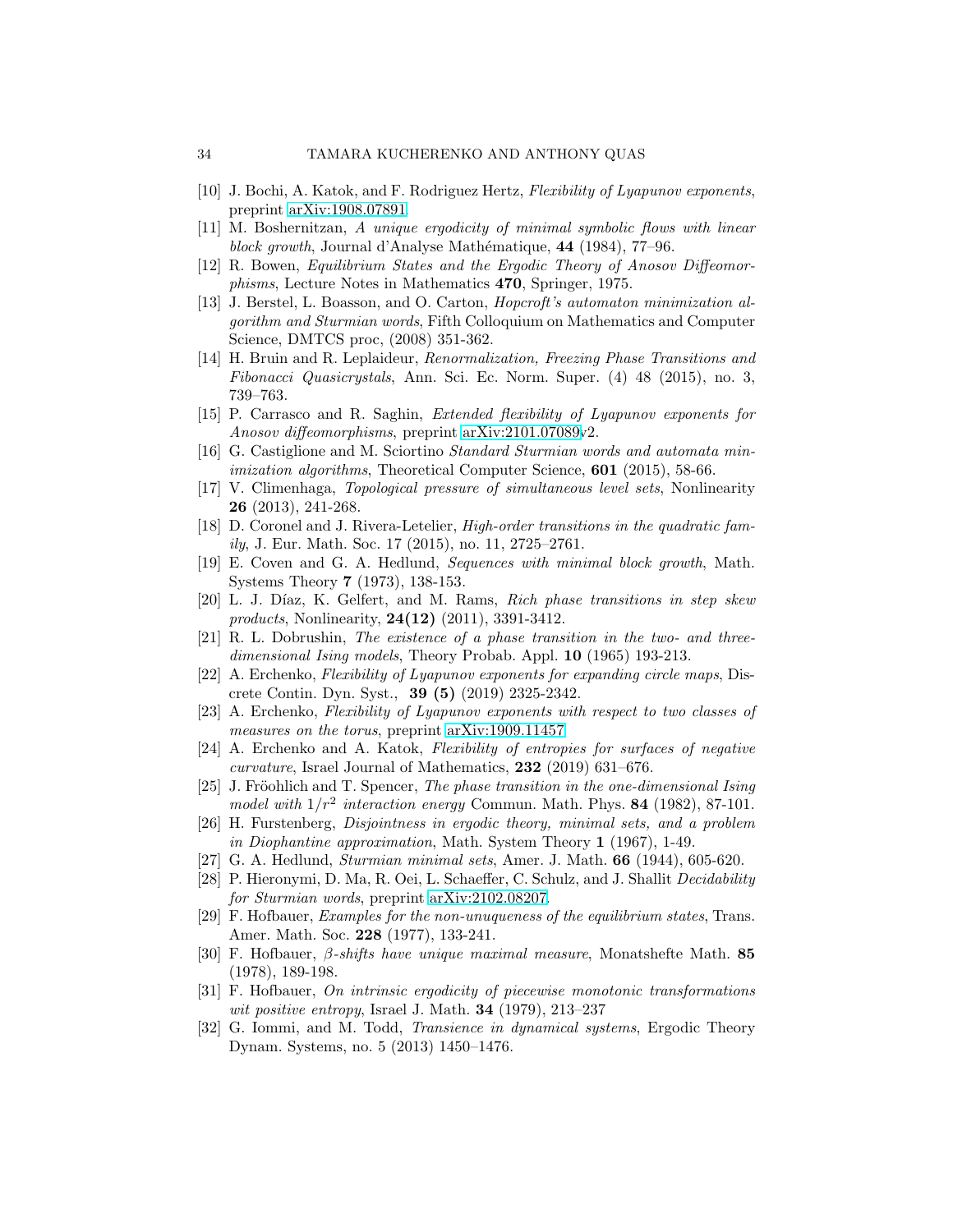- <span id="page-34-10"></span><span id="page-34-7"></span>[33] S. Ito and Y. Takahashi, *Markov subshifts and realization of β-expansions*, J. Math. Soc. Japan, **26 N1** (1974), 33-55.
- [34] M. Kac Mathematical mechanisms of phase transitions, Statistical Physics: Phase Transitions and Superfluidity, Vol. 1, Chretien, M. Gross, E. P. Deser, S. (eds.). New York, Gordon and Breach, Science Publishers, (1968), 241-305.
- <span id="page-34-16"></span>[35] T. Kucherenko, A. Quas, and C. Wolf Multiple phase transitions on compact symbolic systems, Adv. in Math. **385** (2021), 107768.
- <span id="page-34-15"></span>[36] R. Leplaideur, Chaos: butterflies also generate phase transitions, J. Stat. Phys. 161 (2015), 151–170.
- <span id="page-34-12"></span>[37] A. Lopes, The Dimension spectrum and a mathematical model for phase transition, Adv. in Appl. Math., 11 No. 4 (1990), 475-502.
- <span id="page-34-13"></span>[38] A. Lopes, The first order level 2 phase transition in thermodynamic formalism, J. Statist. Phys., 60 Nos 3/4 (1990), 395-411.
- <span id="page-34-14"></span>[39] A. Lopes, The Zeta Function, non-differentiability of the pressure, and the critical exponent of transition, Adv. in Math., 101 (1993), 133-165.
- <span id="page-34-20"></span>[40] F. Mignosi, On the number of factors of Sturmian words, Theor. Comp. Sci., 82 (1991), 71-84.
- <span id="page-34-8"></span>[41] M. Morse and G. Hedlund, Symbolic dynamics II. Sturmian trajectories, Amer. J. Math.  $62$  (1940) 1–42.
- <span id="page-34-6"></span>[42] W. Parry, On the β-expansions of real numbers, Act Math. Acad. Sci. Hungar., 11 (1960), 401-416.
- <span id="page-34-1"></span>[43] Y. Pesin, Dimension Theory in Dynamical Systems: Contemporary Views and Applications, Chicago Lectures in Mathematics, Chicago University Press, Chicago, 1997.
- <span id="page-34-2"></span>[44] F. Przytycki and M. Urbanski, Conformal fractals: ergodic theory methods, London Mathematical Society Lecture Note Series, 371. Cambridge University Press, Cambridge, 2010. x+354 pp.
- <span id="page-34-19"></span><span id="page-34-5"></span>[45] A. Quas, Coupling and Splicing, Unpublished lecture notes available at http:www.math.uvic.ca/faculty/aquas/CoupleSplice.pdf.
- [46] A. Renyi, Representations for real numbers and their ergodic properties, Acta Math. Acad. Sci. Hung. 8 (1957) 477-493.
- <span id="page-34-0"></span>[47] S. Roth, Z. Roth, and L. Snoha, Rigidity and Flexibility of Polynomial Entropy, preprint [arXiv:2107.13695.](http://arxiv.org/abs/2107.13695)
- <span id="page-34-3"></span>[48] D. Ruelle, Thermodynamic formalism: The mathematical structures of equilibrium statistical mechanics, Second edition. Cambridge Mathematical Library. Cambridge University Press, Cambridge, 2004.
- <span id="page-34-4"></span>[49] D. Ruelle, Statistical mechanics of a one-dimensional lattice gas, Comm. Math. Phys. 9 (1968), 267–278.
- <span id="page-34-11"></span>[50] Ya. G. Sinai, Theory of Phase Transitions: Rigorous Results, Pergamon, Oxford (1982).
- <span id="page-34-9"></span>[51] M. Sciortino and L.Q. Zamboni Suffix Automata and Standard Sturmian Words, In: Harju T., Karhumäki J., Lepistö A. (eds) Developments in Language Theory. (2007) Lecture Notes in Computer Science 4588, Springer, Berlin, Heidelberg
- <span id="page-34-18"></span>[52] M. Smorodinsky, β-automorphisms are Bernoulli shifts, Act Math. Acad. Sci. Hungar., 24 (1973), 273–278.
- <span id="page-34-17"></span>[53] P. Walters, Equilibrium states for β-transformations and related transformations, Math. Z. 159, 65–88.